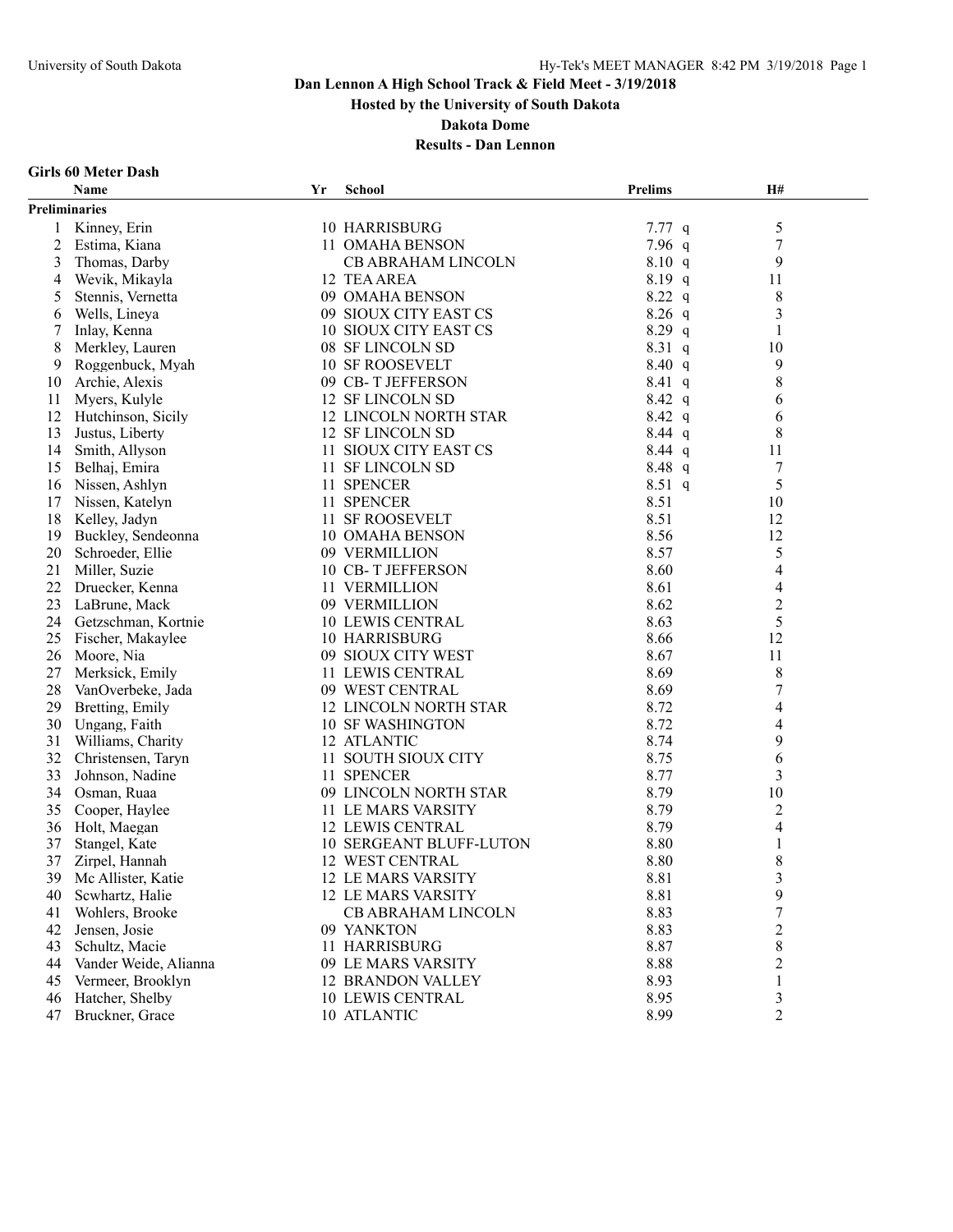**Hosted by the University of South Dakota**

**Dakota Dome**

## **Results - Dan Lennon**

## **Preliminaries ... (Girls 60 Meter Dash)**

|                    | Name                       | Yr | <b>School</b>                  | <b>Prelims</b> | H#                      |  |
|--------------------|----------------------------|----|--------------------------------|----------------|-------------------------|--|
| 48                 | Schietler, Shauanna        |    | <b>10 LE MARS VARSITY</b>      | 8.99           | 6                       |  |
| 49                 | Claar, Madelyn             |    | <b>10 LEWIS CENTRAL</b>        | 9.03           | 1                       |  |
| 50                 | Gilbert, Lexi              |    | 09 HURON                       | 9.04           | 4                       |  |
| 51                 | LaSale, Kensi              |    | <b>CB ABRAHAM LINCOLN</b>      | 9.04           |                         |  |
| 52                 | Niesen, Khloe              |    | 12 CB ST ALBERT                | 9.05           | 2                       |  |
| 53                 | Holder, Hannah             |    | 11 SIOUX CITY WEST             | 9.06           | 11                      |  |
| 54                 | Shannon, Jaylynn           |    | 10 CB-T JEFFERSON              | 9.07           | 10                      |  |
| 55                 | Medina, Atziri             |    | 09 LEWIS CENTRAL               | 9.11           | 9                       |  |
| 56                 | Gullikson, Paige           |    | 09 YANKTON                     | 9.12           | $\boldsymbol{7}$        |  |
| 57                 | Kibby, Mya                 |    | 09 LE MARS VARSITY             | 9.12           | 8                       |  |
| 58                 | Burg, Tayler               |    | 10 ATLANTIC                    | 9.13           | 4                       |  |
| 59                 | Contreras, Yoloitzel       |    | 12 SOUTH SIOUX CITY            | 9.14           | 10                      |  |
| 60                 | Buddenhagen, Tenley        |    | 09 HURON                       | 9.16           | 3                       |  |
| 61                 | Schlotfeldt, Whitney       |    | 10 SERGEANT BLUFF-LUTON        | 9.25           | 11                      |  |
| 62                 | Webb, Brooklin             |    | 11 SIOUX CITY WEST             | 9.28           | 11                      |  |
| 63                 | Deitloff, Terri            |    | <b>12 SERGEANT BLUFF-LUTON</b> | 9.29           | 7                       |  |
| 64                 | Johnson, Halle             |    | 09 SF WASHINGTON               | 9.29           | 11                      |  |
| 65                 | Holloway, Sydney           |    | 12 WEST CENTRAL                | 9.34           | 12                      |  |
| 66                 | Perez, Cady                |    | 10 SOUTH SIOUX CITY            | 9.43           | 12                      |  |
| 67                 | Chatwell, Jennifer         |    | <b>12 SF ROOSEVELT</b>         | 9.45           | 10                      |  |
| 68                 | Badi, Sama                 |    | 09 SF WASHINGTON               | 9.46           | 12                      |  |
| 69                 | De Vault, Sara             |    | 09 LEWIS CENTRAL               | 9.50           | 5                       |  |
| 70                 | Pyle, Leah                 |    | 09 HURON                       | 9.63           | 6                       |  |
| 71                 | Kranz, Kimberly            |    | 09 BRANDON VALLEY              | 9.67           | 5                       |  |
| 72                 | Greelis, Olivia            |    | <b>12 LEWIS CENTRAL</b>        | 9.73           | 9                       |  |
| 73                 | Madson, Lexi               |    | 09 YANKTON                     | 9.79           | 3                       |  |
| 73                 | Smith, Makenzie            |    | <b>12 BRANDON VALLEY</b>       | 9.79           | 1                       |  |
| 75                 | Cox, Grace                 |    | 12 CB ST ALBERT                | 9.93           | 10                      |  |
| 76                 | Hohneke, Madeline          |    | 12 CB ST ALBERT                | 10.46          | 5                       |  |
| 77                 | Simpson, Kaitlyn           |    | 09 LEWIS CENTRAL               | 10.67          | 6                       |  |
| 78                 | Humpal, Karlee             |    | 09 LEWIS CENTRAL               | 11.55          | 12                      |  |
|                    | <b>Girls 60 Meter Dash</b> |    |                                |                |                         |  |
|                    | <b>Name</b>                | Yr | <b>School</b>                  | <b>Semis</b>   | H#                      |  |
| <b>Semi-Finals</b> |                            |    |                                |                |                         |  |
| 1                  | Kinney, Erin               |    | 10 HARRISBURG                  | 7.82 q         | 1                       |  |
| 2                  | Estima, Kiana              |    | 11 OMAHA BENSON                | 7.86 $q$       | $\overline{c}$          |  |
| 3                  | Thomas, Darby              |    | CB ABRAHAM LINCOLN             | 7.99 $q$       |                         |  |
| 4                  | Inlay, Kenna               |    | 10 SIOUX CITY EAST CS          | 8.18 q         | $\frac{2}{2}$           |  |
| 5                  | Wells, Lineya              |    | 09 SIOUX CITY EAST CS          | $8.19$ q       | $\overline{2}$          |  |
| 6                  | Wevik, Mikayla             |    | 12 TEA AREA                    | $8.19$ q       | 1                       |  |
| 7                  | Stennis, Vernetta          |    | 09 OMAHA BENSON                | $8.24$ q       | 1                       |  |
| 8                  | Merkley, Lauren            |    | 08 SF LINCOLN SD               | $8.29$ q       | 1                       |  |
| 9                  | Hutchinson, Sicily         |    | 12 LINCOLN NORTH STAR          | 8.35           | 1                       |  |
| 10                 | Myers, Kulyle              |    | 12 SF LINCOLN SD               | 8.39           | $\overline{\mathbf{c}}$ |  |
| 10                 | Belhaj, Emira              |    | 11 SF LINCOLN SD               | 8.39           | $\overline{c}$          |  |
| 12                 | Roggenbuck, Myah           |    | <b>10 SF ROOSEVELT</b>         | 8.41           | 1                       |  |
| 13                 | Smith, Allyson             |    | 11 SIOUX CITY EAST CS          | 8.47           | $\overline{\mathbf{c}}$ |  |
| 14                 | Justus, Liberty            |    | 12 SF LINCOLN SD               | 8.51           |                         |  |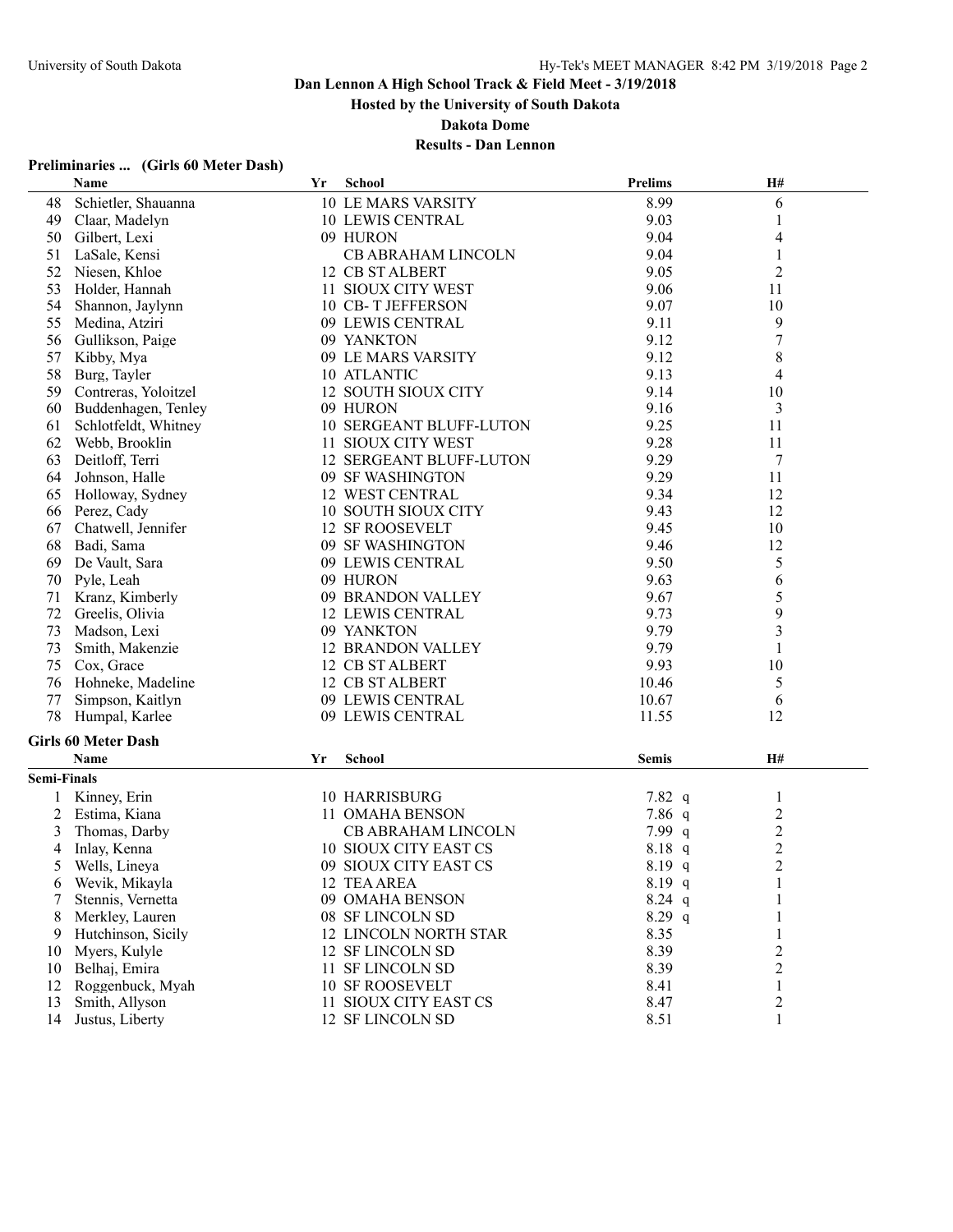**Hosted by the University of South Dakota**

**Dakota Dome**

|                | Semi-Finals  (Girls 60 Meter Dash) |    |                              |               |                  |  |
|----------------|------------------------------------|----|------------------------------|---------------|------------------|--|
|                | Name                               | Yr | School                       | <b>Semis</b>  | H#               |  |
| 15             | Archie, Alexis                     |    | 09 CB-T JEFFERSON            | 8.56          | $\overline{2}$   |  |
|                | <b>Girls 60 Meter Dash</b>         |    |                              |               |                  |  |
|                | Name                               | Yr | <b>School</b>                | <b>Finals</b> |                  |  |
| <b>Finals</b>  |                                    |    |                              |               |                  |  |
| 1              | Kinney, Erin                       |    | <b>10 HARRISBURG</b>         | 7.77          |                  |  |
| $\overline{c}$ | Estima, Kiana                      |    | 11 OMAHA BENSON              | 7.95          |                  |  |
| 3              | Thomas, Darby                      |    | CB ABRAHAM LINCOLN           | 7.97          |                  |  |
| 4              | Stennis, Vernetta                  |    | 09 OMAHA BENSON              | 8.10          |                  |  |
| 5              | Merkley, Lauren                    |    | 08 SF LINCOLN SD             | 8.15          |                  |  |
| 6              | Inlay, Kenna                       |    | 10 SIOUX CITY EAST CS        | 8.20          |                  |  |
|                | Wevik, Mikayla                     |    | 12 TEA AREA                  | 8.24          |                  |  |
| 7<br>8         | Wells, Lineya                      |    | 09 SIOUX CITY EAST CS        | 8.40          |                  |  |
|                |                                    |    |                              |               |                  |  |
|                | <b>Girls 400 Meter Dash</b>        |    |                              |               |                  |  |
|                | Name                               | Yr | School                       | Finals        | H#               |  |
| <b>Finals</b>  |                                    |    |                              |               |                  |  |
| 1              | Jochum, Madison                    |    | 11 BISHOP HEELAN             | 1:00.60       | 9                |  |
| 2              | Horner, Brooke                     |    | <b>12 LINCOLN NORTH STAR</b> | 1:01.20       | 9                |  |
| 3              | Pieters, Kiah                      |    | 09 HARRISBURG                | 1:02.60       | 9                |  |
| 4              | Cigard, Zoe                        |    | 12 SOUTH SIOUX CITY          | 1:04.24       | 9                |  |
| 5              | Hoff, Shaylee                      |    | 12 DELL RAPIDS               | 1:04.76       | 9                |  |
| 6              | VanHolland, Lauren                 |    | <b>12 HARRISBURG</b>         | 1:06.34       | 9                |  |
| 7              | Estima, Kiera                      |    | 09 OMAHA BENSON              | 1:08.00       | 8                |  |
| 8              | Jensen, Josie                      |    | 09 YANKTON                   | 1:08.63       | 5                |  |
| 9              | Crawford, Janai                    |    | 12 TEA AREA                  | 1:09.11       | $\,$ $\,$        |  |
| 10             | Sahly, Emma                        |    | 09 SF LINCOLN SD             | 1:09.13       | 8                |  |
| 11             | Goergen, Kennedy                   |    | 09 ATLANTIC                  | 1:09.34       | $\boldsymbol{7}$ |  |
| 12             | Trotter, Marrisa                   |    | <b>CB ABRAHAM LINCOLN</b>    | 1:09.36       | $\boldsymbol{7}$ |  |
| 13             | Lul, Nya                           |    | 09 SIOUX CITY EAST CS        | 1:09.41       | 6                |  |
| 14             | Borth, Abby                        |    | 10 SPENCER                   | 1:09.71       | 8                |  |
| 15             | Boetel, Paige                      |    | 12 HARRISBURG                | 1:10.34       | $\,$ $\,$        |  |
| 16             | Wente, Rachel                      |    | <b>10 DAKOTA VALLEY</b>      | 1:10.47       | 4                |  |
| 17             | Langseth, Anna                     |    | 10 SF LINCOLN SD             | 1:10.47       | $\boldsymbol{7}$ |  |
| 18             | Washburn, Paige                    |    | <b>10 LE MARS VARSITY</b>    | 1:10.86       | 6                |  |
| 19             | Meis, Sarah                        |    | <b>10 LE MARS VARSITY</b>    | 1:11.65       | 4                |  |
| 20             | Schulz, Amber                      |    | 09 VERMILLION                | 1:11.73       | 6                |  |
| 21             | Rosenquist, Rachel                 |    | 09 DAKOTA VALLEY             | 1:12.21       | 4                |  |
| 22             | Lowary, Anna                       |    | 10 ATLANTIC                  | 1:12.59       | 6                |  |
| 23             | Deitloff, Terri                    |    | 12 SERGEANT BLUFF-LUTON      | 1:12.62       | 4                |  |
| 24             | Stave, Madi                        |    | 10 SPENCER                   | 1:12.72       | 6                |  |
| 25             | Theeler, Johanna                   |    | 09 LE MARS VARSITY           | 1:13.28       | 2                |  |
| 26             | Cochrun, Taysia                    |    | 09 SF WASHINGTON             | 1:13.56       | 6                |  |
| 27             | Trotter, Mia                       |    | 09 ATLANTIC                  | 1:14.37       | 3                |  |
| 28             | Felix, Madison                     |    | 11 SIOUX CITY WEST           | 1:15.23       | 1                |  |
| 29             | Gardner, Emma                      |    | 09 CB ST ALBERT              | 1:15.97       | 3                |  |
| 30             | Gajmer, Sanja                      |    | 09 SF WASHINGTON             | 1:16.20       | 5                |  |
| 31             | Allen, Abby                        |    | 10 SF LINCOLN SD             | 1:16.37       | 7                |  |
| 32             | Muth, Hannah                       |    | 10 YANKTON                   | 1:17.47       | 3                |  |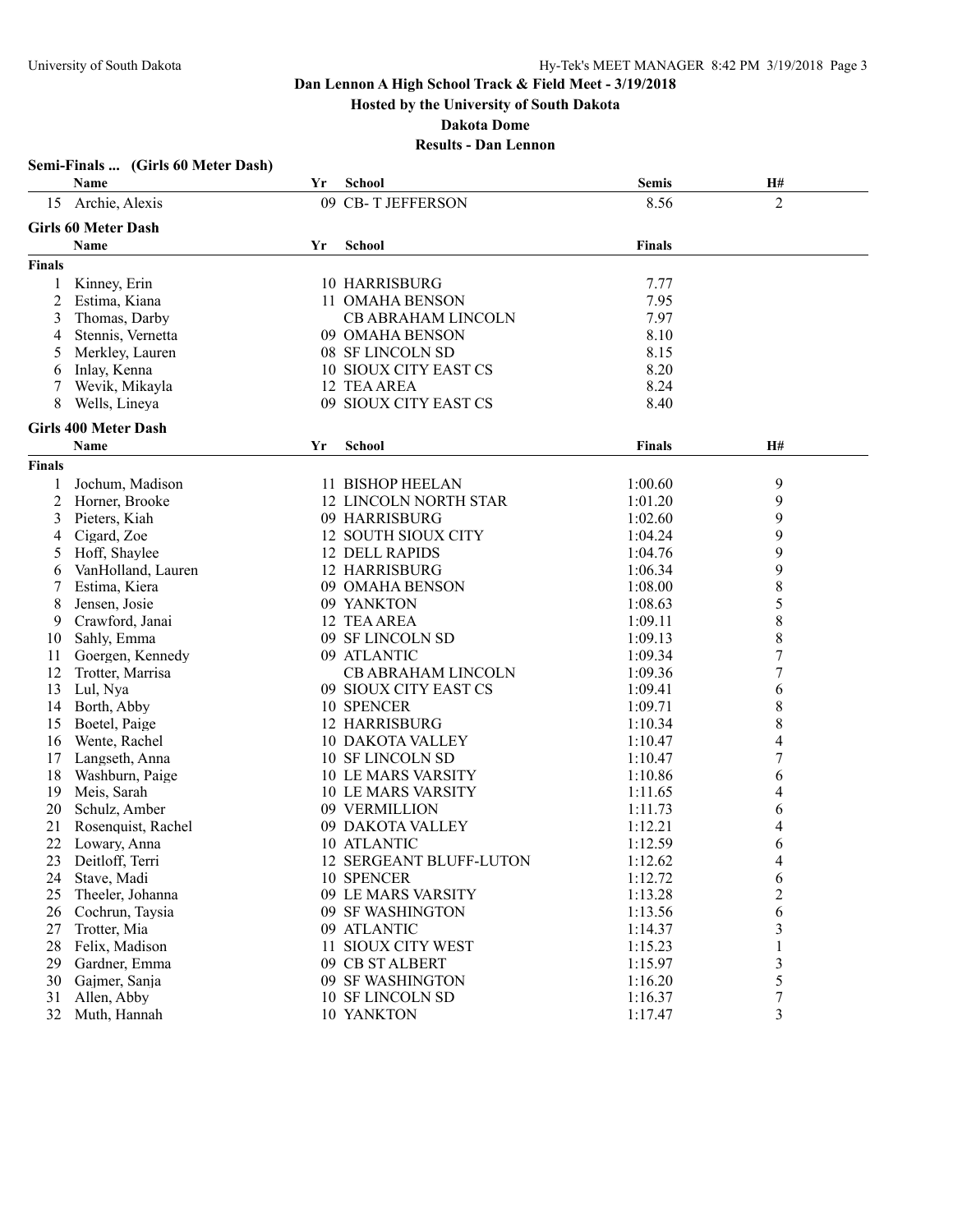**Hosted by the University of South Dakota**

**Dakota Dome**

| Finals  (Girls 400 Meter Dash) |  |
|--------------------------------|--|
|                                |  |

|                | Name                             | Yr | <b>School</b>                                    | <b>Finals</b>      | H#                       |  |
|----------------|----------------------------------|----|--------------------------------------------------|--------------------|--------------------------|--|
| 33             | Uriostigui, Maria                |    | 11 SOUTH SIOUX CITY                              | 1:17.76            | $\overline{c}$           |  |
| 34             | Hassman, Zoey                    |    | 10 SIOUX CITY EAST CS                            | 1:17.79            | 4                        |  |
| 35             | Madson, Lexi                     |    | 09 YANKTON                                       | 1:17.99            | 4                        |  |
| 36             | Johnson, Lilly                   |    | <b>10 SF ROOSEVELT</b>                           | 1:17.99            | $\overline{c}$           |  |
| 37             | Kranz, Kimberly                  |    | 09 BRANDON VALLEY                                | 1:18.05            | $\overline{7}$           |  |
| 38             | Davis, Madasyn                   |    | 11 CB-T JEFFERSON                                | 1:18.70            | $\mathbf{1}$             |  |
| 39             | Jensen, Sydney                   |    | 09 SF WASHINGTON                                 | 1:18.70            | 5                        |  |
| 40             | Munoz, Hailey                    |    | <b>10 SOUTH SIOUX CITY</b>                       | 1:18.87            | $\overline{c}$           |  |
| 41             | Cook, Lauren                     |    | 11 SIOUX CITY WEST                               | 1:19.09            | 1                        |  |
| 42             | Killian, Kaitlin                 |    | <b>10 VERMILLION</b>                             | 1:19.32            | 5                        |  |
| 43             | Desantiago, Madisyn              |    | CB ABRAHAM LINCOLN                               | 1:20.14            | 5                        |  |
| 44             | Bowens, Kyneshae                 |    | 12 NORFOLK                                       | 1:21.06            | $\overline{\mathcal{A}}$ |  |
| 45             | Simpson, Kaitlyn                 |    | 09 LEWIS CENTRAL                                 | 1:21.48            | 3                        |  |
| 46             | Hinds, Jessi                     |    | 11 LE MARS VARSITY                               | 1:22.01            | $\overline{\mathbf{3}}$  |  |
|                |                                  |    |                                                  | 1:22.34            | $\overline{c}$           |  |
| 47             | Glen, Jessica                    |    | 11 BRANDON VALLEY                                |                    |                          |  |
| 48             | Tacket, Mataya                   |    | <b>CB ABRAHAM LINCOLN</b>                        | 1:22.35            | 6                        |  |
| 49             | Olson, Dayze                     |    | 11 SIOUX CITY WEST                               | 1:22.90            | 1                        |  |
| 50             | Smith, Makenzie                  |    | <b>12 BRANDON VALLEY</b>                         | 1:24.23            | 5                        |  |
| 51             | Hearn, Chloe                     |    | 09 LEWIS CENTRAL                                 | 1:25.75            | $\mathbf{1}$             |  |
| 52             | Belt, Camaryn                    |    | 10 CB-T JEFFERSON                                | 1:26.32            | 1                        |  |
| 53             | Plueger, Hailey                  |    | <b>10 LE MARS VARSITY</b>                        | 1:30.30            | 2                        |  |
| 54             | Cheng, Angel                     |    | 10 CB-T JEFFERSON                                | 1:32.34            | $\mathbf{1}$             |  |
| 55             | Humpal, Karlee                   |    | 09 LEWIS CENTRAL                                 | 1:40.05            | 1                        |  |
|                | <b>Girls 800 Meter Run</b>       |    |                                                  |                    |                          |  |
|                |                                  |    |                                                  |                    |                          |  |
|                |                                  |    |                                                  |                    |                          |  |
|                | <b>Name</b>                      | Yr | <b>School</b>                                    | <b>Finals</b>      | H#                       |  |
| <b>Finals</b>  |                                  |    |                                                  |                    |                          |  |
| 1              | Aesoph, Amber                    |    | 10 BISHOP HEELAN                                 | 2:24.62            | 4                        |  |
| $\overline{c}$ | Van Dyke, Lauren                 |    | 12 SIOUX CITY EAST CS                            | 2:29.38            | 4                        |  |
| 3              | Levesque, Analise                |    | 11 SF LINCOLN SD                                 | 2:31.14            | 4                        |  |
| 4              | McCreedy, Taylor                 |    | 09 ATLANTIC                                      | 2:33.20            | 4                        |  |
| 5              | Bietz, Madisyn                   |    | 08 YANKTON                                       | 2:33.29            | 4                        |  |
| 6              | Brady, Rachel                    |    | 11 VERMILLION                                    | 2:37.05            | 4                        |  |
| 7              | Jensen, Annie                    |    | 12 BISHOP HEELAN                                 | 2:37.89            | 4                        |  |
| 8              | Means, Megan                     |    | 12 NORFOLK                                       | 2:38.95            | 3                        |  |
| 9              | Keefer, Kerigan                  |    | <b>CB ABRAHAM LINCOLN</b>                        | 2:39.24            | 3                        |  |
| 10             | Fanta, Mary                      |    | 10 YANKTON                                       | 2:40.64            | 3                        |  |
| 11             | Boyd, Josie                      |    | 10 HARRISBURG                                    | 2:40.88            | 4                        |  |
| 12             | Pickering, Megan                 |    | <b>10 BRANDON VALLEY</b>                         | 2:41.70            | $\overline{\mathcal{A}}$ |  |
| 13             | Rush, Karsyn                     |    | 11 ATLANTIC                                      | 2:42.14            | 4                        |  |
| 14             | Kashi, Adaga                     |    | 09 SF WASHINGTON                                 | 2:42.61            | 3                        |  |
| 15             | Barnes, Olivia                   |    | 10 SIOUX CITY EAST CS                            | 2:42.93            | 3                        |  |
| 16             |                                  |    | 10 SPENCER                                       |                    | 4                        |  |
| 17             | Fisher, Elisa                    |    |                                                  | 2:43.34            | 4                        |  |
| 18             | Harbaugh, Chloe<br>Jones, Claire |    | 09 SF LINCOLN SD<br><b>CB ABRAHAM LINCOLN</b>    | 2:44.03            | 4                        |  |
|                |                                  |    |                                                  | 2:44.22            |                          |  |
| 19             | Carey, Tyanna                    |    | 11 CB-T JEFFERSON                                | 2:45.53            | 3                        |  |
| 20             | Orduno, Liliana                  |    | <b>10 SERGEANT BLUFF-LUTON</b>                   | 2:45.63            | $\overline{c}$           |  |
| 21<br>22       | Lewis, Alee<br>Johnson, Emma     |    | 11 SIOUX CITY EAST CS<br><b>10 SF WASHINGTON</b> | 2:46.63<br>2:46.90 | 2<br>3                   |  |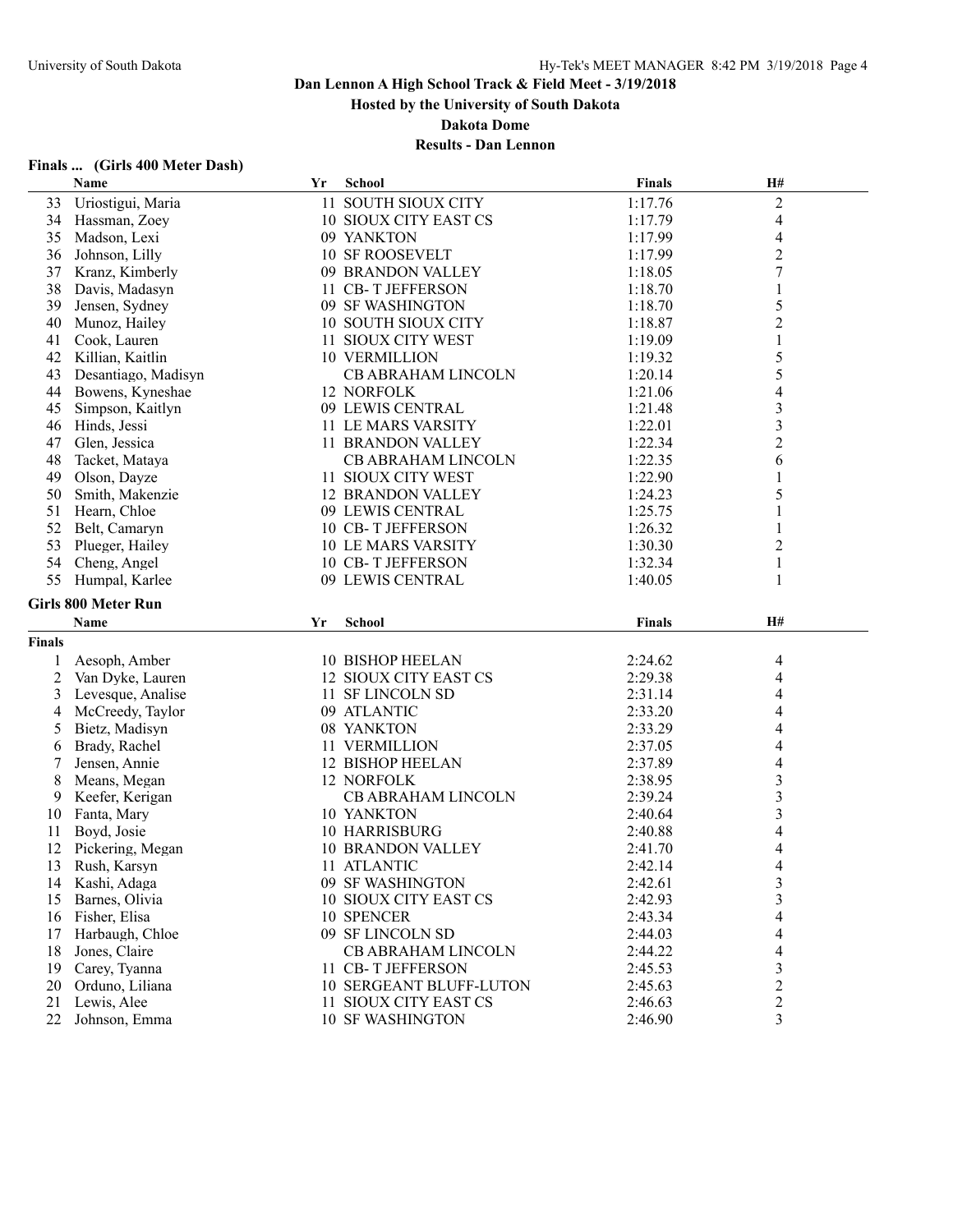**Hosted by the University of South Dakota**

**Dakota Dome**

## **Results - Dan Lennon**

## **Finals ... (Girls 800 Meter Run)**

|               | <b>Name</b>           | Yr | <b>School</b>                | <b>Finals</b> | H#               |  |
|---------------|-----------------------|----|------------------------------|---------------|------------------|--|
| 23            | Hanson, Tyffani       |    | 10 HARRISBURG                | 2:47.87       | $\sqrt{2}$       |  |
| 24            | Pross, Pluma          |    | 10 ATLANTIC                  | 2:47.90       | $\overline{3}$   |  |
| 25            | Eidsness, Lauren      |    | 10 YANKTON                   | 2:49.24       | $\mathfrak{Z}$   |  |
| 26            | Cole-Johnson, Akaysha |    | 10 CB-T JEFFERSON            | 2:49.73       | $\overline{c}$   |  |
| 27            | Simeonova, Radiana    |    | 09 SF LINCOLN SD             | 2:50.18       | $\overline{3}$   |  |
| 28            | Aymar, Katherine      |    | 09 SERGEANT BLUFF-LUTON      | 2:50.61       | $\overline{2}$   |  |
| 29            | Ramirez, Lorena       |    | <b>12 BELLEVUE EAST</b>      | 2:51.61       | $\mathbf{1}$     |  |
| 30            | DeBrie, Paige         |    | <b>12 LINCOLN NORTH STAR</b> | 2:52.30       | 1                |  |
| 31            | Nolz, Keighlor        |    | 08 WEST CENTRAL              | 2:52.34       | 3                |  |
| 32            | Albers, Madison       |    | <b>10 LEWIS CENTRAL</b>      | 2:53.26       | $\mathfrak{Z}$   |  |
| 33            | Weigelt, Raina        |    | <b>SF ROOSEVELT</b>          | 2:53.46       | $\overline{c}$   |  |
| 34            | Barnes, Olivia        |    | <b>10 CB ST ALBERT</b>       | 2:53.75       | $\mathfrak{Z}$   |  |
| 35            | Hurt, Maddie          |    | 11 LE MARS VARSITY           | 2:54.63       | $\overline{c}$   |  |
| 36            | Clark, Carly          |    | 09 SF ROOSEVELT              | 2:55.13       | $\overline{c}$   |  |
| 37            | Storovich, Haley      |    | 11 NORFOLK                   | 2:56.94       | $\boldsymbol{2}$ |  |
| 38            | Maldonado, Nallely    |    | 12 SOUTH SIOUX CITY          | 2:58.53       | $\mathbf{1}$     |  |
| 39            | Rivera, Kaley         |    | 12 SOUTH SIOUX CITY          | 2:59.52       | $\boldsymbol{2}$ |  |
| 40            | Rios, Alicia          |    | 10 SERGEANT BLUFF-LUTON      | 3:00.18       | $\mathbf{1}$     |  |
| 41            | Lockrem, Anna         |    | 09 HARRISBURG                | 3:01.29       | $\overline{c}$   |  |
| 42            | Clark, Samantha       |    | 09 LE MARS VARSITY           | 3:01.68       | $\overline{2}$   |  |
| 43            | Rolfson, Sayda        |    | 09 WEST CENTRAL              | 3:01.77       | 3                |  |
| 44            | Maldonado, Sammi      |    | <b>10 SOUTH SIOUX CITY</b>   | 3:01.96       | 1                |  |
| 45            | Wilson, Kaylee        |    | CB ABRAHAM LINCOLN           | 3:03.13       | 1                |  |
| 46            | Fenderson, Jadalyn    |    | 11 SF ROOSEVELT              | 3:03.63       | $\overline{c}$   |  |
| 47            | Whisenhunt, Keondra   |    | <b>12 BELLEVUE EAST</b>      | 3:04.97       | $\overline{c}$   |  |
| 48            | Benavides, Isabella   |    | 09 CB-T JEFFERSON            | 3:09.30       | 1                |  |
| 49            | Nelson, Abigail       |    | 09 SIOUX CITY WEST           | 3:10.66       | 1                |  |
| 50            | Moen, April           |    | <b>10 SF WASHINGTON</b>      | 3:11.66       | 1                |  |
| 51            | Theeler, Johanna      |    | 09 LE MARS VARSITY           | 3:14.68       | 1                |  |
| 52            | Garcia, Jasmine       |    | <b>10 LE MARS VARSITY</b>    | 3:24.30       | 1                |  |
| 53            | Duhn, Abbie           |    | 11 LE MARS VARSITY           | 3:27.11       | 1                |  |
| 54            | Mass, Maxine          |    | 10 CB-T JEFFERSON            | 3:42.49       | 1                |  |
|               |                       |    |                              |               |                  |  |
|               | Girls 1600 Meter Run  |    |                              |               |                  |  |
|               | Name                  | Yr | School                       | <b>Finals</b> | H#               |  |
| <b>Finals</b> |                       |    |                              |               |                  |  |
|               | Klatt, Courtney       |    | 12 SF LINCOLN SD             | 5:19.32       | 3                |  |
| 2             | Means, Megan          |    | 12 NORFOLK                   | 5:23.75       | $\mathfrak{Z}$   |  |
| 3             | Kray, Carlie          |    | <b>12 SF WASHINGTON</b>      | 5:42.33       | $\mathfrak{Z}$   |  |
| 4             | Dumansky, Hannah      |    | 08 SF LINCOLN SD             | 5:50.57       | 3                |  |
| 5             | Boyer, Faith          |    | 09 SF ROOSEVELT              | 5:54.59       | $\overline{c}$   |  |
| 6             | Karolevitz, Ellie     |    | 08 YANKTON                   | 5:55.27       | $\mathfrak{Z}$   |  |
|               | Phillips, Karlee      |    | 10 SIOUX CITY EAST CS        | 5:57.99       | $\overline{c}$   |  |
| 8             | Lavin, Maddie         |    | <b>12 VERMILLION</b>         | 6:01.25       | 3                |  |
| 9             | Chance, Thea          |    | 07 YANKTON                   | 6:03.52       | $\mathfrak{Z}$   |  |
| 10            | Serck, Sydney         |    | 07 YANKTON                   | 6:06.64       | 3                |  |
| 11            | Whisler, Taryn        |    | 09 VERMILLION                | 6:07.11       | $\overline{c}$   |  |
| 12            | Calhoun, Chloe        |    | 09 LE MARS VARSITY           | 6:08.77       | 3                |  |
| 13            | Botos, Madison        |    | 09 ATLANTIC                  | 6:09.26       | $\overline{2}$   |  |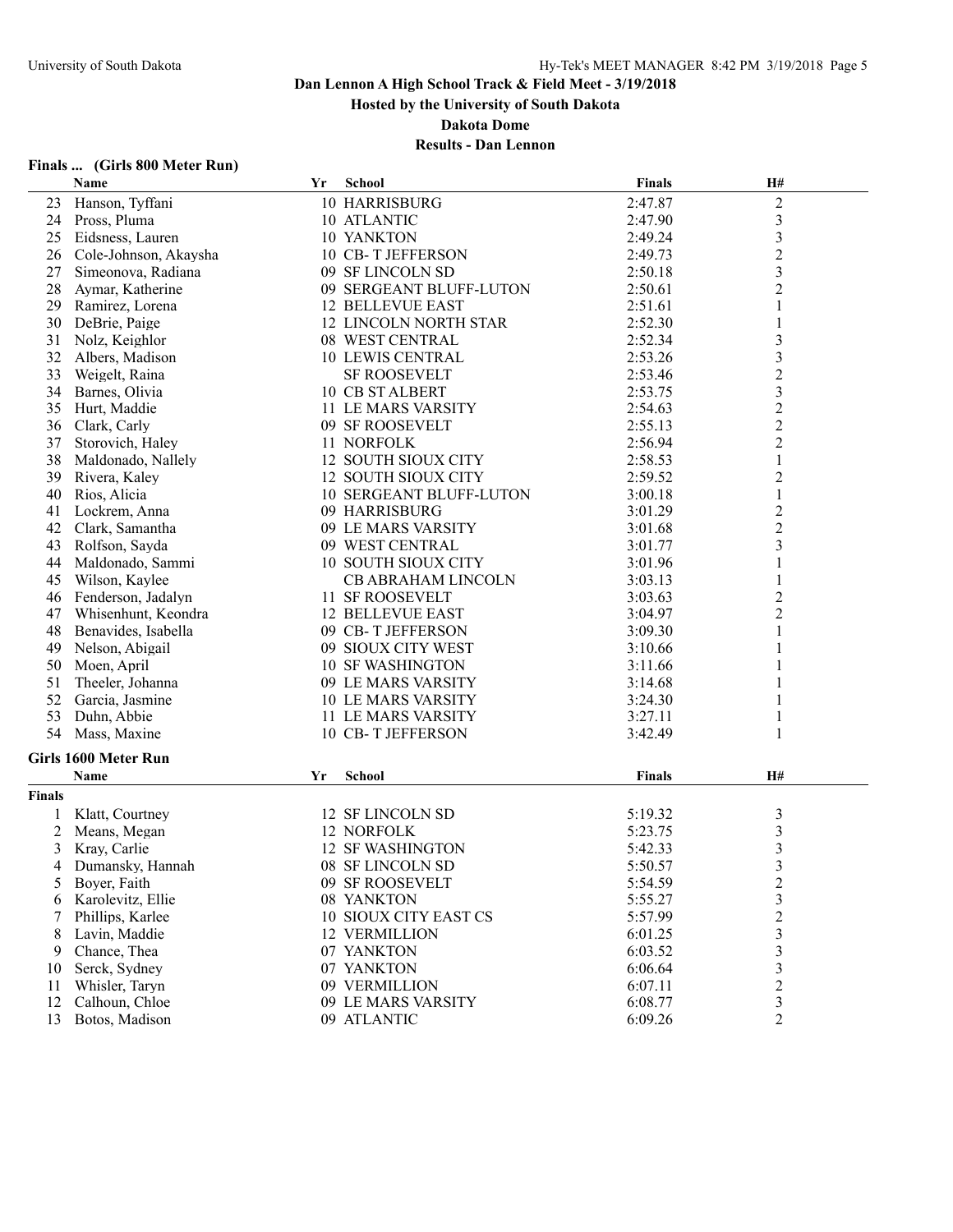**Hosted by the University of South Dakota**

**Dakota Dome**

| Finals |  | (Girls 1600 Meter Run) |  |
|--------|--|------------------------|--|
|        |  |                        |  |

|                                          | Name                  | Yr | <b>School</b>                  | Finals     | H#                      |
|------------------------------------------|-----------------------|----|--------------------------------|------------|-------------------------|
|                                          | 14 Lewis, Alee        |    | 11 SIOUX CITY EAST CS          | 6:09.71    | 1                       |
| 15                                       | Springman, Gracie     |    | 11 CB ST ALBERT                | 6:10.98    | 3                       |
|                                          | 16 Ramos, Jasmine     |    | 10 CB-T JEFFERSON              | 6:11.18    | $\overline{\mathbf{3}}$ |
| 17                                       | Smithback, Austyn     |    | 10 HARRISBURG                  | 6:11.18    | $\overline{\mathbf{3}}$ |
| 18                                       | Moose, Natalie        |    | 09 BRANDON VALLEY              | 6:12.47    | 3                       |
| 19                                       | Pearson, Lydia        |    | <b>12 SF ROOSEVELT</b>         | 6:13.89    | 1                       |
| 20                                       | Belt, Hannah          |    | 09 CB-T JEFFERSON              | 6:15.89    | $\overline{c}$          |
| 21                                       | Altman, Abby          |    | 10 ATLANTIC                    | 6:20.66    | $\mathbf{1}$            |
| 22                                       | Meis, Sarah           |    | <b>10 LE MARS VARSITY</b>      | 6:20.71    | $\overline{c}$          |
| 23                                       | Villicana, Tuenedi    |    | 11 SOUTH SIOUX CITY            | 6:22.35    |                         |
| 24                                       | Severson, Katelyn     |    | <b>10 SF WASHINGTON</b>        | 6:25.60    | 3                       |
| 25                                       | Ahmed, Emane          |    | 09 SOUTH SIOUX CITY            | 6:26.51    | 1                       |
| 26                                       | Dodson, Natalie       |    | 09 SF LINCOLN SD               | 6:28.50    | $\overline{\mathbf{3}}$ |
| 27                                       | DeBrie, Paige         |    | <b>12 LINCOLN NORTH STAR</b>   | 6:30.57    | 1                       |
| 28                                       | Waltman, Madisyn      |    | 09 SF WASHINGTON               | 6:32.66    | $\overline{\mathbf{c}}$ |
| 29                                       | Dunphy, Kylee         |    | 11 LEWIS CENTRAL               | 6:32.68    | $\overline{\mathbf{3}}$ |
| 30                                       | Laureano, Leila       |    | 10 SERGEANT BLUFF-LUTON        | 6:33.01    | $\overline{c}$          |
| 31                                       | Storovich, Haley      |    | 11 NORFOLK                     | 6:33.53    | $\overline{c}$          |
| 32                                       | Lammers, Katie        |    | 09 SIOUX CITY EAST CS          | 6:34.15    | $\mathbf{1}$            |
| 33                                       | Howard, Madison       |    | <b>10 SF ROOSEVELT</b>         | 6:37.26    | 1                       |
| 34                                       | Albers, Madison       |    | <b>10 LEWIS CENTRAL</b>        | 6:38.80    | $\overline{\mathbf{c}}$ |
| 35                                       | Vandervelde, Hayleigh |    | <b>CB ABRAHAM LINCOLN</b>      | 6:39.51    | $\overline{c}$          |
| 36                                       | Brown, Makenzie       |    | <b>CB ABRAHAM LINCOLN</b>      | 6:44.22    | 1                       |
| 37                                       | Christianson, Emma    |    | <b>10 LEWIS CENTRAL</b>        | 6:46.26    | $\overline{c}$          |
| 38                                       | Williams, Ellie       |    | 09 HARRISBURG                  | 6:47.90    | 1                       |
| 39                                       | Aoreha, Yorda         |    | 09 SIOUX CITY WEST             | 6:49.88    | 1                       |
| 40                                       | Sandwell, Eryn        |    | <b>12 DAKOTA VALLEY</b>        | 6:59.74    |                         |
| 41                                       | Roberts, Gracie       |    | 09 SIOUX CITY WEST             | 7:02.60    |                         |
| 42                                       | Nelson, Abigail       |    | 09 SIOUX CITY WEST             | 7:02.67    |                         |
| 43                                       | Pearson, Josie        |    | 09 HARRISBURG                  | 7:04.41    |                         |
| 44                                       | Mendez, Gemma         |    | 09 NORFOLK                     | 7:04.47    | $\overline{c}$          |
| 45                                       | Rose, Bryer           |    | 09 ATLANTIC                    | 7:10.21    | 1                       |
| 46                                       | Plueger, Hailey       |    | <b>10 LE MARS VARSITY</b>      | 7:11.67    | 1                       |
| 47                                       | Calabro, Kaitlynn     |    | 09 CB-T JEFFERSON              | 7:11.99    | 2                       |
| 48                                       | Pederson, Sadie       |    | 09 VERMILLION                  | 7:15.58    | $\overline{c}$          |
| 49                                       | Theeler, Johanna      |    | 09 LE MARS VARSITY             | 7:18.09    | $\overline{c}$          |
| ---                                      | Rolfson, Sayda        |    | 09 WEST CENTRAL                | <b>DNF</b> | 1                       |
| ---                                      | Skatges, Alyssa       |    | <b>10 SERGEANT BLUFF-LUTON</b> | <b>DNF</b> | 1                       |
| $\hspace{0.05cm} \ldots \hspace{0.05cm}$ | Ramirez, Lorena       |    | <b>12 BELLEVUE EAST</b>        | <b>DNF</b> | 2                       |
|                                          | Girls 3200 Meter Run  |    |                                |            |                         |
|                                          |                       |    |                                |            |                         |
|                                          | <b>Name</b>           | Yr | <b>School</b>                  | Finals     | H#                      |
| <b>Finals</b>                            |                       |    |                                |            |                         |
| 1                                        | McClure, Maddy        |    | 12 YANKTON                     | 11:31.43   | $\overline{c}$          |
| 2                                        | Levesque, Analise     |    | 11 SF LINCOLN SD               | 12:02.64   | $\overline{c}$          |
| 3                                        | Rief, Allison         |    | 11 BRANDON VALLEY              | 12:09.02   | $\overline{c}$          |
| 4                                        | Whisler, Taryn        |    | 09 VERMILLION                  | 12:39.43   | $\overline{\mathbf{c}}$ |
| 5                                        | Settles, Syd          |    | <b>12 LINCOLN NORTH STAR</b>   | 12:41.06   | $\overline{\mathbf{c}}$ |
| 6                                        | Hilkemann, Jaden      |    | 11 LINCOLN NORTH STAR          | 12:47.29   | 2                       |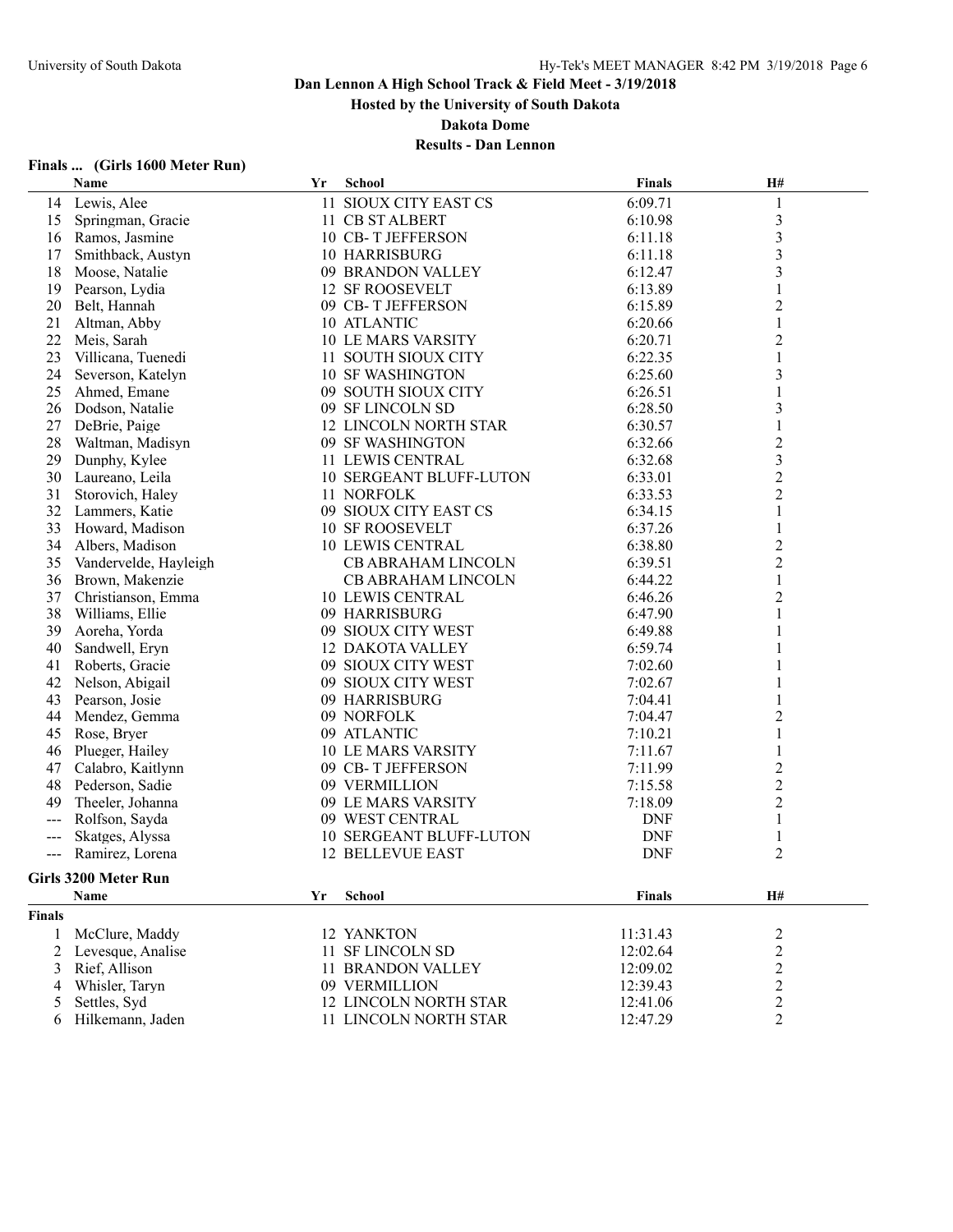**Hosted by the University of South Dakota**

**Dakota Dome**

| (Girls 3200 Meter Run)<br>Finals |
|----------------------------------|
|----------------------------------|

|               | Name                          | Yr | <b>School</b>                  | <b>Finals</b>        | H#                      |  |
|---------------|-------------------------------|----|--------------------------------|----------------------|-------------------------|--|
| 7             | Smithback, Austyn             |    | 10 HARRISBURG                  | 13:02.29             | $\sqrt{2}$              |  |
| 8             | Heilesen, Moriah              |    | CB ABRAHAM LINCOLN             | 13:10.76             | $\overline{c}$          |  |
| 9             | Fisher, Elisa                 |    | 10 SPENCER                     | 13:18.67             | $\overline{c}$          |  |
| 10            | Lather, Sydney                |    | <b>10 SF WASHINGTON</b>        | 13:28.29             | $\overline{c}$          |  |
| 11            | Kolb, Ella                    |    | 09 SF WASHINGTON               | 13:29.13             | $\mathbf{1}$            |  |
| 12            | Roberts, Morgan               |    | 12 SPENCER                     | 13:30.10             | $\overline{c}$          |  |
| 13            | Morey, Jenna                  |    | 10 SPENCER                     | 13:30.23             | $\overline{c}$          |  |
| 14            | Lammers, Katie                |    | 09 SIOUX CITY EAST CS          | 13:39.67             | $\mathbf{1}$            |  |
| 15            | Hurt, Maddie                  |    | 11 LE MARS VARSITY             | 13:42.90             | 1                       |  |
| 16            | Phillips, Karlee              |    | 10 SIOUX CITY EAST CS          | 13:47.17             | $\overline{c}$          |  |
| 17            | Wentzy, Katie                 |    | 09 BRANDON VALLEY              | 13:47.74             | $\overline{2}$          |  |
| 18            | Laureano, Leila               |    | <b>10 SERGEANT BLUFF-LUTON</b> | 14:08.37             | $\overline{c}$          |  |
| 19            | Aleson, Naia                  |    | 11 SERGEANT BLUFF-LUTON        | 14:18.63             | 1                       |  |
| 20            | Rodriguez, Ana                |    | 12 CB-T JEFFERSON              | 14:24.47             | 1                       |  |
| 21            | Malskeit, Abigail             |    | 11 LEWIS CENTRAL               | 14:54.41             |                         |  |
| 22            | Skatges, Alyssa               |    | 10 SERGEANT BLUFF-LUTON        | 15:05.95             |                         |  |
| 23            | Aoreha, Yorda                 |    | 09 SIOUX CITY WEST             |                      |                         |  |
| 24            | Ford, Anna                    |    | <b>12 LEWIS CENTRAL</b>        | 15:10.14<br>15:12.69 |                         |  |
|               |                               |    |                                |                      |                         |  |
| 25            | Hinds, Jessi                  |    | 11 LE MARS VARSITY             | 15:24.76             |                         |  |
| 26            | Gran, Elizabeth               |    | 09 HARRISBURG                  | 15:48.32<br>15:50.59 |                         |  |
| 27            | Siedlik, Kelsie               |    | 10 ATLANTIC                    |                      |                         |  |
| 28            | Engler, Haley                 |    | 12 ATLANTIC                    | 16:32.39             | 1                       |  |
| 29            | Evers, Emma                   |    | 11 CB-T JEFFERSON              | 16:40.06             | 1                       |  |
| 30            | Rothmeyer, Kaylee             |    | 10 CB-T JEFFERSON              | 18:27.79             | 1                       |  |
|               | <b>Girls 60 Meter Hurdles</b> |    |                                |                      |                         |  |
|               | Name                          | Yr | <b>School</b>                  | <b>Prelims</b>       | H#                      |  |
| Preliminaries |                               |    |                                |                      |                         |  |
| 1             | Schmeichel, Averi             |    | 09 WEST CENTRAL                | 9.47 $q$             | 9                       |  |
| 2             | Oswald, Kelsey                |    | 10 YANKTON                     | 9.86 $q$             | $\,8\,$                 |  |
| 3             | Heier, Ryley                  |    | 12 SF LINCOLN SD               | 9.95 $q$             | 5                       |  |
| 4             | Hansen, Megan                 |    | <b>10 SOUTH SIOUX CITY</b>     | 10.00 q              | 8                       |  |
| 5             | Budig, Kate                   |    | 12 YANKTON                     | $10.06$ q            | 6                       |  |
| 6             | Hartman, Hayley               |    | CB ABRAHAM LINCOLN             | $10.18$ q            | $\boldsymbol{7}$        |  |
| 7             | Borth, Abby                   |    | 10 SPENCER                     | 10.20 q              | 4                       |  |
| 8             | Larson, Kylie                 |    | 11 HARRISBURG                  | $10.21$ q            | 8                       |  |
| 9             | Langseth, Anna                |    | 10 SF LINCOLN SD               | $10.23$ q            | 9                       |  |
| 10            | Birath, Mikaela               |    | <b>12 BRANDON VALLEY</b>       | $10.27$ q            | 6                       |  |
| 11            | Fleming, Nadia                |    | 11 SF LINCOLN SD               | $10.27$ q            | $\overline{\mathbf{c}}$ |  |
| 11            | Ellis, Annie                  |    | 11 LE MARS VARSITY             | $10.27$ q            | 5                       |  |
| 13            | Rude, Taia                    |    | 09 BRANDON VALLEY              | $10.29$ q            | 3                       |  |
| 14            | McGowan, Sam                  |    | 12 BISHOP HEELAN               | $10.32$ q            | $\boldsymbol{7}$        |  |
| 15            | Doohen, Brooke                |    | 12 BISHOP HEELAN               | $10.47$ q            | 5                       |  |
| 16            | Leusink, Kady                 |    | <b>10 LE MARS VARSITY</b>      | 10.60 q              | 1                       |  |
| 17            | VanDenHoek, Alexis            |    | 11 SF ROOSEVELT                | 10.69                | 9                       |  |
| 18            | Schiff, Karlee                |    | 09 LE MARS VARSITY             | 10.78                | 4                       |  |
| 19            | Alesch, Brooke                |    | 11 LE MARS VARSITY             | 10.78                |                         |  |
| 20            | Davison, Jordyn               |    | <b>10 LE MARS VARSITY</b>      | 10.90                | $\overline{\mathbf{c}}$ |  |
| 21            | Mozak, Makayla                |    | 11 SIOUX CITY WEST             | 11.08                | 3<br>5                  |  |
|               |                               |    |                                |                      |                         |  |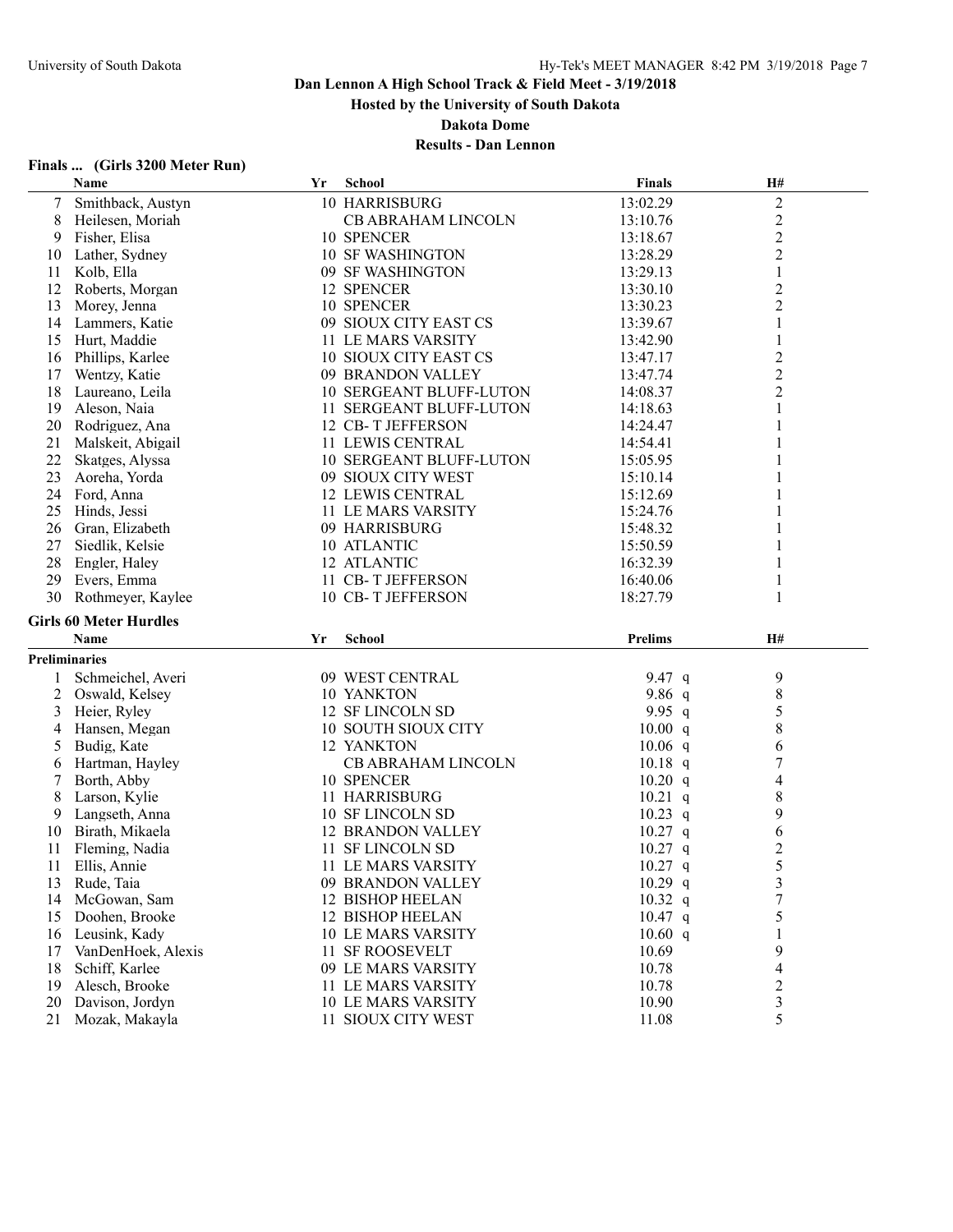**Hosted by the University of South Dakota**

**Dakota Dome**

## **Results - Dan Lennon**

## **Preliminaries ... (Girls 60 Meter Hurdles)**

|                    | Name                          | Yr | <b>School</b>                  | <b>Prelims</b> | H#                       |
|--------------------|-------------------------------|----|--------------------------------|----------------|--------------------------|
| 22                 | Keefer, Taylan                |    | CB ABRAHAM LINCOLN             | 11.10          | $\overline{\mathcal{L}}$ |
| 23                 | Stave, Madi                   |    | 10 SPENCER                     | 11.10          | $\mathfrak{Z}$           |
| 24                 | Watts, Hailey                 |    | 10 CB-T JEFFERSON              | 11.16          | $\overline{c}$           |
| 25                 | Altman, Morgan                |    | 12 ATLANTIC                    | 11.23          | 6                        |
| 26                 | Lul, Nya                      |    | 09 SIOUX CITY EAST CS          | 11.25          | $\mathfrak{Z}$           |
| 27                 | Burge, Madison                |    | 10 SIOUX CITY WEST             | 11.29          | $\overline{c}$           |
| 28                 | Henderson, Reagan             |    | <b>12 SF WASHINGTON</b>        | 11.33          | $\overline{4}$           |
| 29                 | Werner, Abra                  |    | 12 NORFOLK                     | 11.36          | $\boldsymbol{7}$         |
| 30                 | Tharjiath, Nyadholi           |    | 11 OMAHA BENSON                | 11.49          | $\overline{c}$           |
| 31                 | Simpson, Akia                 |    | 11 SIOUX CITY WEST             | 11.56          | 8                        |
| 32                 | Hemenway, Anaka               |    | <b>10 SF ROOSEVELT</b>         | 11.57          | 9                        |
| 33                 | Carlson, Hope                 |    | <b>12 DAKOTA VALLEY</b>        | 11.60          | 1                        |
| 34                 | Salvatori, Carissa            |    | 10 YANKTON                     | 11.63          | 5                        |
| 35                 | Knowles, Tori                 |    | 12 SOUTH SIOUX CITY            | 11.65          | 1                        |
| 36                 | Pellett, Caroline             |    | 09 ATLANTIC                    | 11.78          | 5                        |
| 37                 | Kalin, Karly                  |    | 09 NORFOLK                     | 11.79          | 4                        |
| 38                 | Chambers, Ashlee              |    | 10 CB-T JEFFERSON              | 11.94          | 5                        |
| 39                 | Bilek, Lauren                 |    | <b>12 LEWIS CENTRAL</b>        | 12.03          | 9                        |
| 40                 | Krause, Janai                 |    | <b>10 SF ROOSEVELT</b>         | 12.31          | 6                        |
| 41                 | Davison, Jaiden               |    | <b>10 LE MARS VARSITY</b>      | 12.36          | $\,$ $\,$                |
| 42                 | Cox, Grace                    |    | 12 CB ST ALBERT                | 12.49          | $\sqrt{ }$               |
| 43                 | Mefford, Abigail              |    | 10 OMAHA BENSON                | 12.51          | 9                        |
| 44                 | Proehl, Kylie                 |    | 12 ATLANTIC                    | 12.60          | 1                        |
| 45                 | Dohren, Riley                 |    | 09 NORFOLK                     | 12.63          | 8                        |
| 46                 | Carroll, Alexia               |    | 10 CB-T JEFFERSON              | 12.69          | $\mathfrak{Z}$           |
| 47                 | McGuire, Riley                |    | CB ABRAHAM LINCOLN             | 12.71          | 4                        |
| 48                 | Lockett, JoDaija              |    | 10 OMAHA BENSON                | 12.83          | 6                        |
| 49                 | Galindo, Alana                |    | 10 SOUTH SIOUX CITY            | 12.85          | 1                        |
| 50                 | Christensen, Hannah           |    | 12 SERGEANT BLUFF-LUTON        | 12.92          | 6                        |
| 51                 | Rios, Alicia                  |    | 10 SERGEANT BLUFF-LUTON        | 12.98          | $\overline{2}$           |
| 52                 | Hamilton, Olivia              |    | 12 SPENCER                     | 13.09          | $\mathbf{1}$             |
| 53                 | Lynn, Alexia                  |    | <b>10 SERGEANT BLUFF-LUTON</b> | 13.32          | $\mathfrak{Z}$           |
| 54                 | Flock, Reyanne                |    | <b>10 SF WASHINGTON</b>        | 15.93          | $\boldsymbol{7}$         |
| 55                 | Barnes, Olivia                |    | 10 CB ST ALBERT                | 20.01          | 7                        |
|                    |                               |    |                                |                |                          |
|                    | <b>Girls 60 Meter Hurdles</b> |    |                                |                |                          |
|                    | Name                          | Yr | <b>School</b>                  | <b>Semis</b>   | H#                       |
| <b>Semi-Finals</b> |                               |    |                                |                |                          |
|                    | Schmeichel, Averi             |    | 09 WEST CENTRAL                | 9.33 $q$       | 1                        |
| $\overline{2}$     | Larson, Kylie                 |    | 11 HARRISBURG                  | 9.75 $q$       | $\mathbf{1}$             |
| 3                  | Heier, Ryley                  |    | 12 SF LINCOLN SD               | 9.80 $q$       | 2                        |
| 4                  | Budig, Kate                   |    | 12 YANKTON                     | 9.87 q         | 1                        |
| 5                  | Oswald, Kelsey                |    | 10 YANKTON                     | 9.90 $q$       | $\overline{c}$           |
| 6                  | Hansen, Megan                 |    | 10 SOUTH SIOUX CITY            | 9.91 q         | 1                        |
| 7                  | Rude, Taia                    |    | 09 BRANDON VALLEY              | 9.94 $q$       | 1                        |
| 8                  | Borth, Abby                   |    | 10 SPENCER                     | $10.12$ q      | $\overline{c}$           |
| 9                  | Hartman, Hayley               |    | CB ABRAHAM LINCOLN             | 10.14          | $\overline{c}$           |
| 10                 | Birath, Mikaela               |    | <b>12 BRANDON VALLEY</b>       | 10.19          | $\overline{c}$           |
| 11                 | McGowan, Sam                  |    | 12 BISHOP HEELAN               | 10.21          | $\overline{c}$           |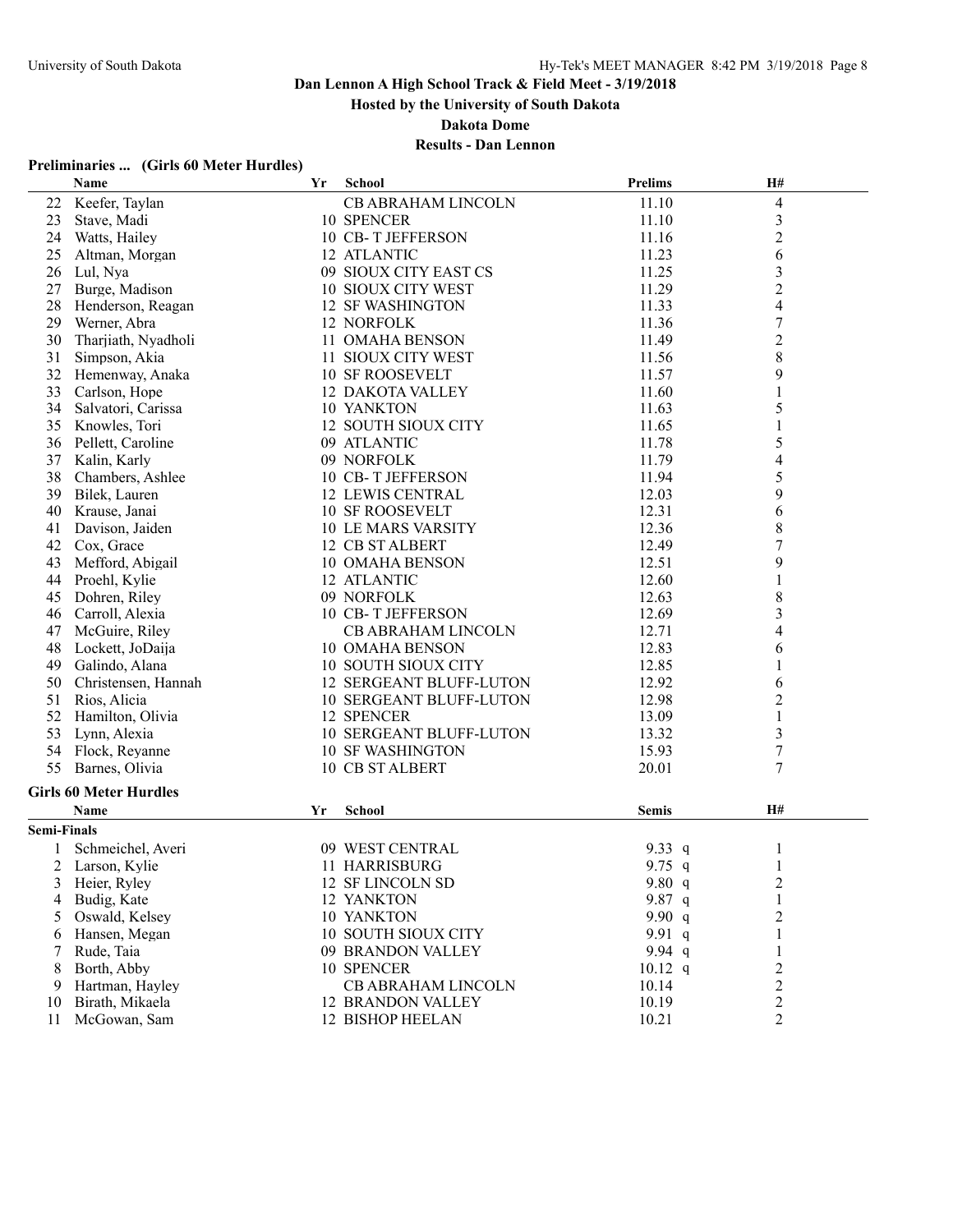**Hosted by the University of South Dakota**

**Dakota Dome**

|               | Semi-Finals  (Girls 60 Meter Hurdles)   |                              |                          |                                |                           |
|---------------|-----------------------------------------|------------------------------|--------------------------|--------------------------------|---------------------------|
|               | Name                                    | Yr<br><b>School</b>          |                          | <b>Semis</b>                   | <b>H#</b>                 |
|               | 12 Fleming, Nadia                       | 11 SF LINCOLN SD             |                          | 10.31                          | 1                         |
| 13            | Ellis, Annie                            | 11 LE MARS VARSITY           |                          | 10.33                          | 2                         |
|               | 14 Langseth, Anna                       | 10 SF LINCOLN SD             |                          | 10.34                          | 1                         |
| 15            | Doohen, Brooke                          | <b>12 BISHOP HEELAN</b>      |                          | 10.37                          | $\overline{c}$            |
| 16            | Leusink, Kady                           | <b>10 LE MARS VARSITY</b>    |                          | 10.59                          | 1                         |
|               | <b>Girls 60 Meter Hurdles</b>           |                              |                          |                                |                           |
|               | Name                                    | <b>School</b><br>Yr          |                          | <b>Finals</b>                  |                           |
| <b>Finals</b> |                                         |                              |                          |                                |                           |
| 1             | Schmeichel, Averi                       | 09 WEST CENTRAL              |                          | 9.39                           |                           |
| 2             | Oswald, Kelsey                          | 10 YANKTON                   |                          | 9.74                           |                           |
| 3             | Larson, Kylie                           | 11 HARRISBURG                |                          | 9.80                           |                           |
| 4             | Heier, Ryley                            | 12 SF LINCOLN SD             |                          | 9.84                           |                           |
| 5             | Budig, Kate                             | 12 YANKTON                   |                          | 9.91                           |                           |
| 6             | Rude, Taia                              | 09 BRANDON VALLEY            |                          | 10.01                          |                           |
| 7             | Borth, Abby                             | 10 SPENCER                   |                          | 10.08                          |                           |
| 8             | Hansen, Megan                           | 10 SOUTH SIOUX CITY          |                          | 11.21                          |                           |
|               | Girls 4x200 Meter Relay                 |                              |                          |                                |                           |
|               | <b>Team</b>                             | Relay                        |                          | <b>Finals</b>                  | H#                        |
| <b>Finals</b> |                                         |                              |                          |                                |                           |
| 1             | LINCOLN NORTH STAR                      |                              |                          | 1:52.46                        | 7                         |
|               | 1) Hutchinson, Sicily 12                |                              |                          |                                |                           |
|               | 2 HARRISBURG                            |                              |                          | 1:52.63                        | 8                         |
|               | 1) Larson, Kylie 11                     | 2) Wurth, Jordan 11          | 3) Farrell, Lindsey 12   | 4) Kinney, Erin 10             |                           |
|               | 3 BRANDON VALLEY                        |                              |                          | 1:53.52                        |                           |
|               | 1) Stangohr, Arianna 12                 | 2) Thompson, Morgan 11       | 3) Hendrick, Hannah 12   |                                | 4) Nuebel, Kennedy 09     |
|               | 4 YANKTON                               |                              |                          | 1:53.52                        | 6                         |
|               | 1) Sherman, Cora 08                     | 2) Schroeder, Madison 10     | 3) Budig, Kate 12        | 4) Oswald, Kelsey 10           |                           |
|               | 5 OMAHA BENSON                          |                              |                          | 1:53.88                        | 7                         |
|               | 1) Estima, Kiera 09                     | 2) Buckley, Sendeonna 10     | 3) Stennis, Vernetta 09  | 4) Estima, Kiana 11            |                           |
|               | <b>BISHOP HEELAN</b>                    |                              |                          | 1:53.94                        | 8                         |
|               | 1) Cropley, Ellie 12                    | 2) Hutchinson, Hannah 11     | 3) Rizk, Katie 12        |                                | 4) Jochum, Madison 11     |
|               | <b>SF LINCOLN SD</b>                    |                              |                          | 1:53.97                        |                           |
|               | 1) Belhaj, Emira 11                     | 2) Justus, Liberty 12        | 3) Jersted, Elizabeth 09 | 4) Mohr, Michaela 12           |                           |
|               | <b>WEST CENTRAL</b>                     |                              | 3) Nelson, Shaw 09       | 1:54.50                        | 4) Schmeichel, Averi 09   |
|               | 1) VanOverbeke, Jada 09                 | 2) Kurtz, Sydney 11          |                          |                                |                           |
| 9             | SIOUX CITY EAST CS                      | 2) Inlay, Kenna 10           | 3) Smith, Allyson 11     | 1:54.74<br>4) Wells, Lineya 09 | 5                         |
|               | 1) Parker, Myerra 11                    |                              |                          |                                | 5                         |
|               | 10 VERMILLION<br>1) Schroeder, Ellie 09 | 2) LaBrune, Mack 09          | 3) Stockwell, Emily 10   | 1:55.05                        | 4) Druecker, Kenna 11     |
|               | 11 LEWIS CENTRAL                        |                              |                          | 1:55.64                        | 6                         |
|               | 1) Getzschman, Kortnie 10               | 2) Merksick, Emily 11        | 3) Paulsen, McKenna 10   | 4) Witte, Megan 10             |                           |
| 12            | <b>SPENCER</b>                          | B                            |                          | 1:55.88                        | 4                         |
|               | 1) Nissen, Ashlyn 11                    | 2) Nissen, Katelyn 11        | 3) Hamilton, Olivia 12   |                                | 4) Johnson, Nadine 11     |
| 13            | <b>SF WASHINGTON</b>                    |                              |                          | 1:56.39                        | 7                         |
|               | 1) Petterson, Laura 10                  | 2) Johnson, Halle 09         | 3) Johannsen, Jacee 10   | 4) Reck, Gabrielle 10          |                           |
|               | 14 CB-T JEFFERSON                       |                              |                          | 1:56.61                        | 8                         |
|               | 1) Larson, Anna 12                      | 2) Smith-Carter, Rodhesia 10 | 3) Archie, Alexis 09     | 4) Jones, Caitlyn 11           |                           |
|               | 15 SOUTH SIOUX CITY                     |                              |                          | 1:56.65                        | 7                         |
|               | 1) Guzman, Selene 11                    | 2) Christensen, Taryn 11     | 3) Hansen, Megan 10      |                                | 4) Rasmussen, Marybeth 11 |
|               |                                         |                              |                          |                                |                           |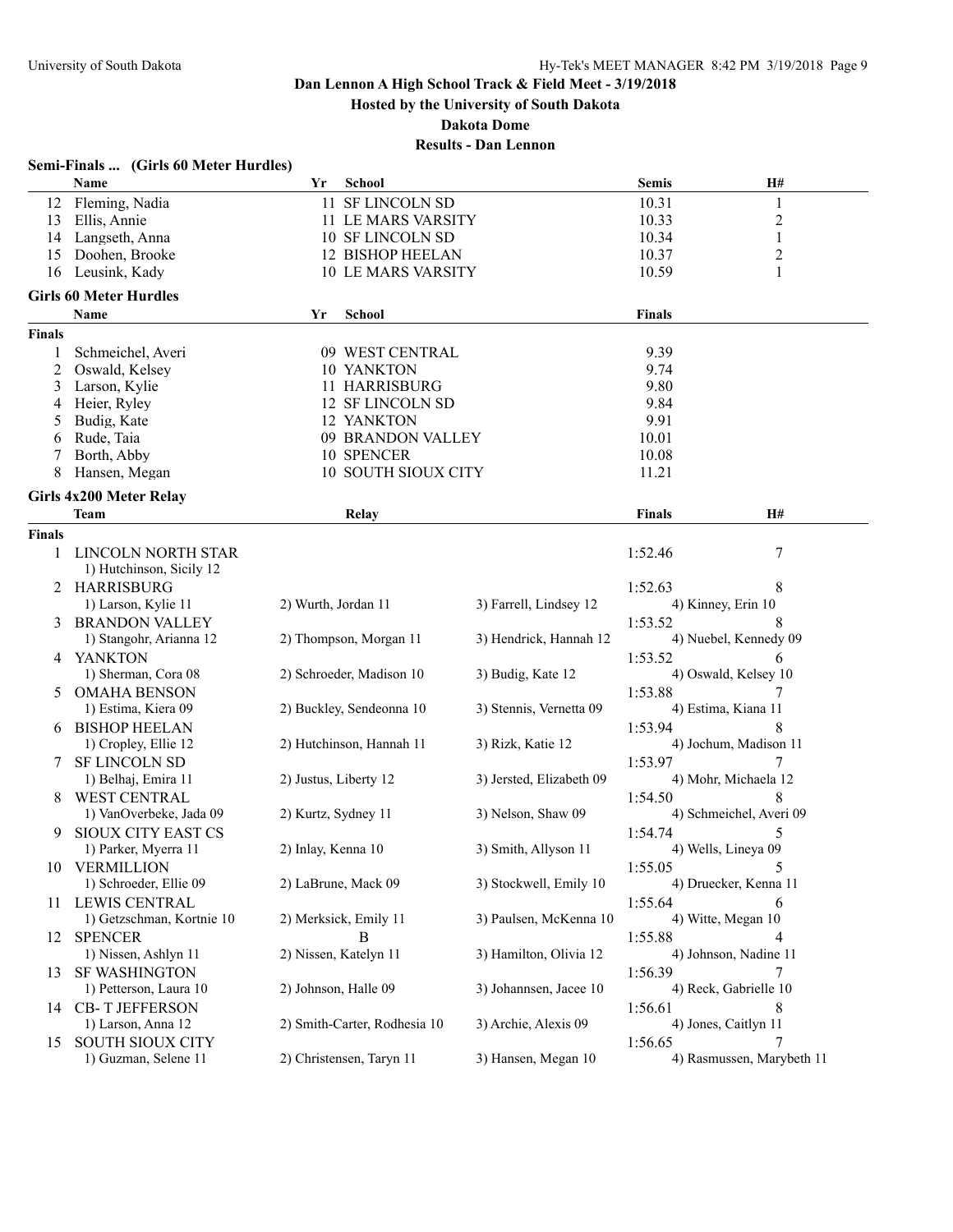**Hosted by the University of South Dakota**

**Dakota Dome**

## **Results - Dan Lennon**

## **Finals ... (Girls 4x200 Meter Relay)**

|     | <b>Team</b>                                      | Relay                      |                         | <b>Finals</b> | H#                       |
|-----|--------------------------------------------------|----------------------------|-------------------------|---------------|--------------------------|
|     | <b>16 BRANDON VALLEY</b>                         | B                          |                         | 1:56.70       | 7                        |
|     | 1) Dixon, Brielle 09                             | 2) Bunker, Mya 11          | 3) Jackmon, Hannah 10   |               | 4) Rude, Taia 09         |
| 17  | <b>ATLANTIC</b>                                  |                            |                         | 1:56.84       | 5                        |
|     | 1) Hansen, Taylor 11                             | 2) Hartwig, Jessica 12     | 3) Derby, Alyssa 09     |               | 4) Rasmussen, Haley 09   |
| 18  | <b>SF ROOSEVELT</b>                              |                            |                         | 1:57.01       | 5                        |
|     | 1) Roggenbuck, Myah 10                           | 2) Chatwell, Jennifer 12   | 3) Grismer, Hope 10     |               | 4) Guerts, Jaide 10      |
| 19  | <b>SPENCER</b>                                   |                            |                         | 1:57.80       | 6                        |
|     | 1) Williams, Mollie 10                           | 2) Hopkins, Kailee 11      | 3) Brown, Abbie 12      |               | 4) Halverson, Allie 11   |
|     | 20 SF LINCOLN SD                                 | В                          |                         | 1:58.03       | 6                        |
|     | 1) Bachelor, Morgan 10                           | 2) Raak, Taylor 10         | 3) Croghan, Sara 09     |               | 4) Wietfeld, Sydni 09    |
|     | 21 CB ABRAHAM LINCOLN                            |                            |                         | 1:58.06       | 4                        |
|     | 1) Wohlers, Brooke                               | 2) Wilfong, Shelby         | 3) Hendrix, Jocelyn     |               | 4) Thomas, Lexi          |
|     | 22 LE MARS VARSITY                               | B                          |                         | 1:58.37       | 6                        |
|     | 1) Mc Allister, Katie 12                         | 2) Owens, Dakotah 12       | 3) Ellis, Annie 11      |               | 4) Cooper, Haylee 11     |
| 23  | SERGEANT BLUFF-LUTON                             |                            |                         | 1:59.12       | 4                        |
|     | 1) Stangel, Kate 10                              | 2) Schlotfeldt, Whitney 10 | 3) Black, Chloe 10      |               | 4) Huberty, Brooklyn 11  |
|     | 24 LE MARS VARSITY                               |                            |                         | 1:59.66       |                          |
|     | 1) Scwhartz, Halie 12                            | 2) Temple, Shaniah 09      | 3) Schiff, Karlee 09    |               | 4) Carlson, Emily 10     |
| 25. | <b>WEST CENTRAL</b>                              | R                          |                         | 2:00.08       |                          |
|     | 1) Zirpel, Hannah 12                             | 2) Sidel, Lily 08          | 3) Holloway, Sydney 12  |               | 4) Haldeman, Riley 08    |
| 26. | <b>CB ST ALBERT</b>                              |                            |                         | 2:01.41       | 5                        |
|     | 1) Niesen, Khloe 12                              | 2) White, Bailey 11        | 3) Blaha, Jordyn 10     |               | 4) Sykes, Sophie 12      |
| 27  | YANKTON                                          | B                          |                         | 2:01.89       | 5                        |
|     | 1) Wolfgram, Payton 10                           | 2) Wuebben, Madison 10     | 3) Savey, Anna 12       |               | 4) Hochstein, Madie 11   |
|     | 28 HURON                                         |                            |                         | 2:02.32       | 6                        |
|     | 1) Buddenhagen, Tenley 09                        | 2) Gilbert, Lexi 09        | 3) Pyle, Leah 09        |               | 4) Shoultz, Sami 11      |
| 29. | <b>SIOUX CITY WEST</b>                           |                            |                         | 2:02.57       | 3                        |
|     | 1) Mozak, Makayla 11                             | 2) Burge, Madison 10       | 3) Downs, Braedyn 10    |               | 4) Edwards, Sydney 10    |
|     | 30 LE MARS VARSITY                               | D                          |                         | 2:02.99       | 2                        |
|     | 1) Vander Weide, Alianna 09                      | 2) Davison, Jordyn 10      | 3) Davison, Jaiden 10   |               | 4) Sargisson, Jacenta 09 |
|     | 31 LE MARS VARSITY                               | $\mathsf{C}$               |                         | 2:03.23       | 3                        |
|     | 1) Schietler, Shauanna 10                        | 2) Pippett, Maddi 10       | 3) Alesch, Brooke 11    |               | 4) Kibby, Mya 09         |
|     | 32 SIOUX CITY EAST CS                            | B                          |                         | 2:03.73       | 3                        |
|     | 1) Gonzalez, Jordana 09                          | 2) Cliff, Marissa 09       | 3) Junck, Kilie 09      |               | 4) Erick, Caitlyn 11     |
| 33  | <b>CB-T JEFFERSON</b>                            | B<br>2) Slack, Julia 09    | 3) Carey, Tyanna 11     | 2:04.15       | 4) Larson, Angela 12     |
|     | 1) Shannon, Jaylynn 10                           | B                          |                         |               | 2                        |
| 34  | <b>SERGEANT BLUFF-LUTON</b><br>1) Lewis, Abby 09 | 2) Lucas, Anna 12          | 3) Parmalee, Lindsey 09 | 2:04.43       | 4) Harms, Madison 11     |
|     | 35 NORFOLK                                       |                            |                         |               |                          |
|     | 1) Werner, Abra 12                               | 2) Armbruster, Emma 11     | 3) Rader, Sydeny 10     | 2:04.46 4     | 4) Ramirez, Arleth 10    |
|     | 36 NORFOLK                                       |                            |                         |               | 2                        |
|     | 1) Strom, Chelsea 09                             | 2) Dohren, Riley 09        | 3) Kalin, Karly 09      | 2:05.42       | 4) Voss, Marlie 11       |
|     | 37 LEWIS CENTRAL                                 | B                          |                         | 2:06.05       |                          |
|     | 1) Damgaard, Zohie 12                            | 2) Holt, Maegan 12         | 3) Dunlop, Hannah 12    |               | 4) Bilek, Lauren 12      |
| 38. | <b>SF WASHINGTON</b>                             | B                          |                         | 2:06.06       | 3                        |
|     | 1) Ungang, Faith 10                              | 2) Badi, Sama 09           | 3) Keah, Nyagany 09     |               | 4) Wood, Keile 09        |
|     | 39 CB ABRAHAM LINCOLN                            | B                          |                         | 2:06.07       | 3                        |
|     | 1) LaSale, Kensi                                 | 2) Holeton, Sydney         | 3) Steppuhn, Allison    |               | 4) McGuire, Riley        |
|     | 40 ATLANTIC                                      | В                          |                         | 2:06.59       | 2                        |
|     | 1) Altman, Morgan 12                             | 2) Trotter, Mia 09         | 3) Burg, Tayler 10      |               | 4) Williams, Charity 12  |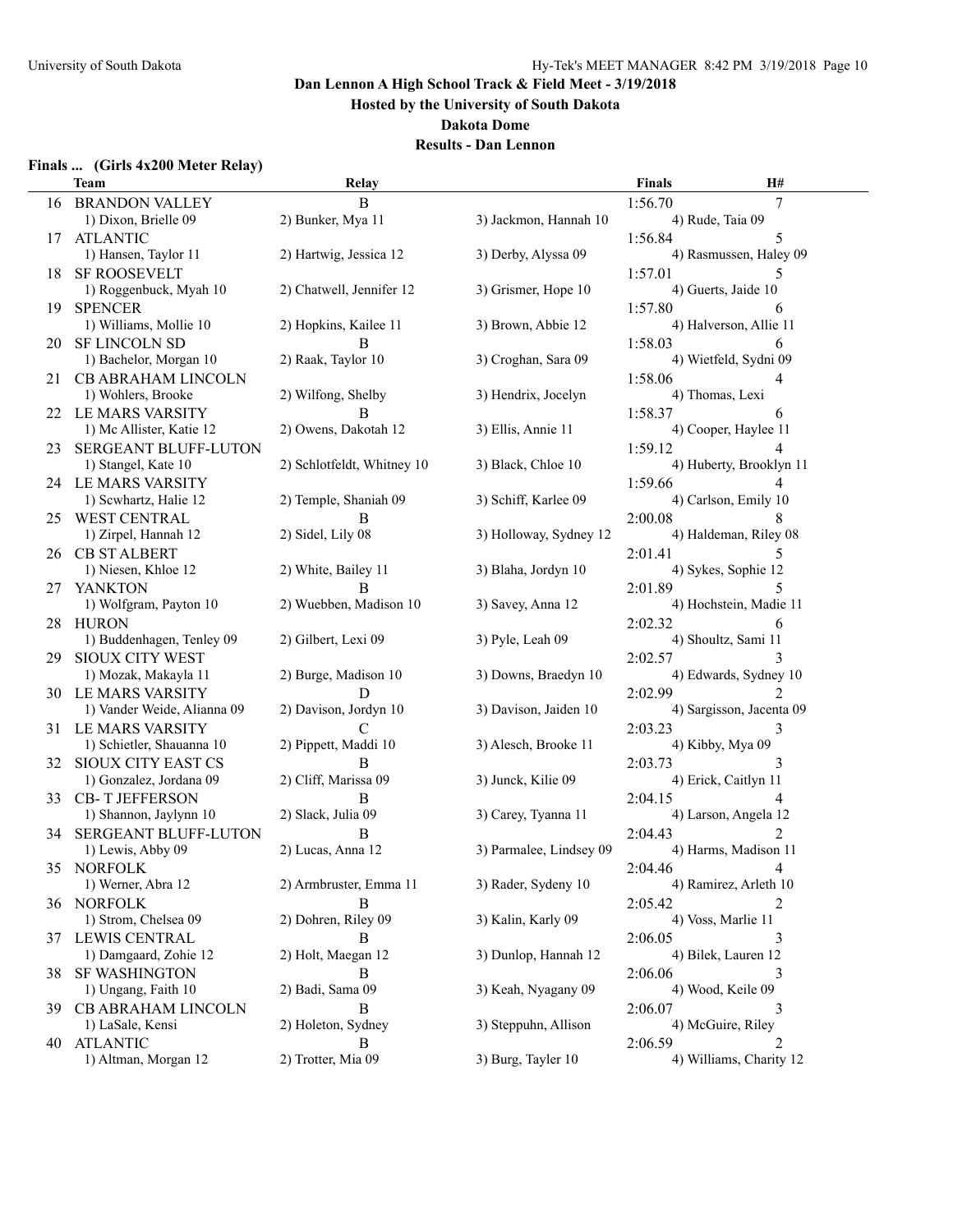**Hosted by the University of South Dakota**

**Dakota Dome**

| <b>Finals </b> |  | (Girls 4x200 Meter Relay) |  |
|----------------|--|---------------------------|--|
|                |  |                           |  |

|               | <b>Team</b>                       | Relay                     |                            | <b>Finals</b>                 | H#             |
|---------------|-----------------------------------|---------------------------|----------------------------|-------------------------------|----------------|
| 41            | <b>SIOUX CITY WEST</b>            | B                         |                            | 2:08.69                       | $\overline{2}$ |
|               | 1) Blatchford, Katie 11           | 2) Hernandez, Jennifer 09 | 3) Vazquez, Andrea 10      | 4) Wagner, Hope 10            |                |
|               | 42 SOUTH SIOUX CITY               | B                         |                            | 2:14.25                       | 3              |
|               | 1) Harsma, Tori 09                | 2) Perez, Cady 10         | 3) Contreras, Yoloitzel 12 | 4) Aceves Hurtado, Ithzell 10 |                |
|               | <b>43 CB ST ALBERT</b>            | B                         |                            | 2:16.71                       |                |
|               | 1) Genereux, Clara 12             | $2)$ Cox, Grace 12        | 3) Hohneke, Madeline 12    | 4) Gardner, Emma 09           |                |
|               | <b>44 LEWIS CENTRAL</b>           | $\mathcal{C}$             |                            | 2:19.89                       | 2              |
|               | 1) Claar, Madelyn 10              | 2) Medina, Atziri 09      | 3) Greelis, Olivia 12      | 4) Payne, Tinity 12           |                |
|               |                                   |                           |                            |                               |                |
| 45.           | LEWIS CENTRAL                     | D                         |                            | 2:22.80                       | 2              |
|               | 1) De Vault, Sara 09              | 2) Baumker, Aubury 09     | 3) Crayton, Torie 09       | 4) Hearn, Chloe 09            |                |
|               | Girls 4x400 Meter Relay           |                           |                            |                               |                |
|               | <b>Team</b>                       | Relay                     |                            | <b>Finals</b>                 | H#             |
| <b>Finals</b> |                                   |                           |                            |                               |                |
| 1             | <b>SF LINCOLN SD</b>              |                           |                            | 4:14.46                       | 5              |
|               | 1) Bindert, Liz 11                | 2) Sudbeck, Caroline 10   | 3) Klatt, Courtney 12      | 4) Mohr, Michaela 12          |                |
| 2             | <b>BISHOP HEELAN</b>              |                           |                            | 4:16.85                       | 5              |
|               | 1) Doohen, Brooke 12              | 2) Hutchinson, Hannah 11  | 3) Aesoph, Amber 10        | 4) Jochum, Madison 11         |                |
|               | <b>BRANDON VALLEY</b>             |                           |                            | 4:17.38                       | 5              |
|               | 1) Rude, Taia 09                  | 2) Hendrick, Hannah 12    | 3) Nuebel, Kennedy 09      | 4) Waterfall, Haylee 12       |                |
|               |                                   |                           |                            | 4:17.65                       | 5              |
|               | 4 YANKTON<br>1) Oswald, Kelsey 10 | 2) Vavra, Carly 12        | 3) Karolevitz, Ellie 08    | 4) Specht, Cameryn 12         |                |
|               |                                   |                           |                            |                               |                |
|               | SIOUX CITY EAST CS                |                           |                            | 4:24.13                       |                |
|               | 1) Lul, Nya 09                    | 2) Copple, Taylor 12      | 3) Hanson, Paige 12        | 4) Van Dyke, Lauren 12        |                |
|               | <b>WEST CENTRAL</b>               |                           |                            | 4:28.17                       | 3              |
|               | 1) Kurtz, Sydney 11               | 2) Haldeman, Riley 08     | 3) VanOverbeke, Jada 09    | 4) Schmeichel, Averi 09       |                |
|               | <b>YANKTON</b>                    | B                         |                            | 4:29.60                       | 3              |
|               | 1) Wolfgram, Payton 10            | 2) Sherman, Cora 08       | 3) Savey, Anna 12          | 4) Serck, Sydney 07           |                |
| 8             | LE MARS VARSITY                   |                           |                            | 4:30.90                       | 3              |
|               | 1) Albrecht, Kara 09              | 2) Washburn, Paige 10     | 3) Carlson, Emily 10       | 4) Calhoun, Chloe 09          |                |
| 9             | CB ABRAHAM LINCOLN                | B                         |                            | 4:32.40                       | 3              |
|               | 1) Hartman, Hayley                | 2) Keefer, Taylan         | 3) Thomas, Lexi            | 4) Trotter, Marrisa           |                |
|               | 10 HARRISBURG                     |                           |                            | 4:33.31                       | 4              |
|               | 1) Pieters, Kiah 09               | 2) Larson, Kylie 11       | 3) Wurth, Jordan 11        | 4) VanHolland, Lauren 12      |                |
| 11            | VERMILLION                        |                           |                            | 4:34.60                       | 5              |
|               | 1) LaBrune, Mack 09               | 2) Brady, Rachel 11       | 3) Schroeder, Ellie 09     | 4) Lavin, Maddie 12           |                |
| 12            | <b>SPENCER</b>                    |                           |                            | 4:35.17                       | 4              |
|               | 1) Williams, Mollie 10            | 2) Hamilton, Olivia 12    | 3) Hamilton, Grace 10      | 4) Dirkx, Jenna 12            |                |
|               | 13 ATLANTIC                       |                           |                            | 4:35.59                       | 4              |
|               | 1) Rasmussen, Haley 09            | 2) Hansen, Taylor 11      | 3) Hartwig, Jessica 12     | 4) Derby, Alyssa 09           |                |
|               | 14 SOUTH SIOUX CITY               |                           |                            | 4:35.63                       | 4              |
|               | 1) Cigard, Zoe 12                 | 2) Rasmussen, Marybeth 11 | 3) Guzman, Selene 11       | 4) Hansen, Megan 10           |                |
| 15            | <b>SPENCER</b>                    | B                         |                            | 4:37.01                       | 3              |
|               | 1) Brown, Abbie 12                | 2) Halverson, Allie 11    | 3) Weeks, Abby 11          | 4) Roberts, Morgan 12         |                |
| 16            | <b>SF LINCOLN SD</b>              | B                         |                            | 4:37.07                       | 5              |
|               | 1) Wietfeld, Sydni 09             | 2) Croghan, Sara 09       | 3) Jersted, Elizabeth 09   | 4) Batcheller, Lila 08        |                |
| 17            | <b>BRANDON VALLEY</b>             | B                         |                            | 4:37.55                       | 5              |
|               | 1) Birath, Mikaela 12             | 2) Dixon, Brielle 09      | 3) Peltier, Sydney 10      | 4) Foss, Kylie 09             |                |
|               | 18 LE MARS VARSITY                | B                         |                            | 4:41.16                       | 2              |
|               | 1) Davison, Jordyn 10             | 2) Mc Allister, Katie 12  | 3) Owens, Dakotah 12       | 4) Pippett, Maddi 10          |                |
|               |                                   |                           |                            |                               |                |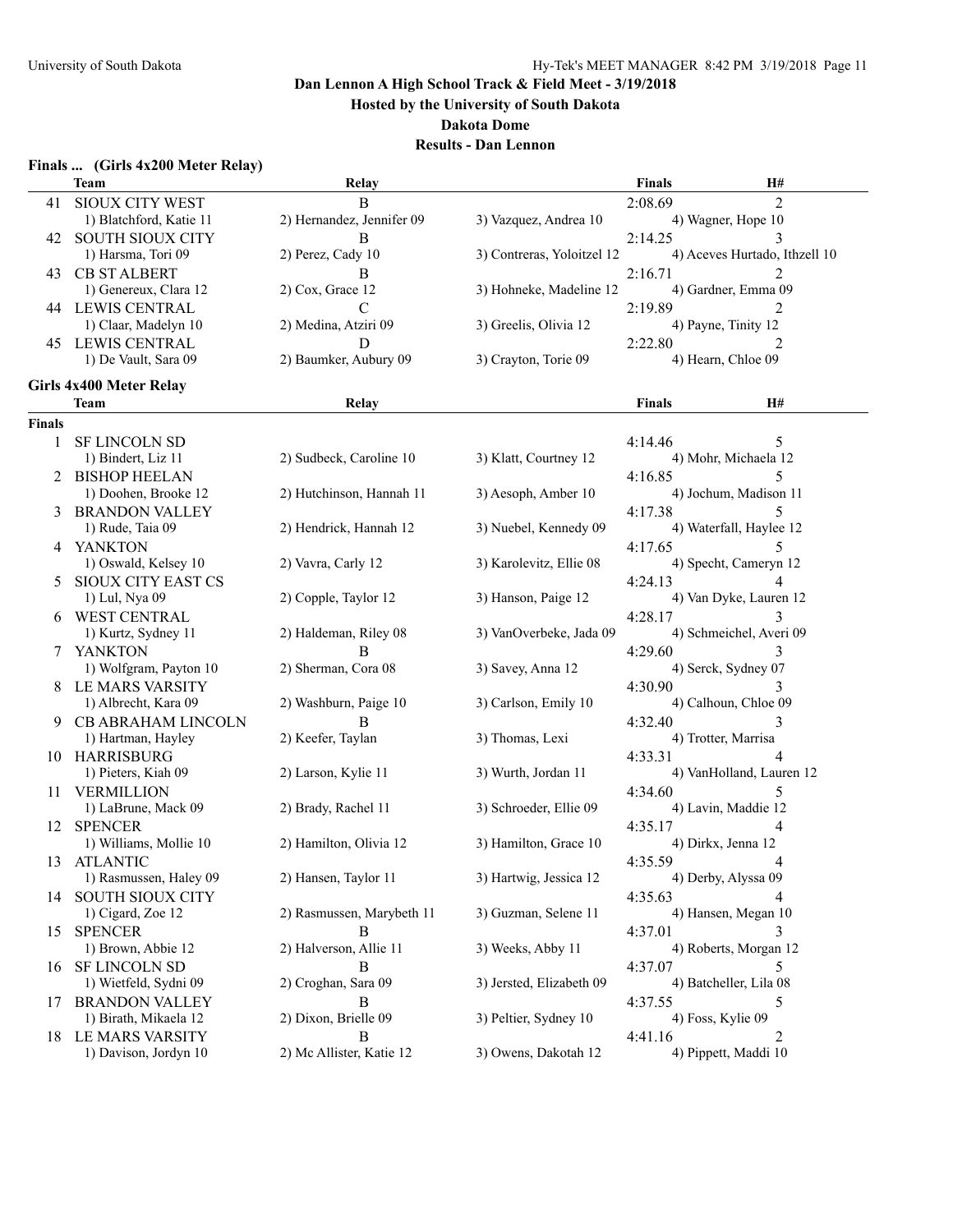**Hosted by the University of South Dakota**

#### **Dakota Dome**

|  | Finals  (Girls 4x400 Meter Relay) |  |  |  |  |
|--|-----------------------------------|--|--|--|--|
|--|-----------------------------------|--|--|--|--|

| <b>SF WASHINGTON</b><br>4:42.93<br>19.<br>4<br>1) Petterson, Laura 10<br>2) Kur, Nyanas 09<br>3) Barber, Leah 10<br>4) DeBeer, Kayla 09<br><b>ATLANTIC</b><br>4:44.78<br>B<br>20<br>2) Altman, Abby 10<br>1) Goergen, Kennedy 09<br>3) Botos, Madison 09<br>4) Williams, Heidi 11<br><b>CB ST ALBERT</b><br>4:44.84<br>4<br>21<br>2) Blaha, Jordyn 10<br>3) Genereux, Clara 12<br>4) White, Bailey 11<br>1) Sykes, Sophie 12<br>22 CB-T JEFFERSON<br>2<br>4:45.08<br>2) Hernandez, Yisel 12<br>3) Exley, Alexis 11<br>4) Watts, Hailey 10<br>1) Miller, Suzie 10<br>SERGEANT BLUFF-LUTON<br>4:45.68<br>2<br>23<br>2) Schlotfeldt, Whitney 10<br>3) Black, Chloe 10<br>4) Kastch, Cassidy 12<br>1) Stangel, Kate 10<br>24 SOUTH SIOUX CITY<br>B<br>4:49.71<br>2<br>2) Balderas, Yesenia 09<br>3) Villicana, Tuenedi 11<br>4) Perez, Cady 10<br>1) Rocha, Sadie 11<br>CB ABRAHAM LINCOLN<br>4:49.95<br>3<br>25.<br>2) Juarez, Jeannette<br>3) Keefer, Kerigan<br>4) Christensen, Samantha<br>1) Fichter, Rylee<br>26 SIOUX CITY WEST<br>4:55.36<br>3) Holder, Hannah 11<br>4) Proctor, Shmiah 09<br>1) McKernan, Kierra 12<br>2) Downs, Braedyn 10<br>4:58.60<br><b>SF ROOSEVELT</b><br>27<br>1) Howard, Danielle 11<br>2) Boyer, Faith 09<br>3) Weigelt, Raina<br>4) VanDenHoek, Alexis 11<br><b>CB ST ALBERT</b><br>4:59.31<br>B<br>$\mathcal{D}_{\mathcal{L}}$<br>28.<br>1) Niesen, Khloe 12<br>2) Barnes, Olivia 10<br>3) Springman, Gracie 11<br>4) Gardner, Emma 09<br>B<br>2<br><b>SF WASHINGTON</b><br>5:03.13<br>29.<br>2) Reck, Gabrielle 10<br>3) Johnson, Halle 09<br>4) Kashi, Adaga 09<br>1) Juac, Khot 10<br>SIOUX CITY EAST CS<br>$\mathfrak{D}$<br>B<br>5:03.59<br>30<br>2) Cliff, Marissa 09<br>3) Erick, Caitlyn 11<br>4) Uribe, Alejandra 11<br>1) Parker, Myerra 11<br><b>SF ROOSEVELT</b><br>5:06.82<br>B<br>31<br>2) Fenderson, Jadalyn 11<br>1) Pearson, Lydia 12<br>3) Johnson, Lilly 10<br>4) Krause, Janai 10<br><b>SIOUX CITY WEST</b><br>B<br>5:10.14<br>32<br>2) Felix, Madison 11<br>3) Vasquez, Kazz 10<br>4) Cook, Lauren 11<br>1) Olson, Dayze 11<br>B<br>5:15.51<br><b>CB-T JEFFERSON</b><br>33<br>1) Slack, Julia 09<br>2) Shannon, Jaylynn 10<br>3) Carroll, Alexia 10<br>4) Chambers, Ashlee 10<br><b>Girls 1600 Sprint Medley</b><br>H#<br><b>Finals</b><br><b>Team</b><br>Relay<br><b>Finals</b><br><b>BISHOP HEELAN</b><br>4:18.14<br>6<br>1) Cropley, Ellie 12<br>2) Doohen, Brooke 12<br>3) Jochum, Madison 11<br>4) Aesoph, Amber 10<br>SIOUX CITY EAST CS<br>4:23.23<br>6<br>2<br>2) Wells, Lineya 09<br>3) Hanson, Paige 12<br>4) Van Dyke, Lauren 12<br>1) Inlay, Kenna 10<br>4:27.86<br>6<br><b>BRANDON VALLEY</b><br>3<br>1) Hendrick, Hannah 12<br>2) Thompson, Morgan 11<br>3) Nuebel, Kennedy 09<br>4) Waterfall, Haylee 12<br>4 SF LINCOLN SD<br>4:32.40<br>6<br>1) Belhaj, Emira 11<br>2) Mohr, Michaela 12<br>3) Sudbeck, Caroline 10<br>4) Bindert, Liz 11<br>4:38.21<br>YANKTON<br>6<br>5<br>1) Sherman, Cora 08<br>2) Schroeder, Madison 10<br>3) Specht, Cameryn 12<br>4) Vavra, Carly 12 | <b>Team</b>          | Relay                 |                   | <b>Finals</b> | H#                    |  |
|----------------------------------------------------------------------------------------------------------------------------------------------------------------------------------------------------------------------------------------------------------------------------------------------------------------------------------------------------------------------------------------------------------------------------------------------------------------------------------------------------------------------------------------------------------------------------------------------------------------------------------------------------------------------------------------------------------------------------------------------------------------------------------------------------------------------------------------------------------------------------------------------------------------------------------------------------------------------------------------------------------------------------------------------------------------------------------------------------------------------------------------------------------------------------------------------------------------------------------------------------------------------------------------------------------------------------------------------------------------------------------------------------------------------------------------------------------------------------------------------------------------------------------------------------------------------------------------------------------------------------------------------------------------------------------------------------------------------------------------------------------------------------------------------------------------------------------------------------------------------------------------------------------------------------------------------------------------------------------------------------------------------------------------------------------------------------------------------------------------------------------------------------------------------------------------------------------------------------------------------------------------------------------------------------------------------------------------------------------------------------------------------------------------------------------------------------------------------------------------------------------------------------------------------------------------------------------------------------------------------------------------------------------------------------------------------------------------------------------------------------------------------------------------------------------------------------------------------------------------------------------------------------------------------------------------------------------------------------------------------------------------------------------------------------|----------------------|-----------------------|-------------------|---------------|-----------------------|--|
|                                                                                                                                                                                                                                                                                                                                                                                                                                                                                                                                                                                                                                                                                                                                                                                                                                                                                                                                                                                                                                                                                                                                                                                                                                                                                                                                                                                                                                                                                                                                                                                                                                                                                                                                                                                                                                                                                                                                                                                                                                                                                                                                                                                                                                                                                                                                                                                                                                                                                                                                                                                                                                                                                                                                                                                                                                                                                                                                                                                                                                                    |                      |                       |                   |               |                       |  |
|                                                                                                                                                                                                                                                                                                                                                                                                                                                                                                                                                                                                                                                                                                                                                                                                                                                                                                                                                                                                                                                                                                                                                                                                                                                                                                                                                                                                                                                                                                                                                                                                                                                                                                                                                                                                                                                                                                                                                                                                                                                                                                                                                                                                                                                                                                                                                                                                                                                                                                                                                                                                                                                                                                                                                                                                                                                                                                                                                                                                                                                    |                      |                       |                   |               |                       |  |
|                                                                                                                                                                                                                                                                                                                                                                                                                                                                                                                                                                                                                                                                                                                                                                                                                                                                                                                                                                                                                                                                                                                                                                                                                                                                                                                                                                                                                                                                                                                                                                                                                                                                                                                                                                                                                                                                                                                                                                                                                                                                                                                                                                                                                                                                                                                                                                                                                                                                                                                                                                                                                                                                                                                                                                                                                                                                                                                                                                                                                                                    |                      |                       |                   |               |                       |  |
|                                                                                                                                                                                                                                                                                                                                                                                                                                                                                                                                                                                                                                                                                                                                                                                                                                                                                                                                                                                                                                                                                                                                                                                                                                                                                                                                                                                                                                                                                                                                                                                                                                                                                                                                                                                                                                                                                                                                                                                                                                                                                                                                                                                                                                                                                                                                                                                                                                                                                                                                                                                                                                                                                                                                                                                                                                                                                                                                                                                                                                                    |                      |                       |                   |               |                       |  |
|                                                                                                                                                                                                                                                                                                                                                                                                                                                                                                                                                                                                                                                                                                                                                                                                                                                                                                                                                                                                                                                                                                                                                                                                                                                                                                                                                                                                                                                                                                                                                                                                                                                                                                                                                                                                                                                                                                                                                                                                                                                                                                                                                                                                                                                                                                                                                                                                                                                                                                                                                                                                                                                                                                                                                                                                                                                                                                                                                                                                                                                    |                      |                       |                   |               |                       |  |
|                                                                                                                                                                                                                                                                                                                                                                                                                                                                                                                                                                                                                                                                                                                                                                                                                                                                                                                                                                                                                                                                                                                                                                                                                                                                                                                                                                                                                                                                                                                                                                                                                                                                                                                                                                                                                                                                                                                                                                                                                                                                                                                                                                                                                                                                                                                                                                                                                                                                                                                                                                                                                                                                                                                                                                                                                                                                                                                                                                                                                                                    |                      |                       |                   |               |                       |  |
|                                                                                                                                                                                                                                                                                                                                                                                                                                                                                                                                                                                                                                                                                                                                                                                                                                                                                                                                                                                                                                                                                                                                                                                                                                                                                                                                                                                                                                                                                                                                                                                                                                                                                                                                                                                                                                                                                                                                                                                                                                                                                                                                                                                                                                                                                                                                                                                                                                                                                                                                                                                                                                                                                                                                                                                                                                                                                                                                                                                                                                                    |                      |                       |                   |               |                       |  |
|                                                                                                                                                                                                                                                                                                                                                                                                                                                                                                                                                                                                                                                                                                                                                                                                                                                                                                                                                                                                                                                                                                                                                                                                                                                                                                                                                                                                                                                                                                                                                                                                                                                                                                                                                                                                                                                                                                                                                                                                                                                                                                                                                                                                                                                                                                                                                                                                                                                                                                                                                                                                                                                                                                                                                                                                                                                                                                                                                                                                                                                    |                      |                       |                   |               |                       |  |
|                                                                                                                                                                                                                                                                                                                                                                                                                                                                                                                                                                                                                                                                                                                                                                                                                                                                                                                                                                                                                                                                                                                                                                                                                                                                                                                                                                                                                                                                                                                                                                                                                                                                                                                                                                                                                                                                                                                                                                                                                                                                                                                                                                                                                                                                                                                                                                                                                                                                                                                                                                                                                                                                                                                                                                                                                                                                                                                                                                                                                                                    |                      |                       |                   |               |                       |  |
|                                                                                                                                                                                                                                                                                                                                                                                                                                                                                                                                                                                                                                                                                                                                                                                                                                                                                                                                                                                                                                                                                                                                                                                                                                                                                                                                                                                                                                                                                                                                                                                                                                                                                                                                                                                                                                                                                                                                                                                                                                                                                                                                                                                                                                                                                                                                                                                                                                                                                                                                                                                                                                                                                                                                                                                                                                                                                                                                                                                                                                                    |                      |                       |                   |               |                       |  |
|                                                                                                                                                                                                                                                                                                                                                                                                                                                                                                                                                                                                                                                                                                                                                                                                                                                                                                                                                                                                                                                                                                                                                                                                                                                                                                                                                                                                                                                                                                                                                                                                                                                                                                                                                                                                                                                                                                                                                                                                                                                                                                                                                                                                                                                                                                                                                                                                                                                                                                                                                                                                                                                                                                                                                                                                                                                                                                                                                                                                                                                    |                      |                       |                   |               |                       |  |
|                                                                                                                                                                                                                                                                                                                                                                                                                                                                                                                                                                                                                                                                                                                                                                                                                                                                                                                                                                                                                                                                                                                                                                                                                                                                                                                                                                                                                                                                                                                                                                                                                                                                                                                                                                                                                                                                                                                                                                                                                                                                                                                                                                                                                                                                                                                                                                                                                                                                                                                                                                                                                                                                                                                                                                                                                                                                                                                                                                                                                                                    |                      |                       |                   |               |                       |  |
|                                                                                                                                                                                                                                                                                                                                                                                                                                                                                                                                                                                                                                                                                                                                                                                                                                                                                                                                                                                                                                                                                                                                                                                                                                                                                                                                                                                                                                                                                                                                                                                                                                                                                                                                                                                                                                                                                                                                                                                                                                                                                                                                                                                                                                                                                                                                                                                                                                                                                                                                                                                                                                                                                                                                                                                                                                                                                                                                                                                                                                                    |                      |                       |                   |               |                       |  |
|                                                                                                                                                                                                                                                                                                                                                                                                                                                                                                                                                                                                                                                                                                                                                                                                                                                                                                                                                                                                                                                                                                                                                                                                                                                                                                                                                                                                                                                                                                                                                                                                                                                                                                                                                                                                                                                                                                                                                                                                                                                                                                                                                                                                                                                                                                                                                                                                                                                                                                                                                                                                                                                                                                                                                                                                                                                                                                                                                                                                                                                    |                      |                       |                   |               |                       |  |
|                                                                                                                                                                                                                                                                                                                                                                                                                                                                                                                                                                                                                                                                                                                                                                                                                                                                                                                                                                                                                                                                                                                                                                                                                                                                                                                                                                                                                                                                                                                                                                                                                                                                                                                                                                                                                                                                                                                                                                                                                                                                                                                                                                                                                                                                                                                                                                                                                                                                                                                                                                                                                                                                                                                                                                                                                                                                                                                                                                                                                                                    |                      |                       |                   |               |                       |  |
|                                                                                                                                                                                                                                                                                                                                                                                                                                                                                                                                                                                                                                                                                                                                                                                                                                                                                                                                                                                                                                                                                                                                                                                                                                                                                                                                                                                                                                                                                                                                                                                                                                                                                                                                                                                                                                                                                                                                                                                                                                                                                                                                                                                                                                                                                                                                                                                                                                                                                                                                                                                                                                                                                                                                                                                                                                                                                                                                                                                                                                                    |                      |                       |                   |               |                       |  |
|                                                                                                                                                                                                                                                                                                                                                                                                                                                                                                                                                                                                                                                                                                                                                                                                                                                                                                                                                                                                                                                                                                                                                                                                                                                                                                                                                                                                                                                                                                                                                                                                                                                                                                                                                                                                                                                                                                                                                                                                                                                                                                                                                                                                                                                                                                                                                                                                                                                                                                                                                                                                                                                                                                                                                                                                                                                                                                                                                                                                                                                    |                      |                       |                   |               |                       |  |
|                                                                                                                                                                                                                                                                                                                                                                                                                                                                                                                                                                                                                                                                                                                                                                                                                                                                                                                                                                                                                                                                                                                                                                                                                                                                                                                                                                                                                                                                                                                                                                                                                                                                                                                                                                                                                                                                                                                                                                                                                                                                                                                                                                                                                                                                                                                                                                                                                                                                                                                                                                                                                                                                                                                                                                                                                                                                                                                                                                                                                                                    |                      |                       |                   |               |                       |  |
|                                                                                                                                                                                                                                                                                                                                                                                                                                                                                                                                                                                                                                                                                                                                                                                                                                                                                                                                                                                                                                                                                                                                                                                                                                                                                                                                                                                                                                                                                                                                                                                                                                                                                                                                                                                                                                                                                                                                                                                                                                                                                                                                                                                                                                                                                                                                                                                                                                                                                                                                                                                                                                                                                                                                                                                                                                                                                                                                                                                                                                                    |                      |                       |                   |               |                       |  |
|                                                                                                                                                                                                                                                                                                                                                                                                                                                                                                                                                                                                                                                                                                                                                                                                                                                                                                                                                                                                                                                                                                                                                                                                                                                                                                                                                                                                                                                                                                                                                                                                                                                                                                                                                                                                                                                                                                                                                                                                                                                                                                                                                                                                                                                                                                                                                                                                                                                                                                                                                                                                                                                                                                                                                                                                                                                                                                                                                                                                                                                    |                      |                       |                   |               |                       |  |
|                                                                                                                                                                                                                                                                                                                                                                                                                                                                                                                                                                                                                                                                                                                                                                                                                                                                                                                                                                                                                                                                                                                                                                                                                                                                                                                                                                                                                                                                                                                                                                                                                                                                                                                                                                                                                                                                                                                                                                                                                                                                                                                                                                                                                                                                                                                                                                                                                                                                                                                                                                                                                                                                                                                                                                                                                                                                                                                                                                                                                                                    |                      |                       |                   |               |                       |  |
|                                                                                                                                                                                                                                                                                                                                                                                                                                                                                                                                                                                                                                                                                                                                                                                                                                                                                                                                                                                                                                                                                                                                                                                                                                                                                                                                                                                                                                                                                                                                                                                                                                                                                                                                                                                                                                                                                                                                                                                                                                                                                                                                                                                                                                                                                                                                                                                                                                                                                                                                                                                                                                                                                                                                                                                                                                                                                                                                                                                                                                                    |                      |                       |                   |               |                       |  |
|                                                                                                                                                                                                                                                                                                                                                                                                                                                                                                                                                                                                                                                                                                                                                                                                                                                                                                                                                                                                                                                                                                                                                                                                                                                                                                                                                                                                                                                                                                                                                                                                                                                                                                                                                                                                                                                                                                                                                                                                                                                                                                                                                                                                                                                                                                                                                                                                                                                                                                                                                                                                                                                                                                                                                                                                                                                                                                                                                                                                                                                    |                      |                       |                   |               |                       |  |
|                                                                                                                                                                                                                                                                                                                                                                                                                                                                                                                                                                                                                                                                                                                                                                                                                                                                                                                                                                                                                                                                                                                                                                                                                                                                                                                                                                                                                                                                                                                                                                                                                                                                                                                                                                                                                                                                                                                                                                                                                                                                                                                                                                                                                                                                                                                                                                                                                                                                                                                                                                                                                                                                                                                                                                                                                                                                                                                                                                                                                                                    |                      |                       |                   |               |                       |  |
|                                                                                                                                                                                                                                                                                                                                                                                                                                                                                                                                                                                                                                                                                                                                                                                                                                                                                                                                                                                                                                                                                                                                                                                                                                                                                                                                                                                                                                                                                                                                                                                                                                                                                                                                                                                                                                                                                                                                                                                                                                                                                                                                                                                                                                                                                                                                                                                                                                                                                                                                                                                                                                                                                                                                                                                                                                                                                                                                                                                                                                                    |                      |                       |                   |               |                       |  |
|                                                                                                                                                                                                                                                                                                                                                                                                                                                                                                                                                                                                                                                                                                                                                                                                                                                                                                                                                                                                                                                                                                                                                                                                                                                                                                                                                                                                                                                                                                                                                                                                                                                                                                                                                                                                                                                                                                                                                                                                                                                                                                                                                                                                                                                                                                                                                                                                                                                                                                                                                                                                                                                                                                                                                                                                                                                                                                                                                                                                                                                    |                      |                       |                   |               |                       |  |
|                                                                                                                                                                                                                                                                                                                                                                                                                                                                                                                                                                                                                                                                                                                                                                                                                                                                                                                                                                                                                                                                                                                                                                                                                                                                                                                                                                                                                                                                                                                                                                                                                                                                                                                                                                                                                                                                                                                                                                                                                                                                                                                                                                                                                                                                                                                                                                                                                                                                                                                                                                                                                                                                                                                                                                                                                                                                                                                                                                                                                                                    |                      |                       |                   |               |                       |  |
|                                                                                                                                                                                                                                                                                                                                                                                                                                                                                                                                                                                                                                                                                                                                                                                                                                                                                                                                                                                                                                                                                                                                                                                                                                                                                                                                                                                                                                                                                                                                                                                                                                                                                                                                                                                                                                                                                                                                                                                                                                                                                                                                                                                                                                                                                                                                                                                                                                                                                                                                                                                                                                                                                                                                                                                                                                                                                                                                                                                                                                                    |                      |                       |                   |               |                       |  |
|                                                                                                                                                                                                                                                                                                                                                                                                                                                                                                                                                                                                                                                                                                                                                                                                                                                                                                                                                                                                                                                                                                                                                                                                                                                                                                                                                                                                                                                                                                                                                                                                                                                                                                                                                                                                                                                                                                                                                                                                                                                                                                                                                                                                                                                                                                                                                                                                                                                                                                                                                                                                                                                                                                                                                                                                                                                                                                                                                                                                                                                    |                      |                       |                   |               |                       |  |
|                                                                                                                                                                                                                                                                                                                                                                                                                                                                                                                                                                                                                                                                                                                                                                                                                                                                                                                                                                                                                                                                                                                                                                                                                                                                                                                                                                                                                                                                                                                                                                                                                                                                                                                                                                                                                                                                                                                                                                                                                                                                                                                                                                                                                                                                                                                                                                                                                                                                                                                                                                                                                                                                                                                                                                                                                                                                                                                                                                                                                                                    |                      |                       |                   |               |                       |  |
|                                                                                                                                                                                                                                                                                                                                                                                                                                                                                                                                                                                                                                                                                                                                                                                                                                                                                                                                                                                                                                                                                                                                                                                                                                                                                                                                                                                                                                                                                                                                                                                                                                                                                                                                                                                                                                                                                                                                                                                                                                                                                                                                                                                                                                                                                                                                                                                                                                                                                                                                                                                                                                                                                                                                                                                                                                                                                                                                                                                                                                                    |                      |                       |                   |               |                       |  |
|                                                                                                                                                                                                                                                                                                                                                                                                                                                                                                                                                                                                                                                                                                                                                                                                                                                                                                                                                                                                                                                                                                                                                                                                                                                                                                                                                                                                                                                                                                                                                                                                                                                                                                                                                                                                                                                                                                                                                                                                                                                                                                                                                                                                                                                                                                                                                                                                                                                                                                                                                                                                                                                                                                                                                                                                                                                                                                                                                                                                                                                    |                      |                       |                   |               |                       |  |
|                                                                                                                                                                                                                                                                                                                                                                                                                                                                                                                                                                                                                                                                                                                                                                                                                                                                                                                                                                                                                                                                                                                                                                                                                                                                                                                                                                                                                                                                                                                                                                                                                                                                                                                                                                                                                                                                                                                                                                                                                                                                                                                                                                                                                                                                                                                                                                                                                                                                                                                                                                                                                                                                                                                                                                                                                                                                                                                                                                                                                                                    |                      |                       |                   |               |                       |  |
|                                                                                                                                                                                                                                                                                                                                                                                                                                                                                                                                                                                                                                                                                                                                                                                                                                                                                                                                                                                                                                                                                                                                                                                                                                                                                                                                                                                                                                                                                                                                                                                                                                                                                                                                                                                                                                                                                                                                                                                                                                                                                                                                                                                                                                                                                                                                                                                                                                                                                                                                                                                                                                                                                                                                                                                                                                                                                                                                                                                                                                                    |                      |                       |                   |               |                       |  |
|                                                                                                                                                                                                                                                                                                                                                                                                                                                                                                                                                                                                                                                                                                                                                                                                                                                                                                                                                                                                                                                                                                                                                                                                                                                                                                                                                                                                                                                                                                                                                                                                                                                                                                                                                                                                                                                                                                                                                                                                                                                                                                                                                                                                                                                                                                                                                                                                                                                                                                                                                                                                                                                                                                                                                                                                                                                                                                                                                                                                                                                    |                      |                       |                   |               |                       |  |
|                                                                                                                                                                                                                                                                                                                                                                                                                                                                                                                                                                                                                                                                                                                                                                                                                                                                                                                                                                                                                                                                                                                                                                                                                                                                                                                                                                                                                                                                                                                                                                                                                                                                                                                                                                                                                                                                                                                                                                                                                                                                                                                                                                                                                                                                                                                                                                                                                                                                                                                                                                                                                                                                                                                                                                                                                                                                                                                                                                                                                                                    |                      |                       |                   |               |                       |  |
|                                                                                                                                                                                                                                                                                                                                                                                                                                                                                                                                                                                                                                                                                                                                                                                                                                                                                                                                                                                                                                                                                                                                                                                                                                                                                                                                                                                                                                                                                                                                                                                                                                                                                                                                                                                                                                                                                                                                                                                                                                                                                                                                                                                                                                                                                                                                                                                                                                                                                                                                                                                                                                                                                                                                                                                                                                                                                                                                                                                                                                                    |                      |                       |                   |               |                       |  |
|                                                                                                                                                                                                                                                                                                                                                                                                                                                                                                                                                                                                                                                                                                                                                                                                                                                                                                                                                                                                                                                                                                                                                                                                                                                                                                                                                                                                                                                                                                                                                                                                                                                                                                                                                                                                                                                                                                                                                                                                                                                                                                                                                                                                                                                                                                                                                                                                                                                                                                                                                                                                                                                                                                                                                                                                                                                                                                                                                                                                                                                    |                      |                       |                   |               |                       |  |
|                                                                                                                                                                                                                                                                                                                                                                                                                                                                                                                                                                                                                                                                                                                                                                                                                                                                                                                                                                                                                                                                                                                                                                                                                                                                                                                                                                                                                                                                                                                                                                                                                                                                                                                                                                                                                                                                                                                                                                                                                                                                                                                                                                                                                                                                                                                                                                                                                                                                                                                                                                                                                                                                                                                                                                                                                                                                                                                                                                                                                                                    |                      |                       |                   |               |                       |  |
|                                                                                                                                                                                                                                                                                                                                                                                                                                                                                                                                                                                                                                                                                                                                                                                                                                                                                                                                                                                                                                                                                                                                                                                                                                                                                                                                                                                                                                                                                                                                                                                                                                                                                                                                                                                                                                                                                                                                                                                                                                                                                                                                                                                                                                                                                                                                                                                                                                                                                                                                                                                                                                                                                                                                                                                                                                                                                                                                                                                                                                                    |                      |                       |                   |               |                       |  |
|                                                                                                                                                                                                                                                                                                                                                                                                                                                                                                                                                                                                                                                                                                                                                                                                                                                                                                                                                                                                                                                                                                                                                                                                                                                                                                                                                                                                                                                                                                                                                                                                                                                                                                                                                                                                                                                                                                                                                                                                                                                                                                                                                                                                                                                                                                                                                                                                                                                                                                                                                                                                                                                                                                                                                                                                                                                                                                                                                                                                                                                    |                      |                       |                   |               |                       |  |
|                                                                                                                                                                                                                                                                                                                                                                                                                                                                                                                                                                                                                                                                                                                                                                                                                                                                                                                                                                                                                                                                                                                                                                                                                                                                                                                                                                                                                                                                                                                                                                                                                                                                                                                                                                                                                                                                                                                                                                                                                                                                                                                                                                                                                                                                                                                                                                                                                                                                                                                                                                                                                                                                                                                                                                                                                                                                                                                                                                                                                                                    |                      |                       |                   |               |                       |  |
|                                                                                                                                                                                                                                                                                                                                                                                                                                                                                                                                                                                                                                                                                                                                                                                                                                                                                                                                                                                                                                                                                                                                                                                                                                                                                                                                                                                                                                                                                                                                                                                                                                                                                                                                                                                                                                                                                                                                                                                                                                                                                                                                                                                                                                                                                                                                                                                                                                                                                                                                                                                                                                                                                                                                                                                                                                                                                                                                                                                                                                                    |                      |                       |                   |               |                       |  |
| 6 VERMILLION<br>5<br>4:38.83                                                                                                                                                                                                                                                                                                                                                                                                                                                                                                                                                                                                                                                                                                                                                                                                                                                                                                                                                                                                                                                                                                                                                                                                                                                                                                                                                                                                                                                                                                                                                                                                                                                                                                                                                                                                                                                                                                                                                                                                                                                                                                                                                                                                                                                                                                                                                                                                                                                                                                                                                                                                                                                                                                                                                                                                                                                                                                                                                                                                                       |                      |                       |                   |               |                       |  |
| 2) Schroeder, Ellie 09<br>3) LaBrune, Mack 09<br>1) Druecker, Kenna 11<br>4) Lavin, Maddie 12                                                                                                                                                                                                                                                                                                                                                                                                                                                                                                                                                                                                                                                                                                                                                                                                                                                                                                                                                                                                                                                                                                                                                                                                                                                                                                                                                                                                                                                                                                                                                                                                                                                                                                                                                                                                                                                                                                                                                                                                                                                                                                                                                                                                                                                                                                                                                                                                                                                                                                                                                                                                                                                                                                                                                                                                                                                                                                                                                      |                      |                       |                   |               |                       |  |
| <b>ATLANTIC</b><br>4:40.22<br>6                                                                                                                                                                                                                                                                                                                                                                                                                                                                                                                                                                                                                                                                                                                                                                                                                                                                                                                                                                                                                                                                                                                                                                                                                                                                                                                                                                                                                                                                                                                                                                                                                                                                                                                                                                                                                                                                                                                                                                                                                                                                                                                                                                                                                                                                                                                                                                                                                                                                                                                                                                                                                                                                                                                                                                                                                                                                                                                                                                                                                    |                      |                       |                   |               |                       |  |
| 7<br>2) Derby, Alyssa 09<br>3) Rasmussen, Haley 09<br>4) McCreedy, Taylor 09<br>1) Hartwig, Jessica 12                                                                                                                                                                                                                                                                                                                                                                                                                                                                                                                                                                                                                                                                                                                                                                                                                                                                                                                                                                                                                                                                                                                                                                                                                                                                                                                                                                                                                                                                                                                                                                                                                                                                                                                                                                                                                                                                                                                                                                                                                                                                                                                                                                                                                                                                                                                                                                                                                                                                                                                                                                                                                                                                                                                                                                                                                                                                                                                                             |                      |                       |                   |               |                       |  |
| <b>SPENCER</b><br>4:41.80<br>B<br>8                                                                                                                                                                                                                                                                                                                                                                                                                                                                                                                                                                                                                                                                                                                                                                                                                                                                                                                                                                                                                                                                                                                                                                                                                                                                                                                                                                                                                                                                                                                                                                                                                                                                                                                                                                                                                                                                                                                                                                                                                                                                                                                                                                                                                                                                                                                                                                                                                                                                                                                                                                                                                                                                                                                                                                                                                                                                                                                                                                                                                |                      |                       |                   |               |                       |  |
|                                                                                                                                                                                                                                                                                                                                                                                                                                                                                                                                                                                                                                                                                                                                                                                                                                                                                                                                                                                                                                                                                                                                                                                                                                                                                                                                                                                                                                                                                                                                                                                                                                                                                                                                                                                                                                                                                                                                                                                                                                                                                                                                                                                                                                                                                                                                                                                                                                                                                                                                                                                                                                                                                                                                                                                                                                                                                                                                                                                                                                                    |                      |                       |                   |               |                       |  |
|                                                                                                                                                                                                                                                                                                                                                                                                                                                                                                                                                                                                                                                                                                                                                                                                                                                                                                                                                                                                                                                                                                                                                                                                                                                                                                                                                                                                                                                                                                                                                                                                                                                                                                                                                                                                                                                                                                                                                                                                                                                                                                                                                                                                                                                                                                                                                                                                                                                                                                                                                                                                                                                                                                                                                                                                                                                                                                                                                                                                                                                    | 1) Nissen, Ashlyn 11 | 2) Hopkins, Kailee 11 | 3) Weeks, Abby 11 |               | 4) Hamilton, Grace 10 |  |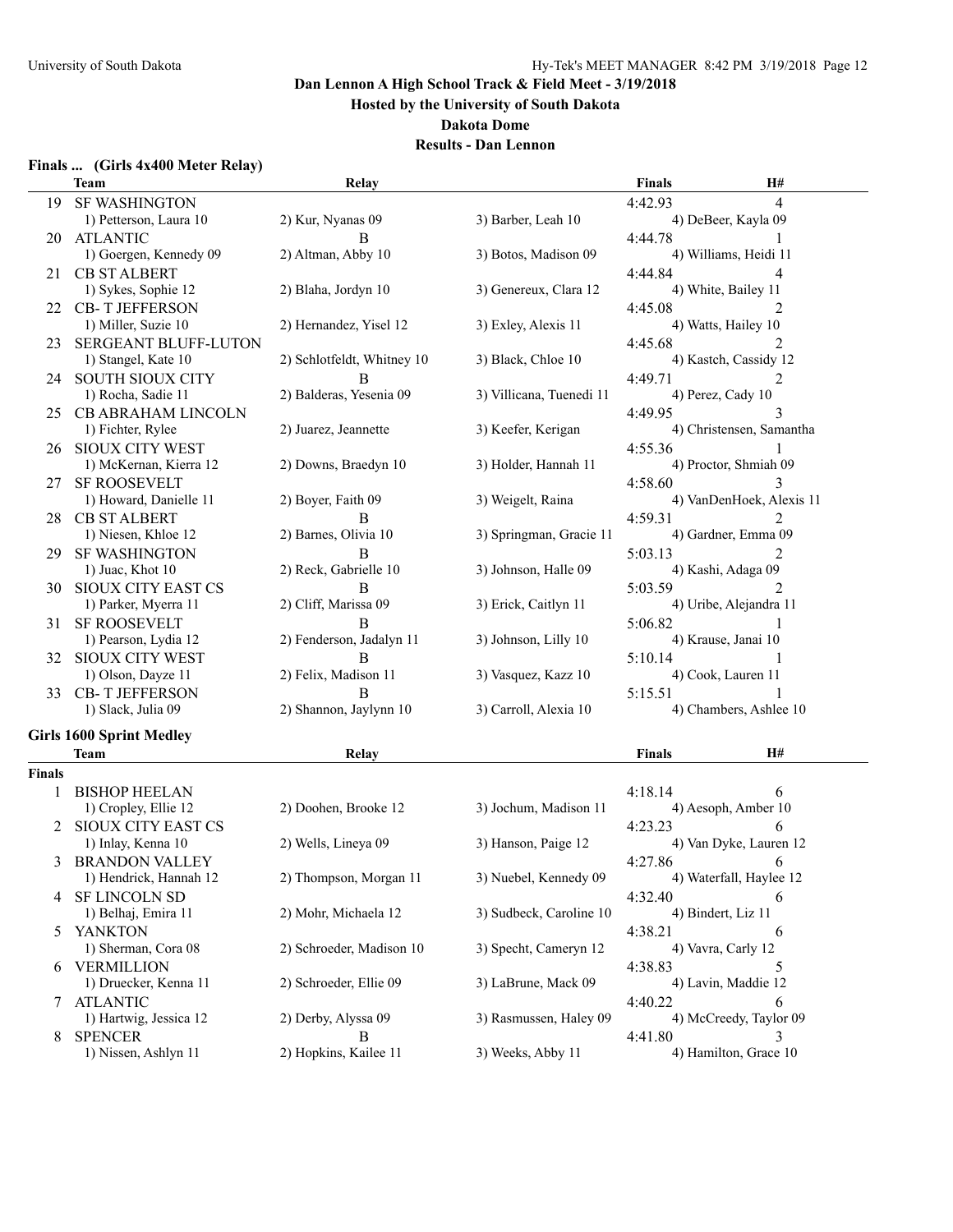**Hosted by the University of South Dakota**

**Dakota Dome**

## **Results - Dan Lennon**

## **Finals ... (Girls 1600 Sprint Medley)**

|     | Team                                       | Relay                                  |                           | <b>Finals</b>                    | H#                        |
|-----|--------------------------------------------|----------------------------------------|---------------------------|----------------------------------|---------------------------|
| 9   | LE MARS VARSITY                            | B                                      |                           | 4:42.90                          | 4                         |
|     | 1) Davison, Jordyn 10                      | 2) Scwhartz, Halie 12                  | 3) Mc Allister, Katie 12  | 4) Calhoun, Chloe 09             |                           |
|     | 10 LE MARS VARSITY                         |                                        |                           | 4:43.84                          |                           |
|     | 1) Ellis, Annie 11                         | 2) Owens, Dakotah 12                   | 3) Carlson, Emily 10      | 4) Albrecht, Kara 09             |                           |
| 11  | <b>YANKTON</b>                             | B                                      |                           | 4:44.64                          | 4                         |
|     | 1) Husman, Nykki 09                        | 2) Hoesing, Paige 10                   | 3) Bietz, Madisyn 08      | 4) Knoff, Anne 12                |                           |
|     | 12 HURON                                   |                                        |                           | 4:45.09                          | 5                         |
|     | 1) Gilbert, Lexi 09                        | 2) Pyle, Leah 09                       | 3) Buddenhagen, Tenley 09 | 4) Shoultz, Sami 11              |                           |
| 13  | <b>SERGEANT BLUFF-LUTON</b>                |                                        |                           | 4:45.46                          | 4                         |
|     | 1) Stangel, Kate 10                        | 2) Kastch, Cassidy 12                  | 3) Huberty, Brooklyn 11   | 4) Black, Chloe 10               |                           |
|     | 14 CB ABRAHAM LINCOLN                      |                                        |                           | 4:46.68                          | 5                         |
|     | 1) Thomas, Darby                           | 2) Wilfong, Shelby                     | 3) Fichter, Rylee         | 4) Jones, Claire                 |                           |
| 15  | <b>SF ROOSEVELT</b>                        |                                        |                           | 4:47.26                          | 5                         |
|     | 1) Roggenbuck, Myah 10                     | 2) Grismer, Hope 10                    | 3) Guerts, Jaide 10       | 4) Howard, Danielle 11           |                           |
|     | 16 HARRISBURG                              |                                        |                           | 4:47.32                          | 2                         |
|     | 1) Schultz, Macie 11                       | 2) Farrell, Lindsey 12                 | 3) Boetel, Paige 12       | 4) Boyd, Josie 10                |                           |
| 17  | <b>CB ABRAHAM LINCOLN</b>                  | B                                      |                           | 4:48.03                          | 4                         |
|     | 1) Hendrix, Jocelyn                        | 2) Keefer, Taylan                      | 3) Juarez, Jeannette      | 4) Christensen, Samantha         |                           |
| 18  | <b>CB ST ALBERT</b>                        |                                        |                           | 4:49.16                          |                           |
|     | 1) Niesen, Khloe 12                        | 2) White, Bailey 11                    | 3) Blaha, Jordyn 10       | 4) Genereux, Clara 12            |                           |
| 19. | <b>BRANDON VALLEY</b>                      | B                                      |                           | 4:49.20                          | 4                         |
|     | 1) Stangohr, Arianna 12                    | 2) Jackmon, Hannah 10                  | 3) Vermeer, Brooklyn 12   | 4) Foss, Kylie 09                |                           |
| 20. | <b>SF WASHINGTON</b>                       |                                        |                           | 4:50.94                          | 5                         |
|     | 1) Kur, Nyanas 09                          | 2) Barber, Leah 10                     | 3) Petterson, Laura 10    | 4) DeBeer, Kayla 09              |                           |
| 21  | <b>SF LINCOLN SD</b>                       | B                                      |                           | 4:51.37                          | 6                         |
|     | 1) Merkley, Lauren 08                      | 2) Jersted, Elizabeth 09               | 3) Batcheller, Lila 08    | 4) Harbaugh, Chloe 09            |                           |
|     | 22 CB-T JEFFERSON                          |                                        |                           | 4:53.33                          | 3                         |
|     | 1) Smith-Carter, Rodhesia 10               | 2) Archie, Alexis 09                   | 3) Jones, Caitlyn 11      | 4) Miller, Suzie 10              |                           |
| 23  | <b>CB-T JEFFERSON</b>                      | B                                      |                           | 4:55.49                          | $\overline{c}$            |
|     | 1) Cole-Johnson, Akaysha 10                | 2) Larson, Angela 12                   | 3) Hernandez, Yisel 12    | 4) Exley, Alexis 11              |                           |
|     | 24 LE MARS VARSITY                         | D                                      |                           | 4:55.95                          | 2                         |
|     | 1) Leusink, Kady 10                        | 2) Schietler, Shauanna 10              | 3) Clark, Samantha 09     | 4) Meis, Sarah 10                |                           |
|     | 25 LE MARS VARSITY<br>1) Schiff, Karlee 09 | $\mathcal{C}$<br>2) Temple, Shaniah 09 | 3) Cooper, Haylee 11      | 4:55.99<br>4) Washburn, Paige 10 | 2                         |
|     |                                            | B                                      |                           | 4:56.45                          |                           |
| 26. | SIOUX CITY EAST CS<br>1) Cliff, Marissa 09 | 2) Junck, Kilie 09                     | 3) Uribe, Alejandra 11    | 4) Barnes, Olivia 10             |                           |
| 27  | <b>SPENCER</b>                             |                                        |                           | 4:56.56                          | 5                         |
|     | 1) Brown, Abbie 12                         | 2) Halverson, Allie 11                 | 3) Williams, Mollie 10    | 4) Dirkx, Jenna 12               |                           |
|     | 28 ATLANTIC                                | $\overline{B}$                         |                           | 4:57.37                          |                           |
|     | 1) Burg, Tayler 10                         | 2) Bruckner, Grace 10                  | 3) Rush, Karsyn 11        | 4) Pross, Pluma 10               |                           |
| 29. | <b>SOUTH SIOUX CITY</b>                    |                                        |                           | 4:58.11                          |                           |
|     | 1) Harsma, Trista 09                       | 2) Perez, Cady 10                      | 3) Rivera, Kaley 12       | 4) Rocha, Sadie 11               |                           |
|     | 30 CB ST ALBERT                            | В                                      |                           | 4:58.36                          |                           |
|     | 1) Hohneke, Madeline 12                    | 2) Barnes, Olivia 10                   | 3) Sykes, Sophie 12       | 4) Springman, Gracie 11          |                           |
| 31  | WEST CENTRAL                               |                                        |                           | 4:59.13                          | 3                         |
|     | 1) Nelson, Shaw 09                         | 2) Kurtz, Sydney 11                    | 3) Haldeman, Riley 08     | 4) Sherard, Shelby 09            |                           |
|     | 32 LEWIS CENTRAL                           | <sub>B</sub>                           |                           | 5:01.41                          | 2                         |
|     | 1) Damgaard, Zohie 12                      | 2) Dunlop, Hannah 12                   | 3) Holt, Maegan 12        | 4) Dunphy, Kylee 11              |                           |
|     | 33 BELLEVUE EAST                           |                                        |                           | 5:02.55                          | 3                         |
|     | 1) Walker, Angel 12                        | 2) N'Da, Nebtom 09                     | 3) Larimore, Brooklyn 12  |                                  | 4) Whisenhunt, Keondra 12 |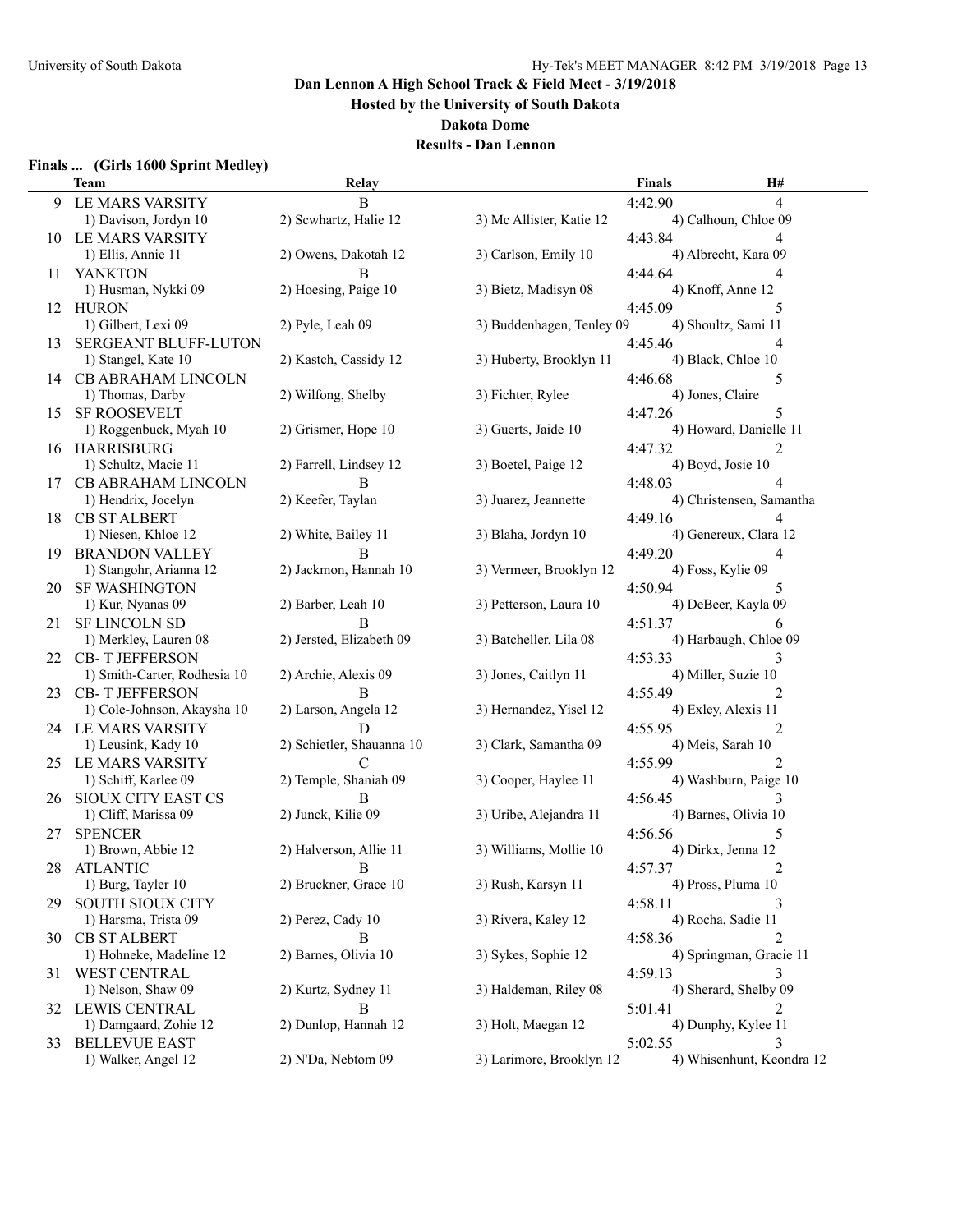**Hosted by the University of South Dakota**

**Dakota Dome**

## **Results - Dan Lennon**

#### **Finals ... (Girls 1600 Sprint Medley)**

|               | Team                        |    | Relay                      |                               | <b>Finals</b> | H#                       |
|---------------|-----------------------------|----|----------------------------|-------------------------------|---------------|--------------------------|
| 34            | <b>SOUTH SIOUX CITY</b>     |    | B                          |                               | 5:04.37       |                          |
|               | 1) Knowles, Tori 12         |    | 2) Contreras, Yoloitzel 12 | 3) Aceves Hurtado, Ithzell 10 |               | 4) Balderas, Yesenia 09  |
| 35            | <b>NORFOLK</b>              |    |                            |                               | 5:05.29       |                          |
|               | 1) Theisen, Kelly 10        |    | 2) Dohren, Riley 09        | 3) Ramirez, Arleth 10         |               | 4) Mendez, Gemma 09      |
| 36            | <b>SF WASHINGTON</b>        |    | B                          |                               | 5:07.53       | 3                        |
|               | 1) Wood, Keile 09           |    | 2) Keah, Nyagany 09        | 3) Cochrun, Taysia 09         |               | 4) Juac, Khot 10         |
|               | 37 LEWIS CENTRAL            |    |                            |                               | 5:08.03       | 5                        |
|               | 1) Getzschman, Kortnie 10   |    | 2) Witte, Megan 10         | 3) Merksick, Emily 11         |               | 4) Paulsen, McKenna 10   |
| 38            | SIOUX CITY WEST             |    |                            |                               | 5:12.65       |                          |
|               | 1) Holder, Hannah 11        |    | 2) Wagner, Hope 10         | 3) Proctor, Shmiah 09         |               | 4) Vasquez, Kazz 10      |
| 39.           | <b>SIOUX CITY WEST</b>      |    | В                          |                               | 5:16.33       |                          |
|               | 1) Blatchford, Katie 11     |    | 2) Jones, Kamari 10        | 3) McKernan, Kierra 12        |               | 4) Roberts, Gracie 09    |
| 40            | <b>SERGEANT BLUFF-LUTON</b> |    | B                          |                               | 5:17.46       | 1                        |
|               | 1) Lynn, Alexia 10          |    | 2) Christensen, Hannah 12  | 3) Aymar, Katherine 09        |               | 4) Aleson, Naia 11       |
| 41            | LEWIS CENTRAL               |    | $\mathcal{C}$              |                               | 5:26.05       |                          |
|               | 1) Kendall, Amelia 11       |    | 2) Hatcher, Shelby 10      | 3) Crayton, Torie 09          |               | 4) Christianson, Emma 10 |
|               |                             |    |                            |                               |               |                          |
|               | <b>Girls High Jump</b>      |    |                            |                               |               |                          |
|               | Name                        |    | Yr School                  | <b>Finals</b>                 |               |                          |
| <b>Finals</b> |                             |    |                            |                               |               |                          |
|               | Harms, Madison              |    | 11 SERGEANT BLUFF-LUTON    | 5-04.00                       |               | 1.62m                    |
| 2             | Witte, Megan                |    | 10 LEWIS CENTRAL           | 5-02.00                       |               | 1.57m                    |
| 3             | Horner, Brooke              |    | 12 LINCOLN NORTH STAR      | 5-02.00                       |               | 1.57m                    |
| 4             | Thompson, Morgan            |    | 11 BRANDON VALLEY          | $5-02.00$                     |               | 1.57m                    |
| 5             | Hellbusch, Kaitlin          |    | 10 LINCOLN NORTH STAR      | 5-02.00                       |               | 1.57m                    |
| 6             | Reinschmidt, Nikita         |    | 12 DAKOTA VALLEY           | $5 - 00.00$                   |               | 1.52m                    |
| 6             | Rude, Taia                  |    | 09 BRANDON VALLEY          | $5 - 00.00$                   |               | 1.52m                    |
| 6             | Owens, Dakotah              |    | 12 LE MARS VARSITY         | $5 - 00.00$                   |               | 1.52m                    |
| 6             | Freiberg, Natasha           |    | 09 SOUTH SIOUX CITY        | $5 - 00.00$                   |               | 1.52m                    |
| 10            | Lucas, Anna                 |    | 12 SERGEANT BLUFF-LUTON    | $4 - 10.00$                   |               | 1.47m                    |
| 10            | Sykes, Sophie               |    | 12 CB ST ALBERT            | 4-10.00                       |               | 1.47m                    |
| 10            | Telahun, Helen              |    | 10 SF LINCOLN SD           | $4 - 10.00$                   |               | 1.47m                    |
| 10            | Temple, Shaniah             |    | 09 LE MARS VARSITY         | $4 - 10.00$                   |               | 1.47m                    |
| 10            | Wuebben, Madison            |    | 10 YANKTON                 | $4 - 10.00$                   |               | 1.47m                    |
| 10            | Starner, Josey              |    | 12 CB-T JEFFERSON          | $4 - 10.00$                   |               | 1.47m                    |
| 16            | Masloski, Alexis            | 11 | <b>SF LINCOLN SD</b>       | 4-08.00                       |               | 1.42m                    |
| 16            | Immeker, Aliyah             |    | <b>10 SF ROOSEVELT</b>     | 4-08.00                       |               | 1.42m                    |
| 16            | Copple, Taylor              |    | 12 SIOUX CITY EAST CS      | 4-08.00                       |               | 1.42m                    |
|               | 16 Reck, Gabrielle          |    | 10 SF WASHINGTON           | 4-08.00                       |               | 1.42m                    |
| 20.           | Walker, Angel               |    | 12 BELLEVUE EAST           | 4-06.00                       |               | 1.37m                    |
| 20            | Croghan, Sara               |    | 09 SF LINCOLN SD           | 4-06.00                       |               | 1.37m                    |
| 20            | Ritter, Olivia              |    | 09 TEA AREA                | 4-06.00                       |               | 1.37m                    |
| 20            | Comstock, Kenna             | 10 | <b>SOUTH SIOUX CITY</b>    | 4-06.00                       |               | 1.37m                    |
|               |                             |    |                            |                               |               |                          |
| 20            | Edwards, Sydney             | 10 | <b>SIOUX CITY WEST</b>     | 4-06.00                       |               | 1.37m                    |
| 20            | McKee, Aubree               |    | 08 HARRISBURG              | 4-06.00                       |               | 1.37m                    |
| 20            | Keefer, Kerigan             |    | CB ABRAHAM LINCOLN         | 4-06.00                       |               | 1.37m                    |
| 20            | Beltman, Teya               |    | 09 BRANDON VALLEY          | 4-06.00                       |               | 1.37m                    |
| 20            | Schleifman, Kayla           |    | <b>CB ABRAHAM LINCOLN</b>  | 4-06.00                       |               | 1.37m                    |
| 20            | N'Da, Nebtom                |    | 09 BELLEVUE EAST           | 4-06.00                       |               | 1.37m                    |
| 20            | Juarez, Jeannette           |    | CB ABRAHAM LINCOLN         | 4-06.00                       |               | 1.37m                    |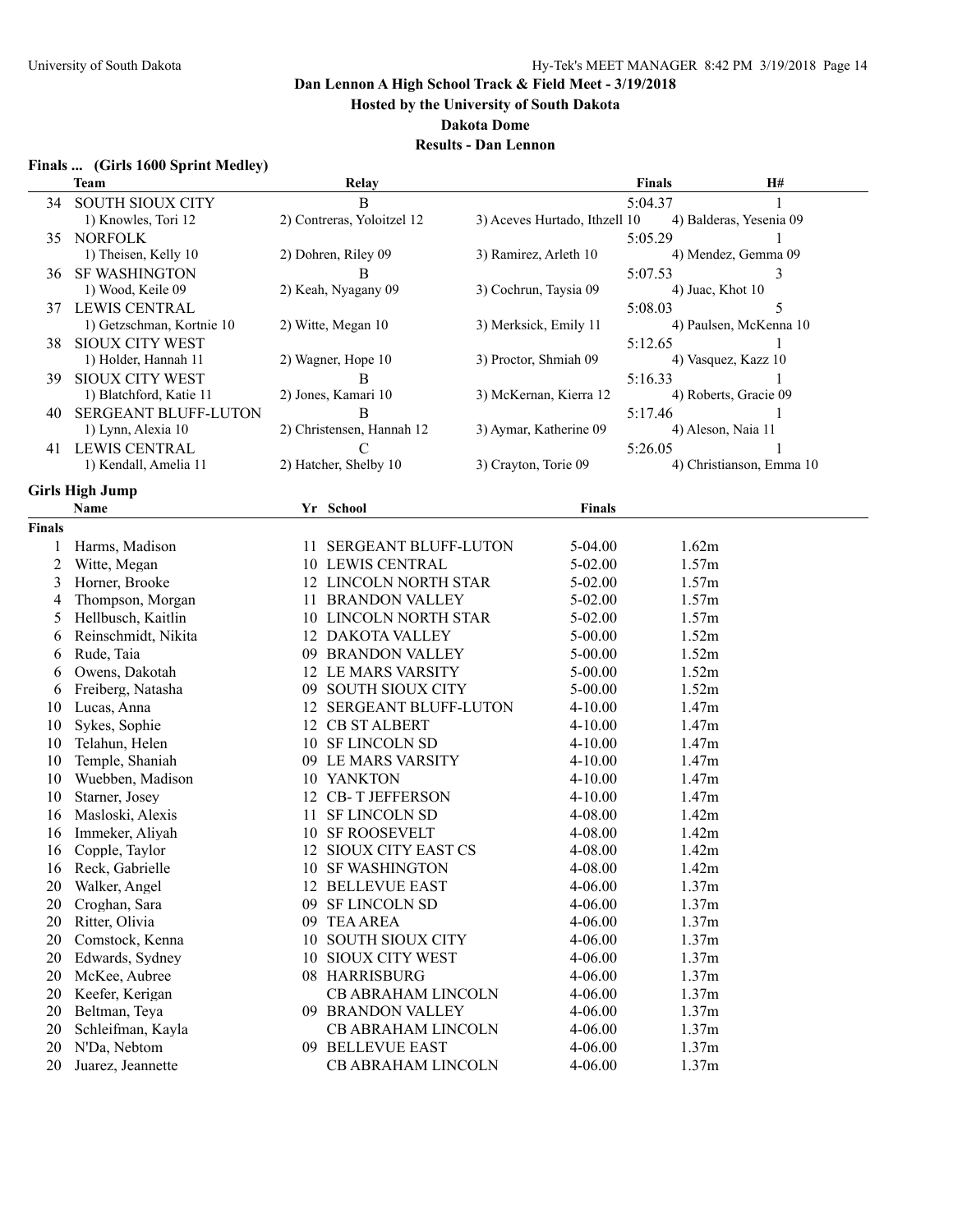**Hosted by the University of South Dakota**

**Dakota Dome**

## **Results - Dan Lennon**

# **Finals ... (Girls High Jump)**

|                            | Name                    |     | Yr School                | <b>Finals</b> |                   |                          |
|----------------------------|-------------------------|-----|--------------------------|---------------|-------------------|--------------------------|
| 20                         | Jongejeugd, Bailey      |     | 09 TEA AREA              | 4-06.00       | 1.37m             |                          |
| 32                         | Derby, Alyssa           |     | 09 ATLANTIC              | 4-04.00       | 1.32m             |                          |
| 32                         | Borth, Abby             |     | 10 SPENCER               | 4-04.00       | 1.32m             |                          |
| 32                         | Larson, Angela          |     | 12 CB-T JEFFERSON        | 4-04.00       | 1.32m             |                          |
| 32                         | Stave, Madi             |     | 10 SPENCER               | 4-04.00       | 1.32m             |                          |
| 32                         | Cooper, Payton          |     | 09 SPENCER               | 4-04.00       | 1.32m             |                          |
| 32                         | Weiler, Jayden          |     | 12 LE MARS VARSITY       | 4-04.00       | 1.32m             |                          |
| 32                         | Moore, Nia              |     | 09 SIOUX CITY WEST       | 4-04.00       | 1.32m             |                          |
| 32                         | Downs, Braedyn          |     | 10 SIOUX CITY WEST       | 4-04.00       | 1.32m             |                          |
| 32                         | Christensen, Taryn      | 11. | <b>SOUTH SIOUX CITY</b>  | 4-04.00       | 1.32m             |                          |
| $\qquad \qquad -$          | Gokie, Hailey           |     | 10 YANKTON               | <b>NH</b>     |                   |                          |
| $---$                      | Medina, Atziri          |     | 09 LEWIS CENTRAL         | $\rm NH$      |                   |                          |
| $---$                      | Davis, Madasyn          |     | 11 CB-T JEFFERSON        | NH            |                   |                          |
| $---$                      | Schmeichel, Averi       |     | 09 WEST CENTRAL          | <b>NH</b>     |                   |                          |
| $\qquad \qquad - \qquad -$ | Haring, Carly           | 11  | <b>MITCHELL</b>          | NH            |                   |                          |
|                            |                         |     |                          |               |                   |                          |
|                            | <b>Girls Pole Vault</b> |     |                          |               |                   |                          |
|                            | Name                    |     | Yr School                | <b>Finals</b> |                   |                          |
| <b>Finals</b>              |                         |     |                          |               |                   |                          |
|                            | Gardner, Jessica        |     | 11 LINCOLN NORTH STAR    | 11-06.00      | 3.50m             |                          |
| 2                          | Hendrick, Hannah        |     | <b>12 BRANDON VALLEY</b> | $11-00.00$    | 3.35m             |                          |
| 3                          | Schiltz, Marya          |     | <b>12 BRANDON VALLEY</b> | 10-06.00      | 3.20m             |                          |
| 4                          | White, Megan            |     | 12 HARRISBURG            | $9 - 06.00$   | 2.89m             |                          |
| 5                          | Johannsen, Jacee        |     | 10 SF WASHINGTON         | $9 - 00.00$   | 2.74m             |                          |
| 6                          | Rozell, Reagan          |     | 12 HURON                 | $9 - 00.00$   | 2.74m             |                          |
| 7                          | Schulte, Miranda        |     | 11 YANKTON               | $9 - 00.00$   | 2.74m             |                          |
| 8                          | Burdick, Carolyne       | 11  | <b>SF ROOSEVELT</b>      | 8-06.00       | 2.59m             |                          |
| 8                          | Rader, Sydeny           |     | 10 NORFOLK               | 8-06.00       | 2.59m             |                          |
| 10                         | Johnson, Trinity        |     | 10 YANKTON               | 8-00.00       | 2.43m             |                          |
| 10                         | Krcil, Britney          | 11. | <b>WAGNER</b>            | 8-00.00       | 2.43 <sub>m</sub> |                          |
| 12                         | Kalin, Karly            |     | 09 NORFOLK               | $7-06.00$     | 2.28m             |                          |
| 12                         | Ramirez, Arleth         |     | 10 NORFOLK               | $7-06.00$     | 2.28m             |                          |
| 14                         | Vik, Lauren             |     | 12 YANKTON               | $7 - 00.00$   | 2.13m             |                          |
| 14                         | Comstock, Kenna         | 10  | <b>SOUTH SIOUX CITY</b>  | $7 - 00.00$   | 2.13m             |                          |
| 14                         | Kelley, Jadyn           | 11. | <b>SF ROOSEVELT</b>      | $7 - 00.00$   | 2.13m             |                          |
| $---$                      | Garcia, Belinda         | 11  | <b>SOUTH SIOUX CITY</b>  | NH            |                   |                          |
| $---$                      | Batcheller, Lila        |     | 08 SF LINCOLN SD         | $\rm NH$      |                   |                          |
| $---$                      | Peltier, Sydney         |     | <b>10 BRANDON VALLEY</b> | <b>NH</b>     |                   |                          |
|                            | Harris, Kayla           |     | 12 SOUTH SIOUX CITY      | $\rm NH$      |                   |                          |
|                            |                         |     |                          |               |                   |                          |
|                            | <b>Girls Long Jump</b>  |     |                          |               |                   |                          |
|                            | <b>Name</b>             |     | Yr School                | <b>Finals</b> |                   |                          |
| <b>Finals</b>              |                         |     |                          |               |                   |                          |
| 1                          | Thomas, Darby           |     | CB ABRAHAM LINCOLN       | 5.16m         | 16-11.25          | 4                        |
| 2                          | Jones, Caitlyn          |     | 11 CB-T JEFFERSON        | 5.15m         | 16-10.75          | $\overline{\mathcal{L}}$ |
| 3                          | Heier, Ryley            |     | 12 SF LINCOLN SD         | 5.12m         | 16-09.75          | $\overline{\mathcal{L}}$ |
| 4                          | Kur, Nyanas             |     | 09 SF WASHINGTON         | 4.90m         | 16-01.00          | $\boldsymbol{2}$         |
| 5                          | Rasmussen, Haley        |     | 09 ATLANTIC              | 4.85m         | 15-11.00          | $\boldsymbol{2}$         |
| 6                          | Wilfong, Shelby         |     | CB ABRAHAM LINCOLN       | 4.80m         | 15-09.00          | $\overline{2}$           |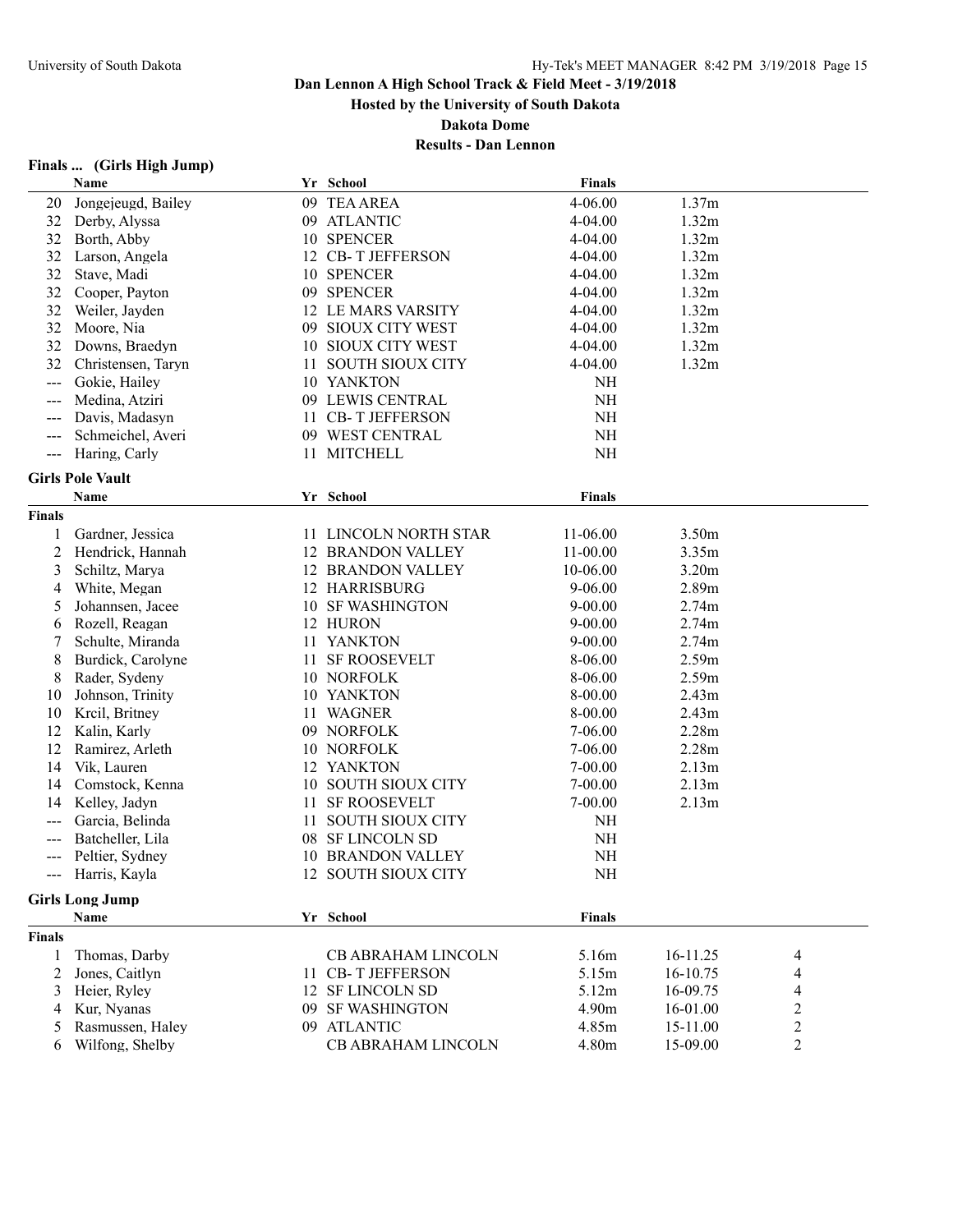**Hosted by the University of South Dakota**

**Dakota Dome**

## **Results - Dan Lennon**

## **Finals ... (Girls Long Jump)**

|               | <b>Name</b>              |    | Yr School                 | <b>Finals</b> |          |                          |
|---------------|--------------------------|----|---------------------------|---------------|----------|--------------------------|
| 7             | Johannsen, Jacee         |    | 10 SF WASHINGTON          | 4.78m         | 15-08.25 | $\boldsymbol{2}$         |
| 8             | Thompson, Morgan         |    | 11 BRANDON VALLEY         | 4.67m         | 15-04.00 | 4                        |
| 9             | Hoesing, Paige           |    | 10 YANKTON                | 4.58m         | 15-00.50 | 3                        |
| 10            | Walker, Angel            |    | <b>12 BELLEVUE EAST</b>   | 4.57m         | 15-00.00 | $\overline{\mathbf{c}}$  |
| 11            | Fischer, Makaylee        |    | 10 HARRISBURG             | 4.47m         | 14-08.00 | 4                        |
| 12            | Smith-Carter, Rodhesia   |    | 10 CB-T JEFFERSON         | 4.46m         | 14-07.75 | 4                        |
| 13            | Merkley, Lauren          |    | 08 SF LINCOLN SD          | 4.44m         | 14-07.00 | 4                        |
| 14            | Bunker, Mya              |    | 11 BRANDON VALLEY         | 4.43m         | 14-06.50 | 3                        |
| 15            | Timmons, Paige           |    | <b>12 BRANDON VALLEY</b>  | 4.42m         | 14-06.00 | $\overline{c}$           |
| 15            | Sidel, Lily              |    | 08 WEST CENTRAL           | 4.42m         | 14-06.00 | 3                        |
| 17            | Thorson, Avery           |    | <b>12 HARRISBURG</b>      | 4.39m         | 14-05.00 | 4                        |
| 18            | Knowles, Tori            | 12 | <b>SOUTH SIOUX CITY</b>   | 4.38m         | 14-04.50 | 3                        |
| 19            | Aleman, Fatima           |    | 11 VERMILLION             | 4.34m         | 14-03.00 | $\overline{c}$           |
| 19            | Blaha, Jordyn            |    | 10 CB ST ALBERT           | 4.34m         | 14-03.00 | $\overline{c}$           |
| 21            | Wuebben, Madison         |    | 10 YANKTON                | 4.33m         | 14-02.50 | 3                        |
| 22            | Larson, Anna             |    | 12 CB-T JEFFERSON         | 4.29m         | 14-01.00 | 4                        |
| 22            | Nelson, Shaw             |    | 09 WEST CENTRAL           | 4.29m         | 14-01.00 | 3                        |
| 22            | Bruckner, Grace          |    | 10 ATLANTIC               | 4.29m         | 14-01.00 | $\overline{\mathbf{c}}$  |
| 25            | Saunders, Lexi           |    | <b>10 VERMILLION</b>      | 4.28m         | 14-00.50 | $\overline{\mathbf{3}}$  |
| 26            | N'Da, Nebtom             |    | 09 BELLEVUE EAST          | 4.27m         | 14-00.25 | $\overline{c}$           |
| 27            | Mohr, Michaela           |    | 12 SF LINCOLN SD          | 4.22m         | 13-10.25 | 4                        |
| 28            | Pippett, Maddi           |    | <b>10 LE MARS VARSITY</b> | 4.20m         | 13-09.50 | 1                        |
| 29            | Parker, Myerra           | 11 | SIOUX CITY EAST CS        | 4.19m         | 13-09.00 | 1                        |
| 30            | Vander Weide, Alianna    |    | 09 LE MARS VARSITY        | 4.18m         | 13-08.75 | $\overline{c}$           |
| 31            | Hopkins, Kailee          | 11 | <b>SPENCER</b>            | 4.16m         | 13-07.75 | $\overline{\mathbf{3}}$  |
| 32            | Weber, Taylor            |    | 12 VERMILLION             | 4.13m         | 13-06.75 | $\overline{\mathcal{L}}$ |
| 33            | Williams, Charity        |    | 12 ATLANTIC               | 4.12m         | 13-06.25 | $\overline{c}$           |
| 34            | Harsma, Tori             |    | 09 SOUTH SIOUX CITY       | 4.05m         | 13-03.50 | 3                        |
| 35            | Schroeder, Madison       |    | 10 YANKTON                | 4.04m         | 13-03.25 | 3                        |
| 36            | Johnson, Nadine          | 11 | <b>SPENCER</b>            | 4.01m         | 13-02.00 | 3                        |
| 37            | Kibby, Mya               |    | 09 LE MARS VARSITY        | 3.90m         | 12-09.50 |                          |
| 38            | Holder, Hannah           | 11 | SIOUX CITY WEST           | 3.84m         | 12-07.25 |                          |
| 39            | Alesch, Brooke           |    | 11 LE MARS VARSITY        | 3.83m         | 12-06.75 |                          |
| 40            | Peters, Allie            |    | 10 SF ROOSEVELT           | 3.79m         | 12-05.25 | 2                        |
| 41            | Blatchford, Katie        | 11 | <b>SIOUX CITY WEST</b>    | 3.76m         | 12-04.00 | 1                        |
| 42            | Simpson, Akia            | 11 | <b>SIOUX CITY WEST</b>    | 3.65m         | 11-11.75 | 1                        |
| 43            | Pancich, Morgan          | 10 | <b>SF ROOSEVELT</b>       | 3.59m         | 11-09.50 |                          |
| 44            | Albers, Lillie           |    | 12 SF ROOSEVELT           | 3.22m         | 10-06.75 | 1                        |
|               | <b>Girls Triple Jump</b> |    |                           |               |          |                          |
|               | Name                     |    | Yr School                 | <b>Finals</b> |          |                          |
| <b>Finals</b> |                          |    |                           |               |          |                          |
| 1             | Heier, Ryley             | 12 | <b>SF LINCOLN SD</b>      | 10.99m        | 36-00.75 |                          |
| 2             | Justus, Liberty          | 12 | <b>SF LINCOLN SD</b>      | 10.31m        | 33-10.00 |                          |
| 3             | Bunker, Mya              | 11 | <b>BRANDON VALLEY</b>     | 9.86m         | 32-04.25 |                          |
| 4             | Thorson, Avery           |    | 12 HARRISBURG             | 9.54m         | 31-03.75 |                          |
| 5             | Wente, Rachel            |    | <b>10 DAKOTA VALLEY</b>   | 9.31m         | 30-06.50 |                          |
| 6             | Armbruster, Emma         | 11 | <b>NORFOLK</b>            | 9.23m         | 30-03.50 |                          |
| 7             | Voss, Marlie             | 11 | <b>NORFOLK</b>            | 9.14m         | 30-00.00 |                          |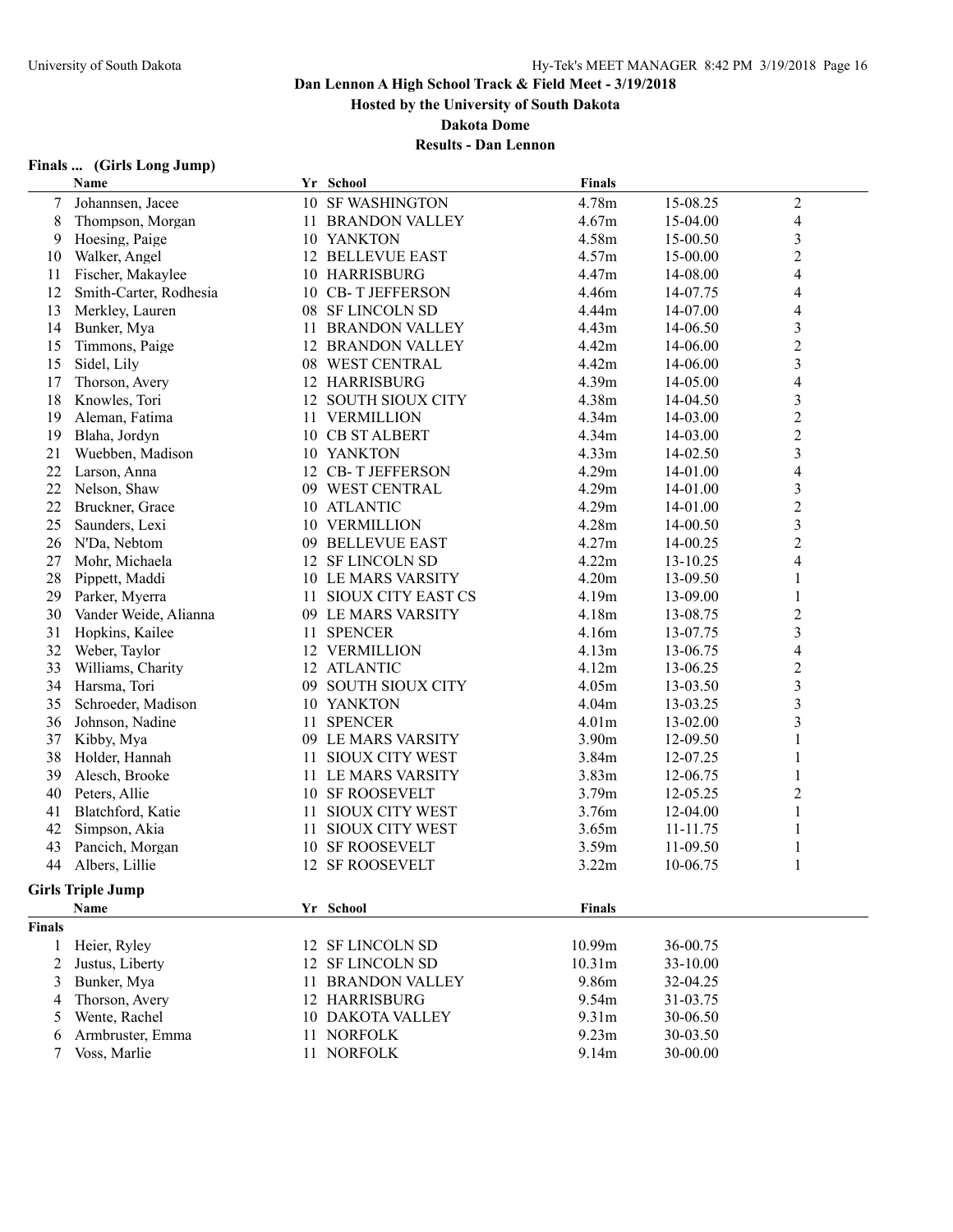**Hosted by the University of South Dakota**

**Dakota Dome**

| <b>Finals</b> |  |  | (Girls Triple Jump) |
|---------------|--|--|---------------------|
|---------------|--|--|---------------------|

|                | Name                  |     | Yr School                 | <b>Finals</b>  |          |                          |
|----------------|-----------------------|-----|---------------------------|----------------|----------|--------------------------|
| 8              | Weber, Taylor         |     | 12 VERMILLION             | 9.02m          | 29-07.25 |                          |
| 9              | Knowles, Tori         |     | 12 SOUTH SIOUX CITY       | 8.92m          | 29-03.25 |                          |
| 10             | Harsma, Trista        |     | 09 SOUTH SIOUX CITY       | 8.75m          | 28-08.50 |                          |
| 11             | Timmons, Paige        |     | <b>12 BRANDON VALLEY</b>  | 8.73m          | 28-07.75 |                          |
| 12             | Hyz, Elise            | 10  | <b>SF WASHINGTON</b>      | 8.53m          | 28-00.00 |                          |
| 13             | Freiberg, Natasha     | 09. | <b>SOUTH SIOUX CITY</b>   | 8.28m          | 27-02.00 |                          |
|                |                       |     |                           |                |          |                          |
|                | <b>Girls Shot Put</b> |     |                           |                |          |                          |
|                | Name                  |     | Yr School                 | <b>Finals</b>  |          |                          |
| <b>Finals</b>  |                       |     |                           |                |          |                          |
| 1              | Payne, Lauren         |     | <b>10 LEWIS CENTRAL</b>   | 12.74m         | 41-09.75 | 3                        |
| $\overline{c}$ | Greer, Jasmine        |     | <b>10 SF ROOSEVELT</b>    | 12.69m         | 41-07.75 | 5                        |
| 3              | Verzani, Holli        |     | 12 BISHOP HEELAN          | 11.61m         | 38-01.25 | 5                        |
| 4              | Diew, Nya             | 10  | <b>SOUTH SIOUX CITY</b>   | 11.11m         | 36-05.50 | 5                        |
| 5              | Sayler, Jenna         | 11  | <b>SF WASHINGTON</b>      | 10.99m         | 36-00.75 | 4                        |
| 6              | Jensen, Kasey         |     | 12 VERMILLION             | 10.91m         | 35-09.50 | 5                        |
| 7              | Spurgin, Catlin       |     | <b>CB ABRAHAM LINCOLN</b> | 10.89m         | 35-08.75 | 4                        |
| 8              | Wagner, Hope          |     | 10 SIOUX CITY WEST        | 10.88m         | 35-08.50 | 5                        |
| 9              | Starner, Josey        |     | 12 CB-T JEFFERSON         | 10.85m         | 35-07.25 | 4                        |
| 10             | Lindner, Ali          |     | 12 HARRISBURG             | 10.65m         | 34-11.25 | 5                        |
| 10             | Kent, J'Vona          | 12  | <b>OMAHA BENSON</b>       | 10.65m         | 34-11.25 | 5                        |
| 12             | Wilkerson, Brea       |     | 12 SPENCER                | 10.46m         | 34-04.00 | 5                        |
| 13             | Heisinger, Josie      | 11  | <b>SPENCER</b>            | 10.43m         | 34-02.75 | $\overline{\mathcal{L}}$ |
| 14             | Rohrer, Raylynn       |     | 12 SF WASHINGTON          | 10.33m         | 33-10.75 | 4                        |
| 15             | Dicus, Aubri          | 10  | <b>SF ROOSEVELT</b>       | 10.05m         | 32-11.75 | $\overline{\mathbf{c}}$  |
| 15             | Stofferahn, Sydney    |     | 12 DELL RAPIDS            | 10.05m         | 32-11.75 | $\overline{\mathcal{L}}$ |
| 17             | Hankins, Jada         |     | 12 OMAHA BENSON           | 10.03m         | 32-11.00 | 5                        |
| 18             | Elliott, Cheyenne     |     | 12 ATLANTIC               | 9.91m          | 32-06.25 | 4                        |
| 19             | Gruis, Markee         |     | 12 SIOUX CITY EAST CS     | 9.79m          | 32-01.50 | 3                        |
| 20             | Hughes, Morgan        | 11. | <b>SF LINCOLN SD</b>      | 9.76m          | 32-00.25 | 5                        |
| 21             | Hatcher, Shelby       |     | 10 LEWIS CENTRAL          | 9.75m          | 32-00.00 | $\overline{c}$           |
| 22             | Morehead, Jaelyn      | 11  | <b>TEA AREA</b>           | 9.68m          | 31-09.25 | $\overline{\mathbf{3}}$  |
| 23             | Hildahl, Grace        | 12  | SIOUX CITY EAST CS        | 9.64m          | 31-07.50 | $\overline{\mathbf{3}}$  |
| 24             | Robinson, Morgan      | 09. | <b>SPENCER</b>            | 9.59m          | 31-05.75 | $\overline{\mathbf{3}}$  |
| 24             | Vacura, Anna          |     | 11 LE MARS VARSITY        | 9.59m          | 31-05.75 | $\overline{\mathcal{L}}$ |
| 26             | Oleson, Jessica       |     | 12 SF LINCOLN SD          | 9.54m          | 31-03.75 | 4                        |
| 27             | Cougill, Brooklyn     |     | 12 BISHOP HEELAN          | 9.52m          | 31-03.00 | 5                        |
| 28             | Harken, Hailey        |     | 11 HARRISBURG             | 9.41m          | 30-10.50 | 4                        |
|                | 29 Fischer, Hailee    |     | 12 WEST CENTRAL           | 9.40m          | 30-10.25 | 3                        |
| 30             | Dunagan, Lasaisha     |     | 10 SOUTH SIOUX CITY       | 9.37m          | 30-09.00 | 1                        |
| 31             | Hall, Jamie           |     | 09 HARRISBURG             | 9.24m          | 30-03.75 | 4                        |
|                |                       |     |                           |                |          |                          |
| 32             | Engel, Allison        |     | 12 SF LINCOLN SD          | 9.23m<br>9.13m | 30-03.50 | 5<br>2                   |
| 33             | Stottlemyer, Jennifer |     | CB ABRAHAM LINCOLN        |                | 29-11.50 |                          |
| 34             | Montes, Yuritci       |     | 10 SIOUX CITY WEST        | 9.02m          | 29-07.25 | 1                        |
| 35             | Mays, Sania           | 10  | <b>SOUTH SIOUX CITY</b>   | 8.97m          | 29-05.25 | 2                        |
| 36             | Fedders, Sadie        |     | 10 YANKTON                | 8.95m          | 29-04.50 | 3                        |
| 37             | Brown, Taylor         |     | 12 SERGEANT BLUFF-LUTON   | 8.94m          | 29-04.00 | $\overline{c}$           |
| 38             | Duffy, Katie          |     | 12 LEWIS CENTRAL          | 8.91m          | 29-02.75 | $\overline{c}$           |
| 39             | Allen, Amari          |     | 09 BRANDON VALLEY         | 8.84m          | 29-00.00 | 3                        |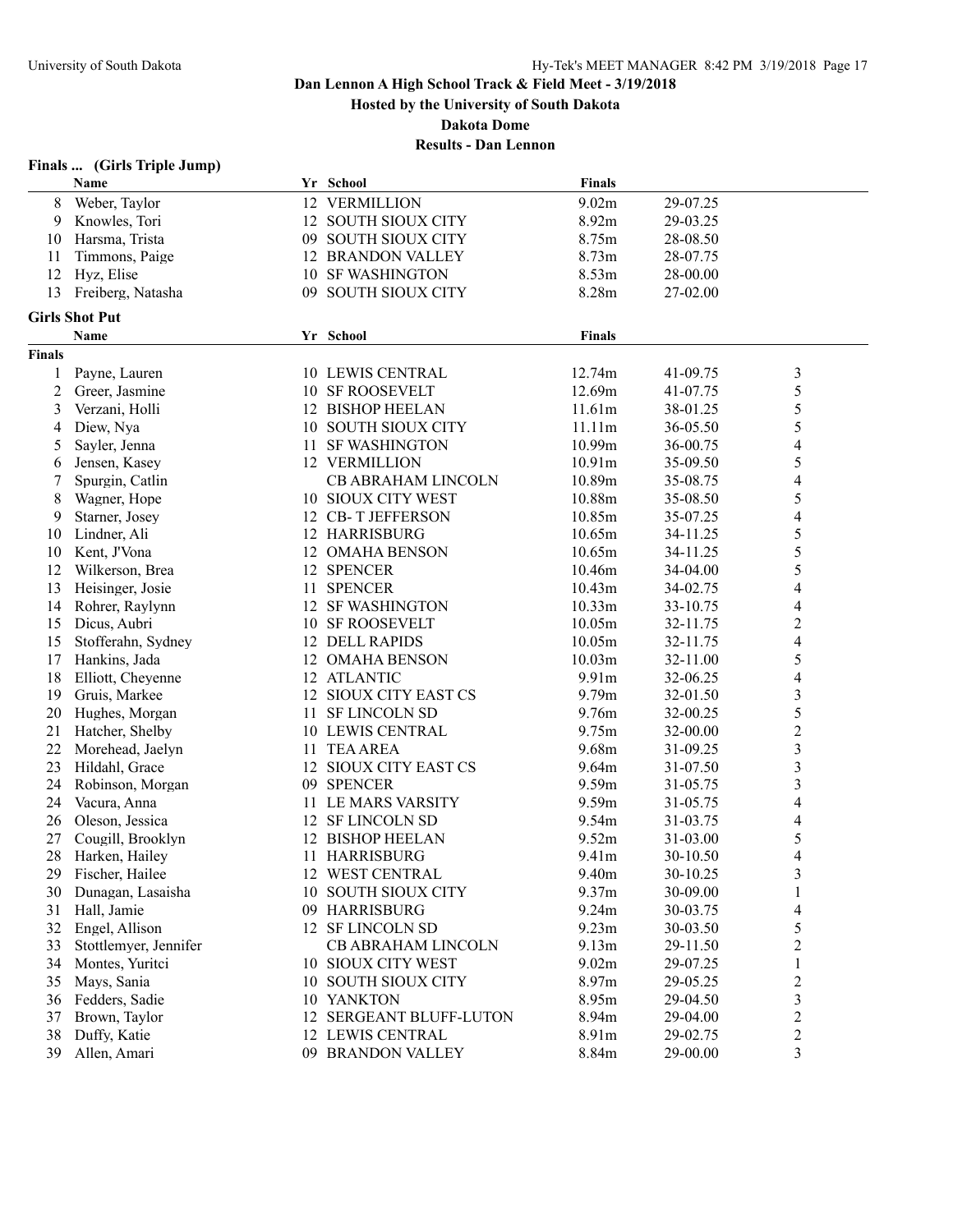**Hosted by the University of South Dakota**

**Dakota Dome**

| (Girls Shot Put)<br>Finals |
|----------------------------|
|----------------------------|

|                      | Name                      |    | Yr School                 | <b>Finals</b> |                |                         |  |
|----------------------|---------------------------|----|---------------------------|---------------|----------------|-------------------------|--|
| 40                   | Hell, Lily                | 11 | SIOUX CITY WEST           | 8.81m         | 28-11.00       | $\mathbf{1}$            |  |
| 41                   | Tyler, Asia               |    | 10 OMAHA BENSON           | 8.78m         | 28-09.75       | 4                       |  |
| 42                   | Heintz, Cassie            | 11 | <b>SF WASHINGTON</b>      | 8.75m         | 28-08.50       | $\overline{2}$          |  |
| 43                   | Strom, Chelsea            |    | 09 NORFOLK                | 8.74m         | 28-08.25       | $\overline{c}$          |  |
| 44                   | Carda, Elizabeth          |    | 11 WEST CENTRAL           | 8.54m         | 28-00.25       | 3                       |  |
| 45                   | Kellogg, Meagan           |    | 12 SERGEANT BLUFF-LUTON   | 8.47m         | 27-09.50       | $\mathbf{1}$            |  |
| 46                   | Kliever, Hannah           |    | 12 LE MARS VARSITY        | 8.21m         | 26-11.25       | $\overline{c}$          |  |
| 47                   | Kern, Ariel               |    | 12 SIOUX CITY EAST CS     | 8.20m         | 26-11.00       | $\overline{c}$          |  |
| 47                   | Muth, Taylor              |    | 10 SERGEANT BLUFF-LUTON   | 8.20m         | 26-11.00       | $\mathbf{1}$            |  |
| 49                   | Haage, Mia                |    | 09 LE MARS VARSITY        | 7.76m         | 25-05.50       | $\mathbf{1}$            |  |
|                      |                           |    |                           |               |                |                         |  |
| 50                   | Tuttle, Elyssa            |    | 09 NORFOLK                | 7.75m         | 25-05.25       | $\overline{\mathbf{c}}$ |  |
| 51                   | Uehling, Andrea           |    | 09 NORFOLK                | 7.66m         | 25-01.75       | $\overline{c}$          |  |
| 52                   | Tuschen, Shayla           | 10 | <b>SF ROOSEVELT</b>       | 7.65m         | 25-01.25       | $\overline{2}$          |  |
| 53                   | Diaz, Mirka               |    | 09 CB-T JEFFERSON         | 7.57m         | 24-10.00       | 1                       |  |
| 54                   | Bates, Harlie             |    | <b>10 LE MARS VARSITY</b> | 7.55m         | 24-09.25       |                         |  |
| 55                   | Lewis, Ashaliyah          |    | <b>CB ABRAHAM LINCOLN</b> | 7.08m         | 23-02.75       | 1                       |  |
| 56                   | Cordell, Maddie           |    | 12 YANKTON                | 6.99m         | 22-11.25       |                         |  |
| 57                   | Schoenfelder, Sydney      |    | <b>10 LE MARS VARSITY</b> | 6.87m         | 22-06.50       | 1                       |  |
| $---$                | Hicks, Holly              |    | 12 YANKTON                | <b>FOUL</b>   |                | 1                       |  |
| $---$                | Thompson, Lilly           | 09 | <b>CB-T JEFFERSON</b>     | <b>FOUL</b>   |                | $\mathbf{1}$            |  |
| $---$                | Volkert, Leah             |    | 11 LE MARS VARSITY        | <b>FOUL</b>   |                | 3                       |  |
|                      |                           |    |                           |               |                |                         |  |
|                      | <b>Boys 60 Meter Dash</b> |    | <b>School</b>             |               |                |                         |  |
|                      | Name                      | Yr |                           |               | <b>Prelims</b> | H#                      |  |
|                      |                           |    |                           |               |                |                         |  |
| <b>Preliminaries</b> |                           |    |                           |               |                |                         |  |
| 1                    | Petersen, Braiden         |    | <b>12 BRANDON VALLEY</b>  |               | $7.03$ q       | 2                       |  |
| 2                    | Brison, Collin            |    | 12 SF LINCOLN SD          |               | $7.08$ q       | 10                      |  |
| 3                    | Inlay, Ardell             |    | 11 SIOUX CITY EAST CS     |               | 7.10 q         | 3                       |  |
| 4                    | Ladu, Zaki                |    | 11 SF WASHINGTON          |               | $7.19$ q       | $\boldsymbol{7}$        |  |
| 5                    | Meyers, Jack              |    | 12 SF LINCOLN SD          |               | 7.25 $q$       | $\mathbf{1}$            |  |
| 6                    | Freese, Nathaniel         |    | 11 SF WASHINGTON          |               | 7.25 $q$       | 4                       |  |
| 7                    | Wagner, Gabe              |    | 10 SIOUX CITY EAST CS     |               | $7.25$ q       | 5                       |  |
| 8                    | Mosey, Robert             |    | 11 SIOUX CITY WEST        |               | $7.26$ q       | 9                       |  |
| 9                    | Hatcher, Hayden           |    | <b>12 LEWIS CENTRAL</b>   |               | $7.26$ q       | $\boldsymbol{2}$        |  |
| 10                   | Rallis, Blake             |    | 12 ST. ALBERT - MALE      |               | $7.27$ q       | 8                       |  |
| 11                   | Furula, Wilson            |    | 11 SF LINCOLN SD          |               | 7.30 q         | 6                       |  |
| 12                   | Block, Mesiah             |    | 10 OMAHA BENSON           |               | 7.30 $q$       | 6                       |  |
| 13                   | Schwedler, Jorma          |    | 10 SERGEANT BLUFF-LUTON   |               | 7.33 $q$       | 4                       |  |
| 14                   | Anderson, Jack            |    | 12 HARRISBURG             |               | 7.36 $q$       | 11                      |  |
| 15                   | McFadden, J'Ylan          |    | 12 OMAHA BENSON           |               | $7.36$ q       | 10                      |  |
| 16                   | Hester, Demareio          |    | 12 SF ROOSEVELT           |               | 7.38 q         | 8                       |  |
| 17                   | Hanafan, Andrew           |    | 12 ST. ALBERT - MALE      |               | 7.38           | 12                      |  |
| 18                   | Tameklo, Emmanuel         |    | 11 SIOUX CITY WEST        |               | 7.41           | 6                       |  |
| 19                   | Roewart, Jhei             |    | 10 HARRISBURG             |               | 7.41           | 3                       |  |
| 20                   | Merkley, Hunter           |    | 10 SF LINCOLN SD          |               | 7.44           | 11                      |  |
| 21                   | Niklasen, Zade            |    | 11 ATLANTIC               |               | 7.46           | 7                       |  |
| 22                   | Hamilton, Breken          |    | 10 HARRISBURG             |               | 7.46           | 3                       |  |
| 23                   | Ohl, Travis               |    | 12 DAKOTA VALLEY          |               | 7.48           | 1                       |  |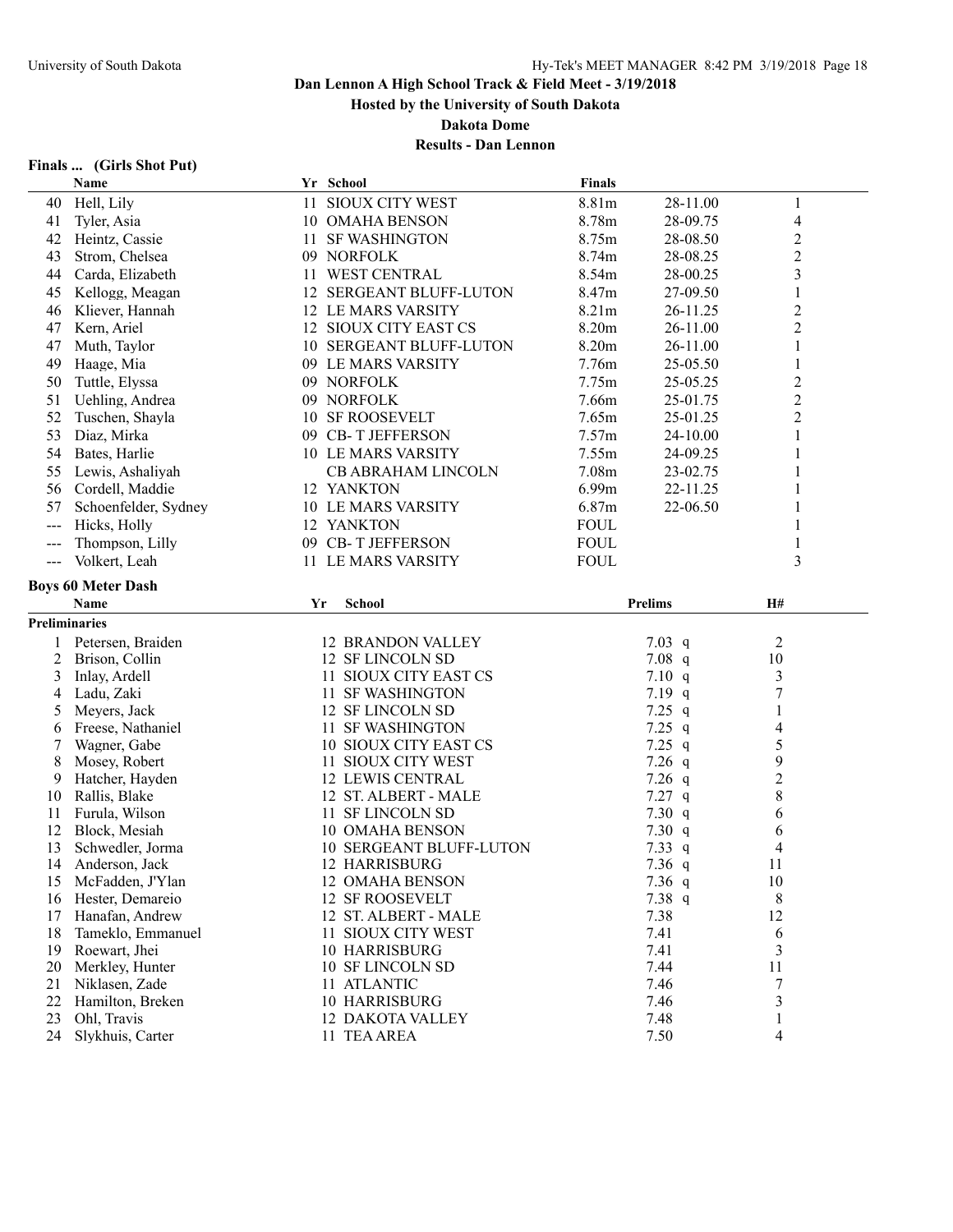**Hosted by the University of South Dakota**

**Dakota Dome**

## **Results - Dan Lennon**

## **Preliminaries ... (Boys 60 Meter Dash)**

|    | Name                | $\mathbf{Yr}$ | <b>School</b>                  | <b>Prelims</b> | H#             |  |
|----|---------------------|---------------|--------------------------------|----------------|----------------|--|
| 25 | Rew, Collin         |               | 11 LEWIS CENTRAL               | 7.51           | $\tau$         |  |
| 26 | Ellis, Connor       |               | 11 CB ABRAHAM LINCOLN          | 7.51           | 11             |  |
| 27 | Charles, Malicah    |               | 10 OMAHA BENSON                | 7.52           | 1              |  |
| 28 | Thomas, Jamie       |               | <b>10 SF WASHINGTON</b>        | 7.54           | $\overline{2}$ |  |
| 29 | Konateh, Wilfred    |               | 12 WEST CENTRAL                | 7.55           | 12             |  |
| 30 | Lyongola, Melki     |               | <b>10 SF ROOSEVELT</b>         | 7.55           | 9              |  |
| 31 | Hope, Hunter        |               | 12 BISHOP HEELAN               | 7.56           | 11             |  |
| 32 | Walker, Deonte      |               | 11 BISHOP HEELAN               | 7.58           | 6              |  |
| 33 | Rolfson, Mason      |               | 09 BRANDON VALLEY              | 7.59           | 10             |  |
| 34 | Herzog, Lanny       |               | 12 CB ABRAHAM LINCOLN          | 7.59           | 7              |  |
| 35 | Lewis, Ray          |               | <b>12 VERMILLION</b>           | 7.60           | 6              |  |
| 36 | Green, Tadd         |               | <b>10 DAKOTA VALLEY</b>        | 7.60           | 7              |  |
| 37 | Schultz, Cole       |               | 11 DAKOTA VALLEY               | 7.62           | 11             |  |
| 38 | Wilson, Tyler       |               | 10 NORFOLK                     | 7.63           | 10             |  |
| 39 | Sonntag, Dillon     |               | 12 ATLANTIC                    | 7.63           | 9              |  |
| 40 | Belt, Aiden         |               | 11 SIOUX CITY WEST             | 7.64           | 12             |  |
| 41 | Stutzman, Justice   |               | 12 LINCOLN NORTH STAR          | 7.64           | 5              |  |
| 42 | Thompson, Brayden   |               | 10 TEA AREA                    | 7.67           | $\overline{c}$ |  |
| 43 | Rasmussen, Dylan    |               | 10 LEMARS                      | 7.68           | 5              |  |
| 44 | Knudsen, Kage       |               | 09 SIOUX CITY EAST CS          | 7.68           | $\overline{2}$ |  |
| 45 | Goode, Tariq        |               | 11 LINCOLN NORTH STAR          | 7.68           | 1              |  |
| 46 | Blitch, Hayden      |               | 10 NORFOLK                     | 7.69           | 5              |  |
| 47 | Ellis, Brendan      |               | <b>SPENCER</b>                 | 7.70           | 10             |  |
| 48 | Antrobus, Hunter    |               | 11 YANKTON                     | 7.70           | 5              |  |
| 49 | Kleinsasser, Travis |               | 12 HURON                       | 7.70           | $\overline{c}$ |  |
| 50 | Jensen, Jordan      |               | 12 LEMARS                      | 7.71           | 5              |  |
| 51 | Hopkins, Cade       |               | <b>SPENCER</b>                 | 7.71           | 4              |  |
| 52 | Yuoh, Wesfort       |               | 09 SF ROOSEVELT                | 7.73           | 10             |  |
| 53 | Miller, Brady       |               | <b>10 LEWIS CENTRAL</b>        | 7.74           | $\overline{c}$ |  |
| 54 | Pomrenke, Jonah     |               | 09 LEWIS CENTRAL               | 7.74           | 8              |  |
| 55 | Hegge, Andrew       |               | <b>12 DELL RAPIDS</b>          | 7.76           | 9              |  |
| 56 | Warren, Lavarius    |               | <b>12 SERGEANT BLUFF-LUTON</b> | 7.78           | 6              |  |
| 57 | Wilson, Weston      |               | 11 SOUTH SIOUX CITY            | 7.79           | 7              |  |
| 58 | Carley, Jake        |               | 12 ST. ALBERT - MALE           | 7.80           | 11             |  |
| 59 | Nissen, Jon         |               | <b>SPENCER</b>                 | 7.80           | 11             |  |
| 60 | Francis, Denis      |               | 11 LINCOLN NORTH STAR          | 7.81           | 9              |  |
| 61 | Lorang, Gabe        |               | 12 WEST CENTRAL                | 7.81           | 8              |  |
| 62 | Scott, Justin       |               | 12 WEST CENTRAL                | 7.83           | 12             |  |
| 63 | Warren, Owen        |               | 08 YANKTON                     | 7.85           | 1              |  |
|    | 64 Heaton, Major    |               | 10 BISHOP HEELAN               | 7.85           | 12             |  |
| 65 | Splater, Brayden    |               | 10 NORFOLK                     | 7.86           | 4              |  |
| 66 | Sohler, Corbin      |               | 09 YANKTON                     | 7.87           | 8              |  |
| 67 | Barnwell, Jayden    |               | 12 ATLANTIC                    | 7.89           | 9              |  |
| 68 | Fichter, Ben        |               | 10 CB ABRAHAM LINCOLN          | 7.90           | 4              |  |
| 69 | Franck, Cody        |               | 12 LEMARS                      | 7.92           | 3              |  |
| 70 | Andersen, Colby     |               | 11 WOODBINE                    | 7.94           | $\overline{c}$ |  |
| 71 | McHugh, Joseph      |               | 12 WOODBINE                    | 7.97           | 8              |  |
| 72 | Klemmensen, John    |               | 11 SOUTH SIOUX CITY            | 7.98           | 1              |  |
| 73 | Durant, Adam        |               | 11 SOUTH SIOUX CITY            | 7.98           | 3              |  |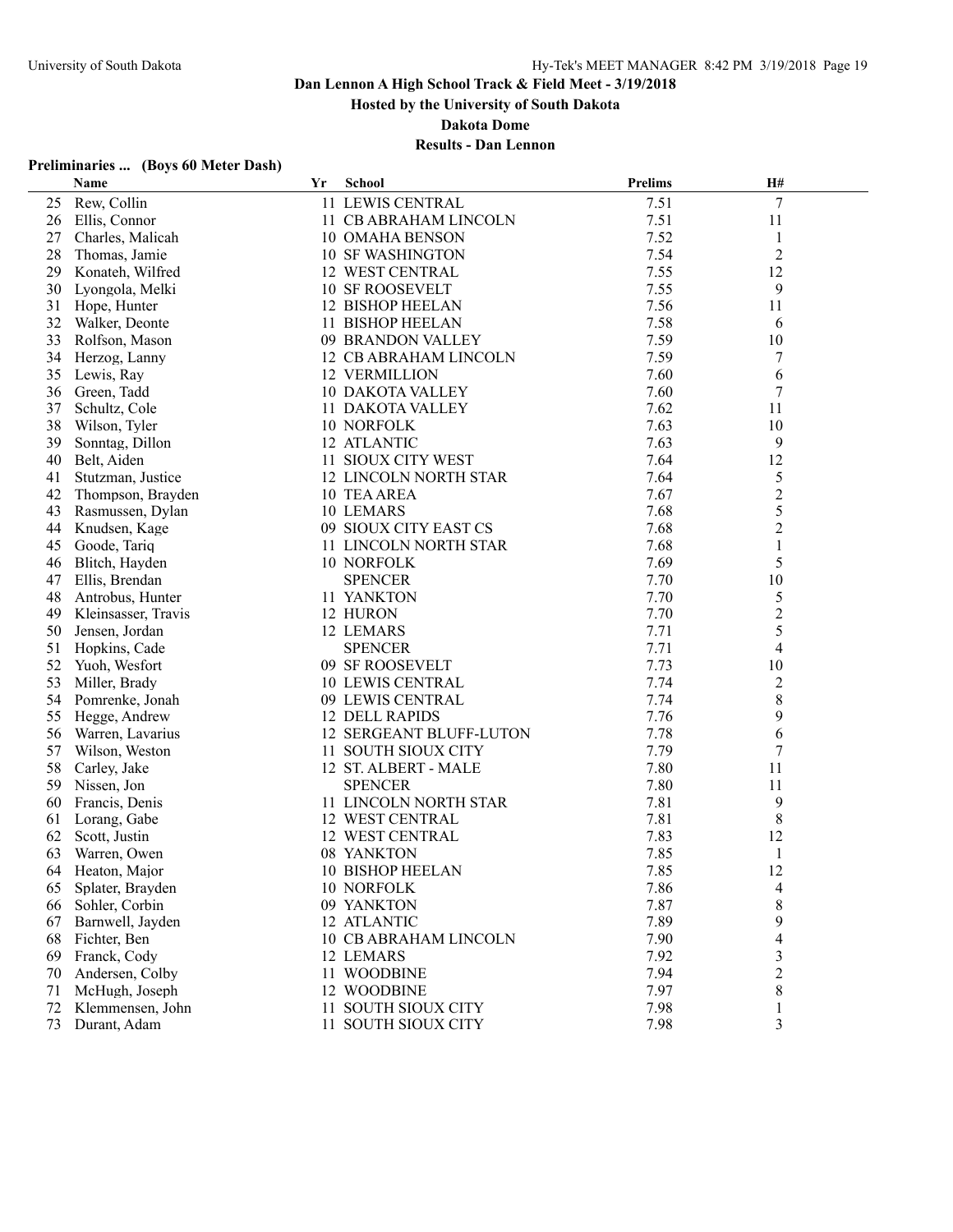**Hosted by the University of South Dakota**

**Dakota Dome**

| $\overline{\mathcal{L}}$<br>74 Culver, Brett<br>12 VERMILLION<br>7.99<br>$\boldsymbol{7}$<br>8.03<br>75<br>Quamen, Joshua<br>12 TEA AREA<br>8.05<br>3<br>76<br>Olson, Brandon<br>11 LEMARS<br>8.06<br>77<br>Lambertz, Lawson<br>09 BRANDON VALLEY<br>6<br>78<br>8.09<br>10<br>12 HURON<br>Small, Mason<br>8.16<br>12<br>79<br>Williams, Josh<br>11 LEMARS<br><b>10 LEWIS CENTRAL</b><br>8.30<br>80<br>Kobes, Brennan<br>$\mathbf{1}$<br>81<br>8.31<br>12<br>LaCognata, Jon<br>09 VERMILLION<br>82<br>8.39<br>8<br>Arens, Carter<br>09 LEMARS<br>83<br>5<br>Utesch, Peyton<br>10 LEMARS<br>8.45<br>84<br>8.85<br>Vandemark, Devin<br>11 WOODBINE<br>1<br><b>Boys 60 Meter Dash</b><br>H#<br>Name<br>Yr<br>School<br><b>Semis</b><br><b>Semi-Finals</b><br>Petersen, Braiden<br><b>12 BRANDON VALLEY</b><br>6.99 $q$<br>1<br>$\mathbf{1}$<br>$\overline{\mathbf{c}}$<br>12 SF LINCOLN SD<br>7.05 $q$<br>2<br>Brison, Collin<br>$\overline{c}$<br>3<br>Inlay, Ardell<br>11 SIOUX CITY EAST CS<br>$7.05$ q<br>Ladu, Zaki<br>11 SF WASHINGTON<br>7.12 $q$<br>1<br>4<br>2<br>Wagner, Gabe<br>10 SIOUX CITY EAST CS<br>7.15 $q$<br>5<br>7.20 q<br>Meyers, Jack<br>12 SF LINCOLN SD<br>1<br>6<br>7.21 $q$<br>Block, Mesiah<br>10 OMAHA BENSON<br>$\mathbf{1}$<br>7.22 $q$<br>12 HARRISBURG<br>$\overline{\mathbf{c}}$<br>8<br>Anderson, Jack<br>$\overline{c}$<br>11 SF WASHINGTON<br>7.23<br>Freese, Nathaniel<br>9<br>$\overline{c}$<br>7.24<br>Furula, Wilson<br>11 SF LINCOLN SD<br>10<br>7.27<br>1<br>Mosey, Robert<br>11 SIOUX CITY WEST<br>11<br>$\overline{c}$<br>Rallis, Blake<br>12 ST. ALBERT - MALE<br>7.29<br>12<br>7.30<br>13<br>Hatcher, Hayden<br><b>12 LEWIS CENTRAL</b><br>1<br>7.32<br>14<br>Schwedler, Jorma<br>10 SERGEANT BLUFF-LUTON<br>1<br>7.42<br>15<br>Hester, Demareio<br><b>12 SF ROOSEVELT</b><br>1<br>$\overline{2}$<br>16<br>McFadden, J'Ylan<br>12 OMAHA BENSON<br>7.43<br><b>Boys 60 Meter Dash</b><br>Name<br><b>School</b><br><b>Finals</b><br>Yr<br><b>Finals</b><br>7.02<br>Petersen, Braiden<br><b>12 BRANDON VALLEY</b><br>2<br>Brison, Collin<br>12 SF LINCOLN SD<br>7.04<br>11 SIOUX CITY EAST CS<br>7.05<br>3<br>Inlay, Ardell<br>Block, Mesiah<br><b>10 OMAHA BENSON</b><br>7.13<br>4<br>10 SIOUX CITY EAST CS<br>7.19<br>5<br>Wagner, Gabe<br>7.20<br>Ladu, Zaki<br>11 SF WASHINGTON<br>O<br>Meyers, Jack<br>12 SF LINCOLN SD<br>7.25<br>7.31<br>Anderson, Jack<br>12 HARRISBURG<br>8<br><b>Boys 400 Meter Dash</b><br>H#<br><b>School</b><br><b>Finals</b><br>Name<br>Yr<br><b>Finals</b><br>Delperdang, Britton<br>11 SERGEANT BLUFF-LUTON<br>9<br>51.33<br>1<br>9<br>Boekelman, Ty<br>12 SERGEANT BLUFF-LUTON<br>51.44<br>2 | Name | Yr | <b>School</b> | <b>Prelims</b> | H# |  |
|---------------------------------------------------------------------------------------------------------------------------------------------------------------------------------------------------------------------------------------------------------------------------------------------------------------------------------------------------------------------------------------------------------------------------------------------------------------------------------------------------------------------------------------------------------------------------------------------------------------------------------------------------------------------------------------------------------------------------------------------------------------------------------------------------------------------------------------------------------------------------------------------------------------------------------------------------------------------------------------------------------------------------------------------------------------------------------------------------------------------------------------------------------------------------------------------------------------------------------------------------------------------------------------------------------------------------------------------------------------------------------------------------------------------------------------------------------------------------------------------------------------------------------------------------------------------------------------------------------------------------------------------------------------------------------------------------------------------------------------------------------------------------------------------------------------------------------------------------------------------------------------------------------------------------------------------------------------------------------------------------------------------------------------------------------------------------------------------------------------------------------------------------------------------------------------------------------------------------------------------------------------------------------------------------------------------------------------------------------------------------------------------------------------------------------------------------------------------------------------------------------------------------------------------------------------------------------------------------------------------------------------------------------------------|------|----|---------------|----------------|----|--|
|                                                                                                                                                                                                                                                                                                                                                                                                                                                                                                                                                                                                                                                                                                                                                                                                                                                                                                                                                                                                                                                                                                                                                                                                                                                                                                                                                                                                                                                                                                                                                                                                                                                                                                                                                                                                                                                                                                                                                                                                                                                                                                                                                                                                                                                                                                                                                                                                                                                                                                                                                                                                                                                                     |      |    |               |                |    |  |
|                                                                                                                                                                                                                                                                                                                                                                                                                                                                                                                                                                                                                                                                                                                                                                                                                                                                                                                                                                                                                                                                                                                                                                                                                                                                                                                                                                                                                                                                                                                                                                                                                                                                                                                                                                                                                                                                                                                                                                                                                                                                                                                                                                                                                                                                                                                                                                                                                                                                                                                                                                                                                                                                     |      |    |               |                |    |  |
|                                                                                                                                                                                                                                                                                                                                                                                                                                                                                                                                                                                                                                                                                                                                                                                                                                                                                                                                                                                                                                                                                                                                                                                                                                                                                                                                                                                                                                                                                                                                                                                                                                                                                                                                                                                                                                                                                                                                                                                                                                                                                                                                                                                                                                                                                                                                                                                                                                                                                                                                                                                                                                                                     |      |    |               |                |    |  |
|                                                                                                                                                                                                                                                                                                                                                                                                                                                                                                                                                                                                                                                                                                                                                                                                                                                                                                                                                                                                                                                                                                                                                                                                                                                                                                                                                                                                                                                                                                                                                                                                                                                                                                                                                                                                                                                                                                                                                                                                                                                                                                                                                                                                                                                                                                                                                                                                                                                                                                                                                                                                                                                                     |      |    |               |                |    |  |
|                                                                                                                                                                                                                                                                                                                                                                                                                                                                                                                                                                                                                                                                                                                                                                                                                                                                                                                                                                                                                                                                                                                                                                                                                                                                                                                                                                                                                                                                                                                                                                                                                                                                                                                                                                                                                                                                                                                                                                                                                                                                                                                                                                                                                                                                                                                                                                                                                                                                                                                                                                                                                                                                     |      |    |               |                |    |  |
|                                                                                                                                                                                                                                                                                                                                                                                                                                                                                                                                                                                                                                                                                                                                                                                                                                                                                                                                                                                                                                                                                                                                                                                                                                                                                                                                                                                                                                                                                                                                                                                                                                                                                                                                                                                                                                                                                                                                                                                                                                                                                                                                                                                                                                                                                                                                                                                                                                                                                                                                                                                                                                                                     |      |    |               |                |    |  |
|                                                                                                                                                                                                                                                                                                                                                                                                                                                                                                                                                                                                                                                                                                                                                                                                                                                                                                                                                                                                                                                                                                                                                                                                                                                                                                                                                                                                                                                                                                                                                                                                                                                                                                                                                                                                                                                                                                                                                                                                                                                                                                                                                                                                                                                                                                                                                                                                                                                                                                                                                                                                                                                                     |      |    |               |                |    |  |
|                                                                                                                                                                                                                                                                                                                                                                                                                                                                                                                                                                                                                                                                                                                                                                                                                                                                                                                                                                                                                                                                                                                                                                                                                                                                                                                                                                                                                                                                                                                                                                                                                                                                                                                                                                                                                                                                                                                                                                                                                                                                                                                                                                                                                                                                                                                                                                                                                                                                                                                                                                                                                                                                     |      |    |               |                |    |  |
|                                                                                                                                                                                                                                                                                                                                                                                                                                                                                                                                                                                                                                                                                                                                                                                                                                                                                                                                                                                                                                                                                                                                                                                                                                                                                                                                                                                                                                                                                                                                                                                                                                                                                                                                                                                                                                                                                                                                                                                                                                                                                                                                                                                                                                                                                                                                                                                                                                                                                                                                                                                                                                                                     |      |    |               |                |    |  |
|                                                                                                                                                                                                                                                                                                                                                                                                                                                                                                                                                                                                                                                                                                                                                                                                                                                                                                                                                                                                                                                                                                                                                                                                                                                                                                                                                                                                                                                                                                                                                                                                                                                                                                                                                                                                                                                                                                                                                                                                                                                                                                                                                                                                                                                                                                                                                                                                                                                                                                                                                                                                                                                                     |      |    |               |                |    |  |
|                                                                                                                                                                                                                                                                                                                                                                                                                                                                                                                                                                                                                                                                                                                                                                                                                                                                                                                                                                                                                                                                                                                                                                                                                                                                                                                                                                                                                                                                                                                                                                                                                                                                                                                                                                                                                                                                                                                                                                                                                                                                                                                                                                                                                                                                                                                                                                                                                                                                                                                                                                                                                                                                     |      |    |               |                |    |  |
|                                                                                                                                                                                                                                                                                                                                                                                                                                                                                                                                                                                                                                                                                                                                                                                                                                                                                                                                                                                                                                                                                                                                                                                                                                                                                                                                                                                                                                                                                                                                                                                                                                                                                                                                                                                                                                                                                                                                                                                                                                                                                                                                                                                                                                                                                                                                                                                                                                                                                                                                                                                                                                                                     |      |    |               |                |    |  |
|                                                                                                                                                                                                                                                                                                                                                                                                                                                                                                                                                                                                                                                                                                                                                                                                                                                                                                                                                                                                                                                                                                                                                                                                                                                                                                                                                                                                                                                                                                                                                                                                                                                                                                                                                                                                                                                                                                                                                                                                                                                                                                                                                                                                                                                                                                                                                                                                                                                                                                                                                                                                                                                                     |      |    |               |                |    |  |
|                                                                                                                                                                                                                                                                                                                                                                                                                                                                                                                                                                                                                                                                                                                                                                                                                                                                                                                                                                                                                                                                                                                                                                                                                                                                                                                                                                                                                                                                                                                                                                                                                                                                                                                                                                                                                                                                                                                                                                                                                                                                                                                                                                                                                                                                                                                                                                                                                                                                                                                                                                                                                                                                     |      |    |               |                |    |  |
|                                                                                                                                                                                                                                                                                                                                                                                                                                                                                                                                                                                                                                                                                                                                                                                                                                                                                                                                                                                                                                                                                                                                                                                                                                                                                                                                                                                                                                                                                                                                                                                                                                                                                                                                                                                                                                                                                                                                                                                                                                                                                                                                                                                                                                                                                                                                                                                                                                                                                                                                                                                                                                                                     |      |    |               |                |    |  |
|                                                                                                                                                                                                                                                                                                                                                                                                                                                                                                                                                                                                                                                                                                                                                                                                                                                                                                                                                                                                                                                                                                                                                                                                                                                                                                                                                                                                                                                                                                                                                                                                                                                                                                                                                                                                                                                                                                                                                                                                                                                                                                                                                                                                                                                                                                                                                                                                                                                                                                                                                                                                                                                                     |      |    |               |                |    |  |
|                                                                                                                                                                                                                                                                                                                                                                                                                                                                                                                                                                                                                                                                                                                                                                                                                                                                                                                                                                                                                                                                                                                                                                                                                                                                                                                                                                                                                                                                                                                                                                                                                                                                                                                                                                                                                                                                                                                                                                                                                                                                                                                                                                                                                                                                                                                                                                                                                                                                                                                                                                                                                                                                     |      |    |               |                |    |  |
|                                                                                                                                                                                                                                                                                                                                                                                                                                                                                                                                                                                                                                                                                                                                                                                                                                                                                                                                                                                                                                                                                                                                                                                                                                                                                                                                                                                                                                                                                                                                                                                                                                                                                                                                                                                                                                                                                                                                                                                                                                                                                                                                                                                                                                                                                                                                                                                                                                                                                                                                                                                                                                                                     |      |    |               |                |    |  |
|                                                                                                                                                                                                                                                                                                                                                                                                                                                                                                                                                                                                                                                                                                                                                                                                                                                                                                                                                                                                                                                                                                                                                                                                                                                                                                                                                                                                                                                                                                                                                                                                                                                                                                                                                                                                                                                                                                                                                                                                                                                                                                                                                                                                                                                                                                                                                                                                                                                                                                                                                                                                                                                                     |      |    |               |                |    |  |
|                                                                                                                                                                                                                                                                                                                                                                                                                                                                                                                                                                                                                                                                                                                                                                                                                                                                                                                                                                                                                                                                                                                                                                                                                                                                                                                                                                                                                                                                                                                                                                                                                                                                                                                                                                                                                                                                                                                                                                                                                                                                                                                                                                                                                                                                                                                                                                                                                                                                                                                                                                                                                                                                     |      |    |               |                |    |  |
|                                                                                                                                                                                                                                                                                                                                                                                                                                                                                                                                                                                                                                                                                                                                                                                                                                                                                                                                                                                                                                                                                                                                                                                                                                                                                                                                                                                                                                                                                                                                                                                                                                                                                                                                                                                                                                                                                                                                                                                                                                                                                                                                                                                                                                                                                                                                                                                                                                                                                                                                                                                                                                                                     |      |    |               |                |    |  |
|                                                                                                                                                                                                                                                                                                                                                                                                                                                                                                                                                                                                                                                                                                                                                                                                                                                                                                                                                                                                                                                                                                                                                                                                                                                                                                                                                                                                                                                                                                                                                                                                                                                                                                                                                                                                                                                                                                                                                                                                                                                                                                                                                                                                                                                                                                                                                                                                                                                                                                                                                                                                                                                                     |      |    |               |                |    |  |
|                                                                                                                                                                                                                                                                                                                                                                                                                                                                                                                                                                                                                                                                                                                                                                                                                                                                                                                                                                                                                                                                                                                                                                                                                                                                                                                                                                                                                                                                                                                                                                                                                                                                                                                                                                                                                                                                                                                                                                                                                                                                                                                                                                                                                                                                                                                                                                                                                                                                                                                                                                                                                                                                     |      |    |               |                |    |  |
|                                                                                                                                                                                                                                                                                                                                                                                                                                                                                                                                                                                                                                                                                                                                                                                                                                                                                                                                                                                                                                                                                                                                                                                                                                                                                                                                                                                                                                                                                                                                                                                                                                                                                                                                                                                                                                                                                                                                                                                                                                                                                                                                                                                                                                                                                                                                                                                                                                                                                                                                                                                                                                                                     |      |    |               |                |    |  |
|                                                                                                                                                                                                                                                                                                                                                                                                                                                                                                                                                                                                                                                                                                                                                                                                                                                                                                                                                                                                                                                                                                                                                                                                                                                                                                                                                                                                                                                                                                                                                                                                                                                                                                                                                                                                                                                                                                                                                                                                                                                                                                                                                                                                                                                                                                                                                                                                                                                                                                                                                                                                                                                                     |      |    |               |                |    |  |
|                                                                                                                                                                                                                                                                                                                                                                                                                                                                                                                                                                                                                                                                                                                                                                                                                                                                                                                                                                                                                                                                                                                                                                                                                                                                                                                                                                                                                                                                                                                                                                                                                                                                                                                                                                                                                                                                                                                                                                                                                                                                                                                                                                                                                                                                                                                                                                                                                                                                                                                                                                                                                                                                     |      |    |               |                |    |  |
|                                                                                                                                                                                                                                                                                                                                                                                                                                                                                                                                                                                                                                                                                                                                                                                                                                                                                                                                                                                                                                                                                                                                                                                                                                                                                                                                                                                                                                                                                                                                                                                                                                                                                                                                                                                                                                                                                                                                                                                                                                                                                                                                                                                                                                                                                                                                                                                                                                                                                                                                                                                                                                                                     |      |    |               |                |    |  |
|                                                                                                                                                                                                                                                                                                                                                                                                                                                                                                                                                                                                                                                                                                                                                                                                                                                                                                                                                                                                                                                                                                                                                                                                                                                                                                                                                                                                                                                                                                                                                                                                                                                                                                                                                                                                                                                                                                                                                                                                                                                                                                                                                                                                                                                                                                                                                                                                                                                                                                                                                                                                                                                                     |      |    |               |                |    |  |
|                                                                                                                                                                                                                                                                                                                                                                                                                                                                                                                                                                                                                                                                                                                                                                                                                                                                                                                                                                                                                                                                                                                                                                                                                                                                                                                                                                                                                                                                                                                                                                                                                                                                                                                                                                                                                                                                                                                                                                                                                                                                                                                                                                                                                                                                                                                                                                                                                                                                                                                                                                                                                                                                     |      |    |               |                |    |  |
|                                                                                                                                                                                                                                                                                                                                                                                                                                                                                                                                                                                                                                                                                                                                                                                                                                                                                                                                                                                                                                                                                                                                                                                                                                                                                                                                                                                                                                                                                                                                                                                                                                                                                                                                                                                                                                                                                                                                                                                                                                                                                                                                                                                                                                                                                                                                                                                                                                                                                                                                                                                                                                                                     |      |    |               |                |    |  |
|                                                                                                                                                                                                                                                                                                                                                                                                                                                                                                                                                                                                                                                                                                                                                                                                                                                                                                                                                                                                                                                                                                                                                                                                                                                                                                                                                                                                                                                                                                                                                                                                                                                                                                                                                                                                                                                                                                                                                                                                                                                                                                                                                                                                                                                                                                                                                                                                                                                                                                                                                                                                                                                                     |      |    |               |                |    |  |
|                                                                                                                                                                                                                                                                                                                                                                                                                                                                                                                                                                                                                                                                                                                                                                                                                                                                                                                                                                                                                                                                                                                                                                                                                                                                                                                                                                                                                                                                                                                                                                                                                                                                                                                                                                                                                                                                                                                                                                                                                                                                                                                                                                                                                                                                                                                                                                                                                                                                                                                                                                                                                                                                     |      |    |               |                |    |  |
|                                                                                                                                                                                                                                                                                                                                                                                                                                                                                                                                                                                                                                                                                                                                                                                                                                                                                                                                                                                                                                                                                                                                                                                                                                                                                                                                                                                                                                                                                                                                                                                                                                                                                                                                                                                                                                                                                                                                                                                                                                                                                                                                                                                                                                                                                                                                                                                                                                                                                                                                                                                                                                                                     |      |    |               |                |    |  |
|                                                                                                                                                                                                                                                                                                                                                                                                                                                                                                                                                                                                                                                                                                                                                                                                                                                                                                                                                                                                                                                                                                                                                                                                                                                                                                                                                                                                                                                                                                                                                                                                                                                                                                                                                                                                                                                                                                                                                                                                                                                                                                                                                                                                                                                                                                                                                                                                                                                                                                                                                                                                                                                                     |      |    |               |                |    |  |
|                                                                                                                                                                                                                                                                                                                                                                                                                                                                                                                                                                                                                                                                                                                                                                                                                                                                                                                                                                                                                                                                                                                                                                                                                                                                                                                                                                                                                                                                                                                                                                                                                                                                                                                                                                                                                                                                                                                                                                                                                                                                                                                                                                                                                                                                                                                                                                                                                                                                                                                                                                                                                                                                     |      |    |               |                |    |  |
|                                                                                                                                                                                                                                                                                                                                                                                                                                                                                                                                                                                                                                                                                                                                                                                                                                                                                                                                                                                                                                                                                                                                                                                                                                                                                                                                                                                                                                                                                                                                                                                                                                                                                                                                                                                                                                                                                                                                                                                                                                                                                                                                                                                                                                                                                                                                                                                                                                                                                                                                                                                                                                                                     |      |    |               |                |    |  |
|                                                                                                                                                                                                                                                                                                                                                                                                                                                                                                                                                                                                                                                                                                                                                                                                                                                                                                                                                                                                                                                                                                                                                                                                                                                                                                                                                                                                                                                                                                                                                                                                                                                                                                                                                                                                                                                                                                                                                                                                                                                                                                                                                                                                                                                                                                                                                                                                                                                                                                                                                                                                                                                                     |      |    |               |                |    |  |
|                                                                                                                                                                                                                                                                                                                                                                                                                                                                                                                                                                                                                                                                                                                                                                                                                                                                                                                                                                                                                                                                                                                                                                                                                                                                                                                                                                                                                                                                                                                                                                                                                                                                                                                                                                                                                                                                                                                                                                                                                                                                                                                                                                                                                                                                                                                                                                                                                                                                                                                                                                                                                                                                     |      |    |               |                |    |  |
|                                                                                                                                                                                                                                                                                                                                                                                                                                                                                                                                                                                                                                                                                                                                                                                                                                                                                                                                                                                                                                                                                                                                                                                                                                                                                                                                                                                                                                                                                                                                                                                                                                                                                                                                                                                                                                                                                                                                                                                                                                                                                                                                                                                                                                                                                                                                                                                                                                                                                                                                                                                                                                                                     |      |    |               |                |    |  |
|                                                                                                                                                                                                                                                                                                                                                                                                                                                                                                                                                                                                                                                                                                                                                                                                                                                                                                                                                                                                                                                                                                                                                                                                                                                                                                                                                                                                                                                                                                                                                                                                                                                                                                                                                                                                                                                                                                                                                                                                                                                                                                                                                                                                                                                                                                                                                                                                                                                                                                                                                                                                                                                                     |      |    |               |                |    |  |
|                                                                                                                                                                                                                                                                                                                                                                                                                                                                                                                                                                                                                                                                                                                                                                                                                                                                                                                                                                                                                                                                                                                                                                                                                                                                                                                                                                                                                                                                                                                                                                                                                                                                                                                                                                                                                                                                                                                                                                                                                                                                                                                                                                                                                                                                                                                                                                                                                                                                                                                                                                                                                                                                     |      |    |               |                |    |  |
|                                                                                                                                                                                                                                                                                                                                                                                                                                                                                                                                                                                                                                                                                                                                                                                                                                                                                                                                                                                                                                                                                                                                                                                                                                                                                                                                                                                                                                                                                                                                                                                                                                                                                                                                                                                                                                                                                                                                                                                                                                                                                                                                                                                                                                                                                                                                                                                                                                                                                                                                                                                                                                                                     |      |    |               |                |    |  |
|                                                                                                                                                                                                                                                                                                                                                                                                                                                                                                                                                                                                                                                                                                                                                                                                                                                                                                                                                                                                                                                                                                                                                                                                                                                                                                                                                                                                                                                                                                                                                                                                                                                                                                                                                                                                                                                                                                                                                                                                                                                                                                                                                                                                                                                                                                                                                                                                                                                                                                                                                                                                                                                                     |      |    |               |                |    |  |
|                                                                                                                                                                                                                                                                                                                                                                                                                                                                                                                                                                                                                                                                                                                                                                                                                                                                                                                                                                                                                                                                                                                                                                                                                                                                                                                                                                                                                                                                                                                                                                                                                                                                                                                                                                                                                                                                                                                                                                                                                                                                                                                                                                                                                                                                                                                                                                                                                                                                                                                                                                                                                                                                     |      |    |               |                |    |  |
|                                                                                                                                                                                                                                                                                                                                                                                                                                                                                                                                                                                                                                                                                                                                                                                                                                                                                                                                                                                                                                                                                                                                                                                                                                                                                                                                                                                                                                                                                                                                                                                                                                                                                                                                                                                                                                                                                                                                                                                                                                                                                                                                                                                                                                                                                                                                                                                                                                                                                                                                                                                                                                                                     |      |    |               |                |    |  |
|                                                                                                                                                                                                                                                                                                                                                                                                                                                                                                                                                                                                                                                                                                                                                                                                                                                                                                                                                                                                                                                                                                                                                                                                                                                                                                                                                                                                                                                                                                                                                                                                                                                                                                                                                                                                                                                                                                                                                                                                                                                                                                                                                                                                                                                                                                                                                                                                                                                                                                                                                                                                                                                                     |      |    |               |                |    |  |
|                                                                                                                                                                                                                                                                                                                                                                                                                                                                                                                                                                                                                                                                                                                                                                                                                                                                                                                                                                                                                                                                                                                                                                                                                                                                                                                                                                                                                                                                                                                                                                                                                                                                                                                                                                                                                                                                                                                                                                                                                                                                                                                                                                                                                                                                                                                                                                                                                                                                                                                                                                                                                                                                     |      |    |               |                |    |  |
|                                                                                                                                                                                                                                                                                                                                                                                                                                                                                                                                                                                                                                                                                                                                                                                                                                                                                                                                                                                                                                                                                                                                                                                                                                                                                                                                                                                                                                                                                                                                                                                                                                                                                                                                                                                                                                                                                                                                                                                                                                                                                                                                                                                                                                                                                                                                                                                                                                                                                                                                                                                                                                                                     |      |    |               |                |    |  |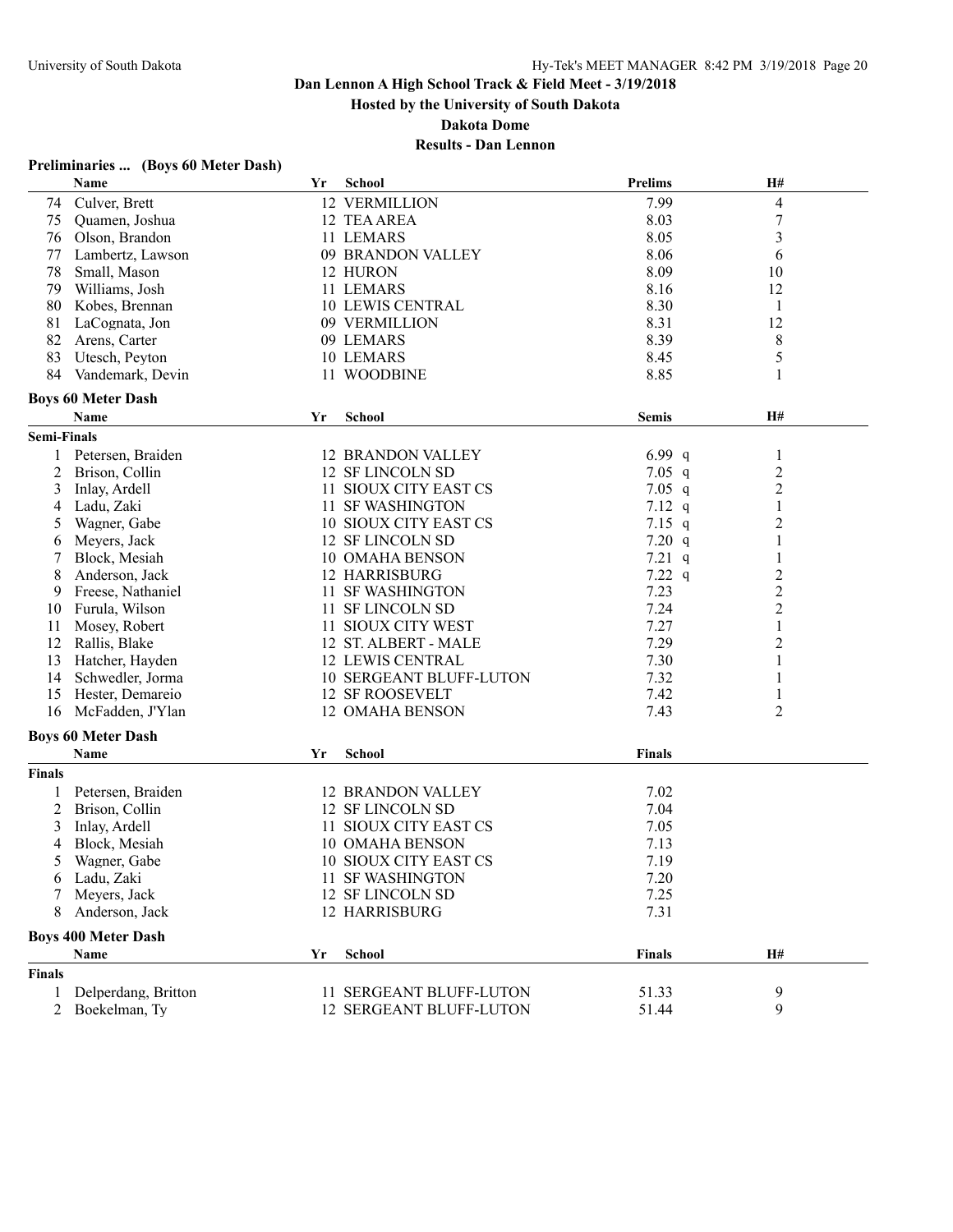**Hosted by the University of South Dakota**

**Dakota Dome**

| Finals  (Boys 400 Meter Dash) |  |
|-------------------------------|--|
|-------------------------------|--|

|    | <b>Name</b>         | Yr | <b>School</b>                  | <b>Finals</b> | H#                      |  |
|----|---------------------|----|--------------------------------|---------------|-------------------------|--|
| 3  | Whetstone, Zeke     |    | 12 ATLANTIC                    | 53.81         | 9                       |  |
| 4  | Boerner, Ethan      |    | <b>12 BELLEVUE EAST</b>        | 53.91         | 9                       |  |
| 5  | Rallis, Sam         |    | 09 ST. ALBERT - MALE           | 53.93         | 9                       |  |
| 6  | Barnes, Kyle        |    | 12 ST. ALBERT - MALE           | 54.00         | 9                       |  |
| 7  | Schwedler, Jorma    |    | <b>10 SERGEANT BLUFF-LUTON</b> | 54.18         | 9                       |  |
| 8  | Lewis, Dariyan      |    | 11 OMAHA BENSON                | 55.91         | 8                       |  |
| 9  | Antisdal, Aiden     |    | 10 ST. ALBERT - MALE           | 55.97         | $\overline{4}$          |  |
| 10 | McGuire, Dylan      |    | 11 SOUTH SIOUX CITY            | 56.04         | 8                       |  |
| 11 | Jensen, Jordan      |    | 12 LEMARS                      | 56.79         | 7                       |  |
| 12 | Kearney, Hunter     |    | 12 SF WASHINGTON               | 56.84         | 8                       |  |
| 13 | Leon, Alexis        |    | 12 SIOUX CITY WEST             | 57.32         | 5                       |  |
| 14 | Jensen, Cole        |    | <b>12 BRANDON VALLEY</b>       | 57.38         | $\,$ $\,$               |  |
| 15 | Dougherty, Ryan     |    | <b>10 BISHOP HEELAN</b>        | 57.40         | 6                       |  |
| 16 | Fisher, Jackson     |    | 11 SF LINCOLN SD               | 57.46         | $\tau$                  |  |
| 17 | Rikli, David        |    | 12 BELLEVUE EAST               | 57.61         | $\boldsymbol{7}$        |  |
| 18 | Reynolds, Michael   |    | 12 WEST CENTRAL                | 57.68         | $\overline{\mathbf{3}}$ |  |
| 19 | Reynoso, Diego      |    | 12 NORFOLK                     | 58.12         | $\overline{\mathbf{3}}$ |  |
| 20 | Rasmussen, Dylan    |    | 10 LEMARS                      | 58.25         | 1                       |  |
| 21 | East, Colby         |    | 10 SIOUX CITY EAST CS          | 58.25         | 6                       |  |
| 22 | Martents, Andrew    |    | 09 SF LINCOLN SD               | 58.52         | 4                       |  |
| 23 | Ideker, Caden       |    | 11 WEST CENTRAL                | 58.57         | 6                       |  |
| 24 | Breen, RJ           |    | <b>10 BISHOP HEELAN</b>        | 58.77         | 5                       |  |
| 25 | Nikkel, Tommy       |    | 09 VERMILLION                  | 59.03         | 8                       |  |
| 26 | Thompson, Blake     |    | <b>10 BRANDON VALLEY</b>       | 59.05         | $\,$ $\,$               |  |
| 27 | Heineman, Broc      |    | 12 SOUTH SIOUX CITY            | 59.19         | $\overline{\mathbf{3}}$ |  |
| 28 | Mena Cabrera, Brian |    | 12 OMAHA BENSON                | 59.24         | $\boldsymbol{7}$        |  |
| 29 | Needles, Logan      |    | 09 SF LINCOLN SD               | 59.31         | $\overline{7}$          |  |
| 30 | Crawford, Ryan      |    | 09 SIOUX CITY EAST CS          | 59.44         | $\overline{\mathbf{3}}$ |  |
| 31 | Price, Isaac        |    | 11 TEA AREA                    | 59.46         | $\overline{4}$          |  |
| 32 | Sealey, Henry       |    | <b>10 BISHOP HEELAN</b>        | 59.58         | $\overline{4}$          |  |
| 33 | Hoffman, Deven      |    | 09 SF WASHINGTON               | 1:00.32       | $\overline{\mathbf{3}}$ |  |
| 34 | LaCognata, Jon      |    | 09 VERMILLION                  | 1:02.03       | $\overline{4}$          |  |
| 35 | Stockwell, Bryce    |    | 09 VERMILLION                  | 1:02.22       | 5                       |  |
| 36 | Burkhart, Stephan   |    | <b>10 SF WASHINGTON</b>        | 1:02.67       | 5                       |  |
| 37 | Weinberger, Cordyn  |    | 11 NORFOLK                     | 1:02.92       | 5                       |  |
| 38 | Heeren, Tucker      |    | 10 LEMARS                      | 1:03.07       | 5                       |  |
| 39 | Barnes, Luke        |    | 10 YANKTON                     | 1:03.99       | $\overline{2}$          |  |
| 40 | LaFave, Thomas      |    | 10 YANKTON                     | 1:04.27       | 4                       |  |
| 41 | Kobes, Brennan      |    | <b>10 LEWIS CENTRAL</b>        | 1:04.52       | $\overline{2}$          |  |
| 42 | Koehler, Ethan      |    | 12 NORFOLK                     | 1:04.77       | 6                       |  |
| 43 | Ruhaak, Alex        |    | 09 LEWIS CENTRAL               | 1:05.99       | 1                       |  |
| 44 | Skov, Luke          |    | 10 LEMARS                      | 1:06.61       | $\overline{2}$          |  |
| 45 | Knutsen, Sheldyn    |    | 09 WOODBINE                    | 1:08.25       | $\mathbf{1}$            |  |
| 46 | Vandemark, Devin    |    | 11 WOODBINE                    | 1:09.15       | $\boldsymbol{2}$        |  |
| 47 | Schafer, Conrad     |    | 09 WOODBINE                    | 1:09.60       | $\mathbf{1}$            |  |
| 48 | Zoelle, Nathaniel   |    | 10 SIOUX CITY WEST             | 1:09.88       | $\mathbf{1}$            |  |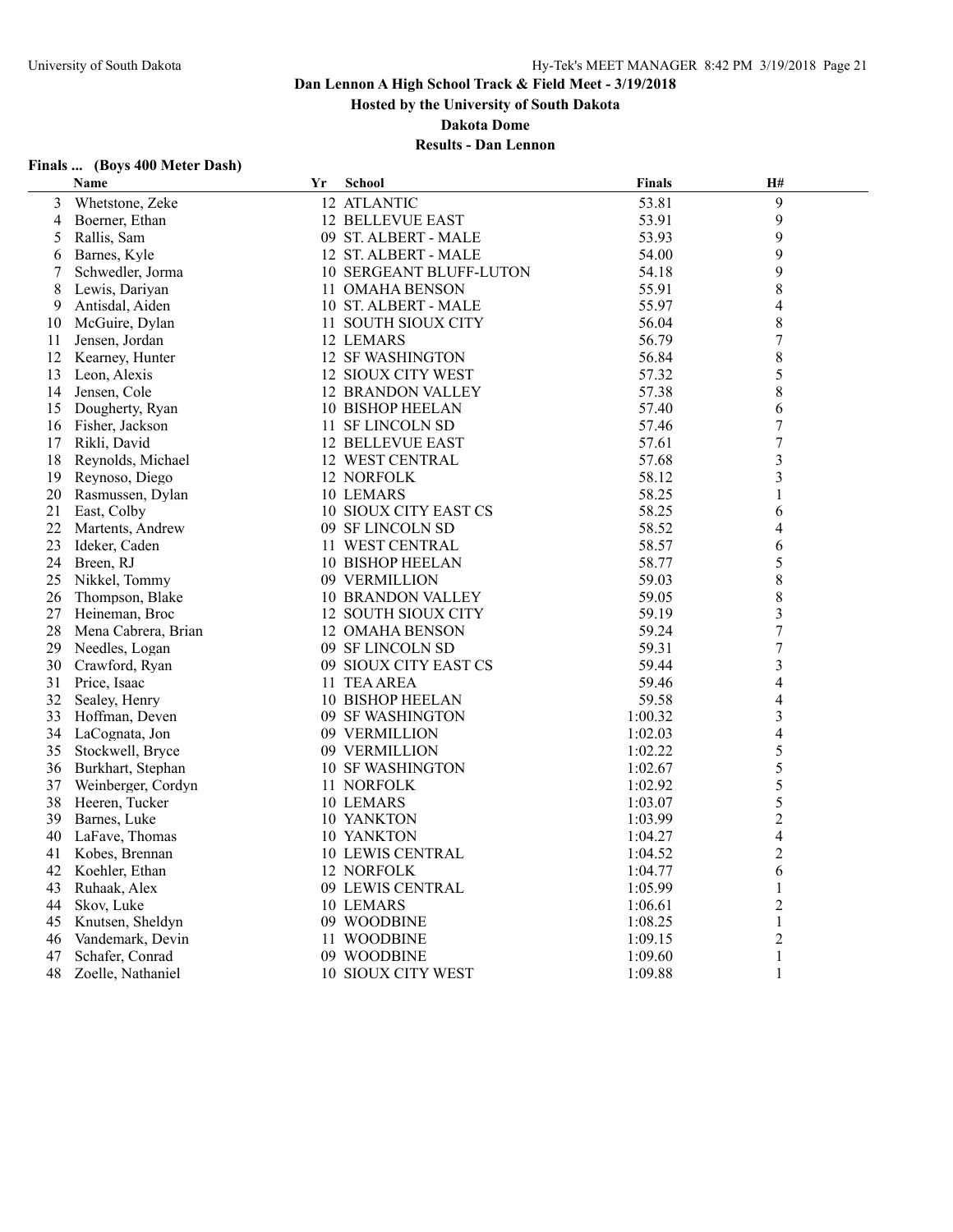**Hosted by the University of South Dakota**

**Dakota Dome**

## **Results - Dan Lennon**

#### **Boys 800 Meter Run**

|                | Name               | Yr | School                   | Finals  | H#                       |  |
|----------------|--------------------|----|--------------------------|---------|--------------------------|--|
| <b>Finals</b>  |                    |    |                          |         |                          |  |
| 1              | Mullenix, Chase    |    | 11 ATLANTIC              | 2:02.36 | 4                        |  |
| $\overline{c}$ | Becker, Craig      |    | 09 ATLANTIC              | 2:05.69 | $\overline{\mathcal{A}}$ |  |
| 3              | Elliott, Sam       |    | 11 SF LINCOLN SD         | 2:07.46 | 4                        |  |
| 4              | Hudson, Noah       |    | 11 LINCOLN NORTH STAR    | 2:10.08 | 4                        |  |
| 5              | Taylor, Cole       |    | 12 SIOUX CITY EAST CS    | 2:10.22 | 4                        |  |
| 6              | Hannemann, Gabe    |    | 11 SERGEANT BLUFF-LUTON  | 2:10.27 | 4                        |  |
| 7              | Saulsbury, Charlie |    | 11 BISHOP HEELAN         | 2:10.86 | $\mathfrak{Z}$           |  |
| 8              | Mashlan, Carson    |    | 09 BRANDON VALLEY        | 2:11.26 | $\overline{4}$           |  |
| 9              | Sylliaasen, Cole   |    | <b>10 BRANDON VALLEY</b> | 2:11.28 | 4                        |  |
| 10             | Gronstal, Luke     |    | 12 ST. ALBERT - MALE     | 2:12.28 | 3                        |  |
| 11             | Bita, Merci        |    | <b>10 SF WASHINGTON</b>  | 2:12.77 | $\overline{\mathbf{4}}$  |  |
| 12             | Groves, Conner     |    | 11 SERGEANT BLUFF-LUTON  | 2:13.12 | 4                        |  |
| 13             | DeWeerd, Will      |    | 12 SIOUX CITY EAST CS    | 2:13.20 | $\mathfrak{Z}$           |  |
| 14             | McHugh, Joseph     |    | 12 WOODBINE              | 2:13.36 | 3                        |  |
| 15             | Hofer, Payden      |    | 11 SERGEANT BLUFF-LUTON  | 2:13.49 | 4                        |  |
| 16             | Lavin, Hunter      |    | 09 VERMILLION            | 2:13.58 | 3                        |  |
| 17             | Schlunsen, Mason   |    | 12 TEA AREA              | 2:13.88 | 3                        |  |
| 18             | Radichev, Evgeni   |    | 12 SF LINCOLN SD         | 2:14.55 | 4                        |  |
| 19             | Liston, Joe        |    | 12 ST. ALBERT - MALE     | 2:15.04 | 4                        |  |
| 20             | Fitzgerals, Parker |    | 08 HARRISBURG            | 2:16.49 | $\mathfrak{Z}$           |  |
| 21             | Pierce, Daniel     |    | 10 LINCOLN NORTH STAR    | 2:16.62 | $\boldsymbol{2}$         |  |
| 22             | Wurth, Austin      |    | 11 LEMARS                | 2:16.70 | $\overline{3}$           |  |
| 23             | Wempe, Clay        |    | <b>SPENCER</b>           | 2:16.98 | $\mathfrak{Z}$           |  |
| 24             | Stanton, Zach      |    | 11 SF ROOSEVELT          | 2:17.45 | $\mathfrak{Z}$           |  |
| 25             | Behrends, Nathan   |    | 11 ATLANTIC              | 2:17.63 | $\mathfrak{Z}$           |  |
| 26             | Rumsey, Cole       |    | 10 YANKTON               | 2:17.63 | $\boldsymbol{2}$         |  |
| 27             | Schroeder, Jared   |    | 12 SF LINCOLN SD         | 2:17.75 | $\overline{c}$           |  |
| 28             | Kacmarynski, Brody |    | <b>SPENCER</b>           | 2:17.86 | $\sqrt{2}$               |  |
| 29             | Elkin, Britten     |    | 09 BRANDON VALLEY        | 2:18.07 | $\overline{\mathbf{4}}$  |  |
| 30             | Garrigan, Leo      |    | 11 ST. ALBERT - MALE     | 2:18.25 | $\overline{c}$           |  |
| 31             | Rafferty, Trevor   |    | 12 YANKTON               | 2:18.87 | $\overline{c}$           |  |
| 32             | Albrecht, Ote      |    | 12 LEMARS                | 2:18.92 | $\overline{2}$           |  |
| 33             | Barnhart, Avery    |    | 09 HARRISBURG            | 2:20.58 | $\boldsymbol{2}$         |  |
| 34             | Huls, Marshall     |    | 11 BISHOP HEELAN         | 2:20.63 | $\mathbf{1}$             |  |
| 34             | Sherer, Adam       |    | 10 WOODBINE              | 2:20.63 | $\boldsymbol{2}$         |  |
| 36             | Wood, Brody        |    | <b>10 BELLEVUE EAST</b>  | 2:21.02 | $\mathfrak{Z}$           |  |
| 37             | Eckert, Jacob      |    | 11 SF ROOSEVELT          | 2:21.24 | $\overline{\mathbf{c}}$  |  |
| 38             | Rikli, David       |    | <b>12 BELLEVUE EAST</b>  | 2:21.59 | $\overline{4}$           |  |
| 39             | Schoelerman, Zach  |    | <b>SPENCER</b>           | 2:21.59 | $\mathfrak{D}$           |  |
| 40             | Satterwhite, Cole  |    | 10 BISHOP HEELAN         | 2:21.99 | 1                        |  |
| 41             | Krull, Josh        |    | 11 HARRISBURG            | 2:22.41 | 4                        |  |
| 42             | Roemhildt, Caleb   |    | 09 NORFOLK               | 2:23.07 | $\overline{c}$           |  |
| 43             | Rausch, Cole       |    | 11 TEA AREA              | 2:25.47 | $\boldsymbol{2}$         |  |
| 44             | Surber, Auston     |    | 09 SIOUX CITY WEST       | 2:25.68 |                          |  |
| 45             | Mendez, Guillermo  |    | 11 NORFOLK               | 2:26.55 | 3                        |  |
| 46             | Mueller, Josh      |    | 09 WEST CENTRAL          | 2:28.20 |                          |  |
| 47             | Smith, Landon      |    | 11 VERMILLION            | 2:28.36 | 4                        |  |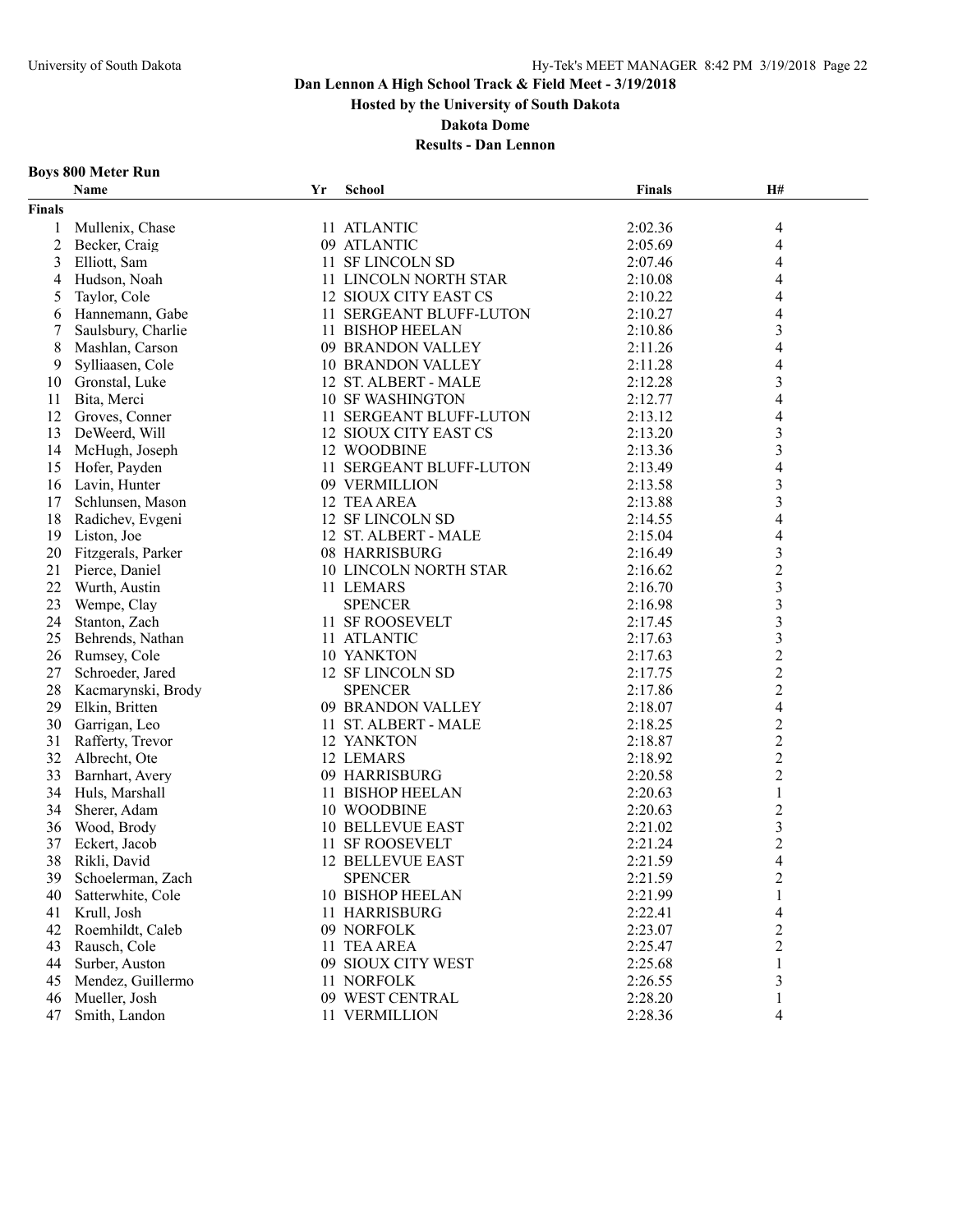**Hosted by the University of South Dakota**

**Dakota Dome**

## **Results - Dan Lennon**

## **Finals ... (Boys 800 Meter Run)**

|                | Name                       | Yr | <b>School</b>                  | <b>Finals</b> | H#                      |
|----------------|----------------------------|----|--------------------------------|---------------|-------------------------|
| 48             | Ferguson, Scott            |    | 12 LEMARS                      | 2:28.46       | 1                       |
| 49             | Sullivan, Connor           |    | 11 WOODBINE                    | 2:28.86       | 1                       |
| 50             | Ruiz, Tyler                |    | 09 LEWIS CENTRAL               | 2:29.42       | 1                       |
| 51             | Dirksen, Blake             |    | 09 LEMARS                      | 2:29.69       |                         |
| 52             | Martinez, Brady            |    | <b>10 VERMILLION</b>           | 2:32.01       | 3                       |
| 53             | Gide, Dan                  |    | 09 SF WASHINGTON               | 2:36.38       | $\overline{2}$          |
| 54             | Arellano, Martin           |    | 11 CB ABRAHAM LINCOLN          | 2:38.64       | 1                       |
| 55             | Counterman, Matthew        |    | 09 SIOUX CITY WEST             | 2:41.83       | 1                       |
|                | 56 Cutler, Jared           |    | 09 YANKTON                     | 2:42.78       | 1                       |
| 57             | Brown, Griffin             |    | 09 SF ROOSEVELT                | 2:42.99       | 1                       |
| 58             | Wickman, Austin            |    | 10 CB ABRAHAM LINCOLN          | 2:43.11       | 1                       |
| 59             | Marcoe, Calvin             |    | 11 SIOUX CITY WEST             | 2:53.79       | 1                       |
| 60             | Volff, Mac                 |    | 09 CB ABRAHAM LINCOLN          | 3:05.38       | 1                       |
|                | <b>Boys 1600 Meter Run</b> |    |                                |               |                         |
|                | Name                       | Yr | <b>School</b>                  | <b>Finals</b> | H#                      |
|                |                            |    |                                |               |                         |
| <b>Finals</b>  |                            |    |                                |               |                         |
| 1              | Elliott, Jack              |    | 11 SF LINCOLN SD               | 4:39.77       | $\mathfrak{Z}$          |
| $\overline{c}$ | Mendel, Ike                |    | 12 SF LINCOLN SD               | 4:41.37       | $\mathfrak{Z}$          |
| 3              | Chot, Liam                 |    | 09 LINCOLN NORTH STAR          | 4:44.15       | $\overline{\mathbf{3}}$ |
| 4              | Scott, Miles               |    | <b>12 SERGEANT BLUFF-LUTON</b> | 4:47.50       | $\overline{\mathbf{3}}$ |
| 5              | Lauer, Andrew              |    | 10 SF LINCOLN SD               | 4:48.01       | $\overline{\mathbf{3}}$ |
| 6              | Eden, Jaxson               |    | 12 ATLANTIC                    | 4:49.16       | $\overline{\mathbf{3}}$ |
| 7              | Kittelson, Jonathon        |    | 11 NORFOLK                     | 4:49.79       | $\frac{3}{3}$           |
| 8              | Wilde, Max                 |    | <b>12 BRANDON VALLEY</b>       | 4:52.64       |                         |
| 9              | Saulsbury, Charlie         |    | 11 BISHOP HEELAN               | 4:52.67       | $\overline{\mathbf{3}}$ |
| 10             | Cheever, Eli               |    | <b>10 BRANDON VALLEY</b>       | 4:54.26       | $\overline{\mathbf{3}}$ |
| 11             | Hannemann, Gabe            |    | 11 SERGEANT BLUFF-LUTON        | 4:58.67       | $\overline{\mathbf{3}}$ |
| 12             | Wood, Brody                |    | <b>10 BELLEVUE EAST</b>        | 4:58.90       | $\mathfrak{Z}$          |
| 13             | Hughes, Ryan               |    | 10 ST. ALBERT - MALE           | 5:01.39       | $\frac{2}{2}$           |
| 14             | Schlunsen, Mason           |    | 12 TEA AREA                    | 5:01.89       |                         |
| 15             | Hanson, Garrett            |    | 12 SIOUX CITY EAST CS          | 5:03.43       | $\overline{\mathbf{c}}$ |
| 16             | Dennis, Bradley            |    | 10 ATLANTIC                    | 5:05.66       | $\overline{\mathbf{3}}$ |
| 17             | Ali, Asim                  |    | 10 LINCOLN NORTH STAR          | 5:05.79       | $\overline{\mathbf{3}}$ |
| 18             | Petersen, Jalen            |    | 11 ATLANTIC                    | 5:08.13       | $\overline{\mathbf{c}}$ |
| 19             | Midland, Josh              |    | <b>12 DAKOTA VALLEY</b>        | 5:09.07       | $\frac{2}{3}$           |
| 20             | Wipf, Nick                 |    | 11 HARRISBURG                  | 5:09.70       |                         |
| 21             | Schoelerman, Ty            |    | <b>SPENCER</b>                 | 5:09.78       | $\overline{c}$          |
| 22             | Pierce, Daniel             |    | <b>10 LINCOLN NORTH STAR</b>   | 5:11.04       | $\overline{\mathbf{3}}$ |
| 23             | Kennedy, Tyler             |    | 12 DAKOTA VALLEY               | 5:11.60       | $\mathbf{1}$            |
| 24             | Okken, Pierce              |    | 10 HARRISBURG                  | 5:12.02       | $\overline{\mathbf{c}}$ |
| 25             | Schmidt, Ethan             |    | <b>SPENCER</b>                 | 5:12.47       | $\overline{\mathbf{c}}$ |
| 26             | Walter, Alexander          |    | <b>12 SF WASHINGTON</b>        | 5:12.69       | $\mathfrak{Z}$          |
| 27             | Hulinsky, Ethan            |    | 09 LEMARS                      | 5:12.70       | $\overline{c}$          |
| 28             | Sherer, Adam               |    | 10 WOODBINE                    | 5:12.72       | $\overline{c}$          |
| 29             | Lather, Chase              |    | <b>10 SF WASHINGTON</b>        | 5:13.44       | $\overline{c}$          |
| 30             | Sudtelgte, Jason           |    | 09 LEMARS                      | 5:14.46       | $\boldsymbol{2}$        |
| 31             | Ferri, Colin               |    | 11 SF ROOSEVELT                | 5:15.18       | $\mathbf{1}$            |
| 32             | Merchen, Tim               |    | 08 YANKTON                     | 5:16.07       | 1                       |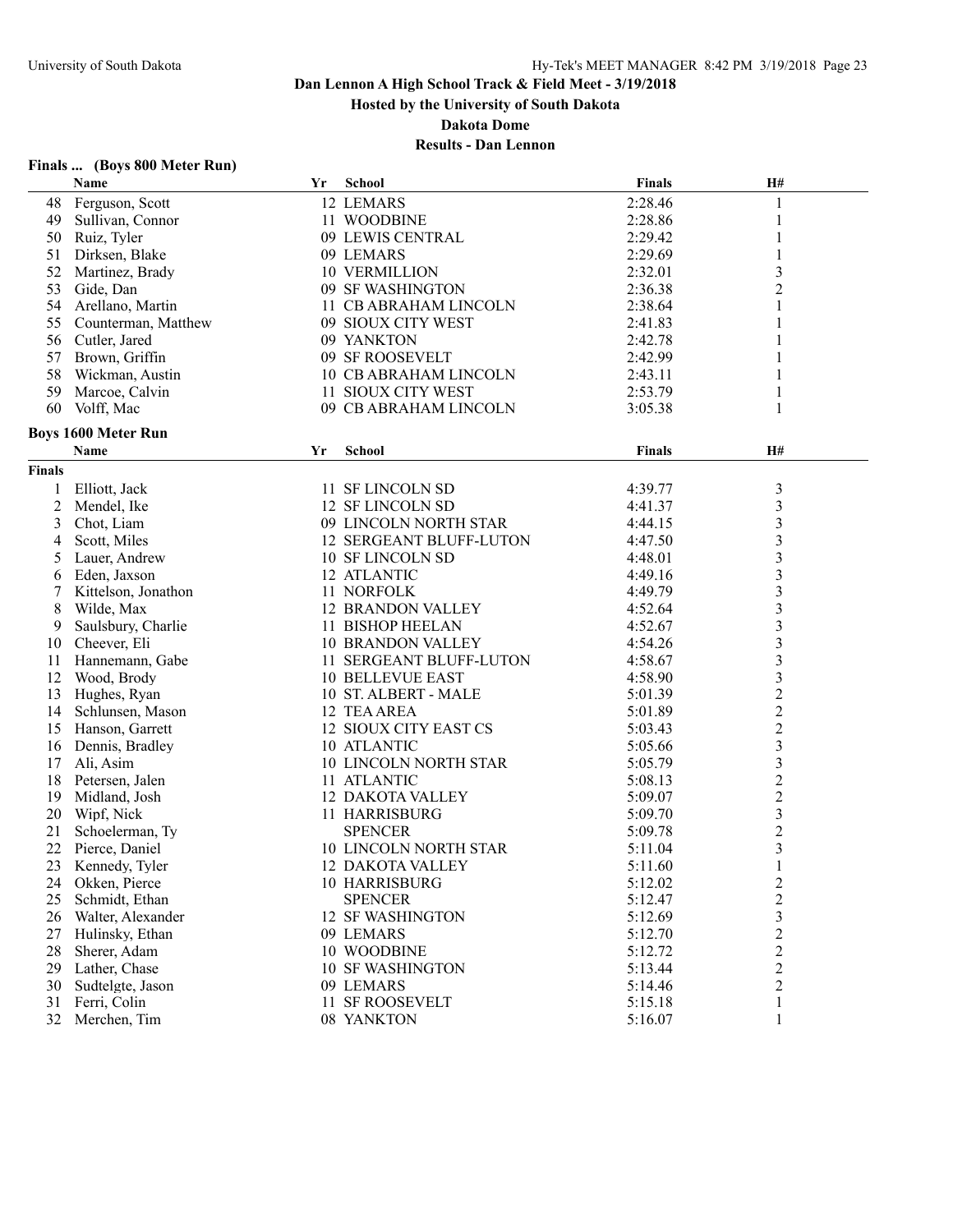**Hosted by the University of South Dakota**

**Dakota Dome**

## **Results - Dan Lennon**

## **Finals ... (Boys 1600 Meter Run)**

|               | Name                       | Yr | <b>School</b>            | <b>Finals</b> | H#                      |
|---------------|----------------------------|----|--------------------------|---------------|-------------------------|
| 33            | Marksbury, Drew            |    | 11 SERGEANT BLUFF-LUTON  | 5:16.42       | $\mathbf{2}$            |
|               | 34 Papka, Evan             |    | <b>12 HARRISBURG</b>     | 5:17.87       | $\overline{c}$          |
| 35            | Hornberg, Steven           |    | 10 CB ABRAHAM LINCOLN    | 5:18.01       | $\overline{\mathbf{c}}$ |
| 36            | Pennell, Pierce            |    | <b>12 BELLEVUE EAST</b>  | 5:18.40       | $\overline{c}$          |
| 37            | Tonner, Andrew             |    | 12 LEMARS                | 5:20.02       | $\overline{c}$          |
| 38            | McKenney, Nathan           |    | <b>SPENCER</b>           | 5:20.03       | $\overline{c}$          |
| 39            | Abdella, Aman              |    | 09 SOUTH SIOUX CITY      | 5:21.87       | $\overline{c}$          |
| 40            | Dalhoff, Ross              |    | 11 VERMILLION            | 5:22.49       | $\overline{\mathbf{3}}$ |
| 41            | Staples, Aaron             |    | 11 SF ROOSEVELT          | 5:27.15       | 1                       |
| 42            | Tellander, Caden           |    | 09 CB ABRAHAM LINCOLN    | 5:27.84       | $\overline{c}$          |
| 43            | Dykstra, Zach              |    | <b>12 BRANDON VALLEY</b> | 5:29.84       | $\overline{c}$          |
|               | 44 Vakulskas, Jake         |    | 11 SIOUX CITY EAST CS    | 5:30.67       | 1                       |
| 45            | Stanford, Avery            |    | 09 SF WASHINGTON         | 5:31.54       | $\overline{c}$          |
|               | 46 Fedde, Zach             |    | 07 YANKTON               | 5:32.10       | 1                       |
| 47            | Quezada, Jonny             |    | 12 SOUTH SIOUX CITY      | 5:33.69       | 1                       |
| 48            | Anderson, Noah             |    | 11 YANKTON               | 5:34.58       |                         |
| 49            | Meier, Dawson              |    | 11 NORFOLK               | 5:34.77       | 3                       |
| 50            | Basilio, Lionel            |    | 09 SOUTH SIOUX CITY      | 5:35.97       | 1                       |
| 51            | Graves, Joe                |    | <b>10 DAKOTA VALLEY</b>  | 5:37.13       |                         |
| 52            | Fiscus, Brady              |    | <b>10 BISHOP HEELAN</b>  | 5:39.98       |                         |
| 53            | Blaha, Luke                |    | 11 ST. ALBERT - MALE     | 5:40.23       | 2                       |
| 54            | Otheim, Chase              |    | <b>12 WEST CENTRAL</b>   | 5:41.03       | 1                       |
| 55            | Shulte, Caleb              |    | 09 WEST CENTRAL          | 5:42.26       |                         |
| 56            | Wickman, Austin            |    | 10 CB ABRAHAM LINCOLN    | 5:44.31       | 1                       |
| 57            | Hogrefe, Tate              |    | 10 LEMARS                | 5:44.89       |                         |
| 58            | Whisler, Ryne              |    | 11 VERMILLION            | 5:46.59       | $\overline{\mathbf{c}}$ |
| 59            | Heisterkamp, Bennett       |    | 10 ST. ALBERT - MALE     | 5:46.67       | 1                       |
| 60            | Jaw, Lin                   |    | <b>12 VERMILLION</b>     | 5:46.93       | 2                       |
| 61            | Meyer, Luke                |    | 09 LEWIS CENTRAL         | 5:52.64       | 1                       |
| 62            | Carpenter, Logan           |    | <b>10 LEWIS CENTRAL</b>  | 5:53.31       | 1                       |
| 63            | Buus, Clayton              |    | 11 SF ROOSEVELT          | 5:54.57       |                         |
|               | 64 Hinds, Daniel           |    | 09 LEMARS                | 5:55.82       |                         |
| 65            | O'Dwyer, Jacob             |    | 10 LEMARS                | 5:56.01       |                         |
| 66            | Schumacher, Justin         |    | 09 WEST CENTRAL          | 5:57.49       |                         |
| 67            | Winkel, Noah               |    | 09 BISHOP HEELAN         | 6:02.16       |                         |
| 68            | Vanderveen, Brandon        |    | 10 SIOUX CITY EAST CS    | 6:05.44       |                         |
| 69            | Schroder, Brandon          |    | 12 SIOUX CITY WEST       | 6:08.68       |                         |
| 70            | Guevara, Bryan             |    | 11 LEWIS CENTRAL         | 6:08.86       |                         |
| 71            | Marcoe, Calvin             |    | 11 SIOUX CITY WEST       | 6:19.33       | 2                       |
|               | 72 Schwery, Wyat           |    | 09 WOODBINE              | 6:24.04       |                         |
|               | 73 McHugh, Bradley         |    | 10 SIOUX CITY WEST       | 6:29.91       | 2                       |
|               | --- Knutsen, Sheldyn       |    | 09 WOODBINE              | <b>DNF</b>    | 1                       |
|               |                            |    |                          |               |                         |
|               | <b>Boys 3200 Meter Run</b> |    |                          |               |                         |
|               | Name                       | Yr | <b>School</b>            | <b>Finals</b> | H#                      |
| <b>Finals</b> |                            |    |                          |               |                         |
| 1             | Scott, Miles               |    | 12 SERGEANT BLUFF-LUTON  | 10:05.97      | 2                       |
| 2             | Mvuyekure, Bonheur         |    | <b>12 SF WASHINGTON</b>  | 10:11.80      | $\overline{\mathbf{c}}$ |
|               | 3 Peters, Braden           |    | 11 WEST CENTRAL          | 10:12.04      | 2                       |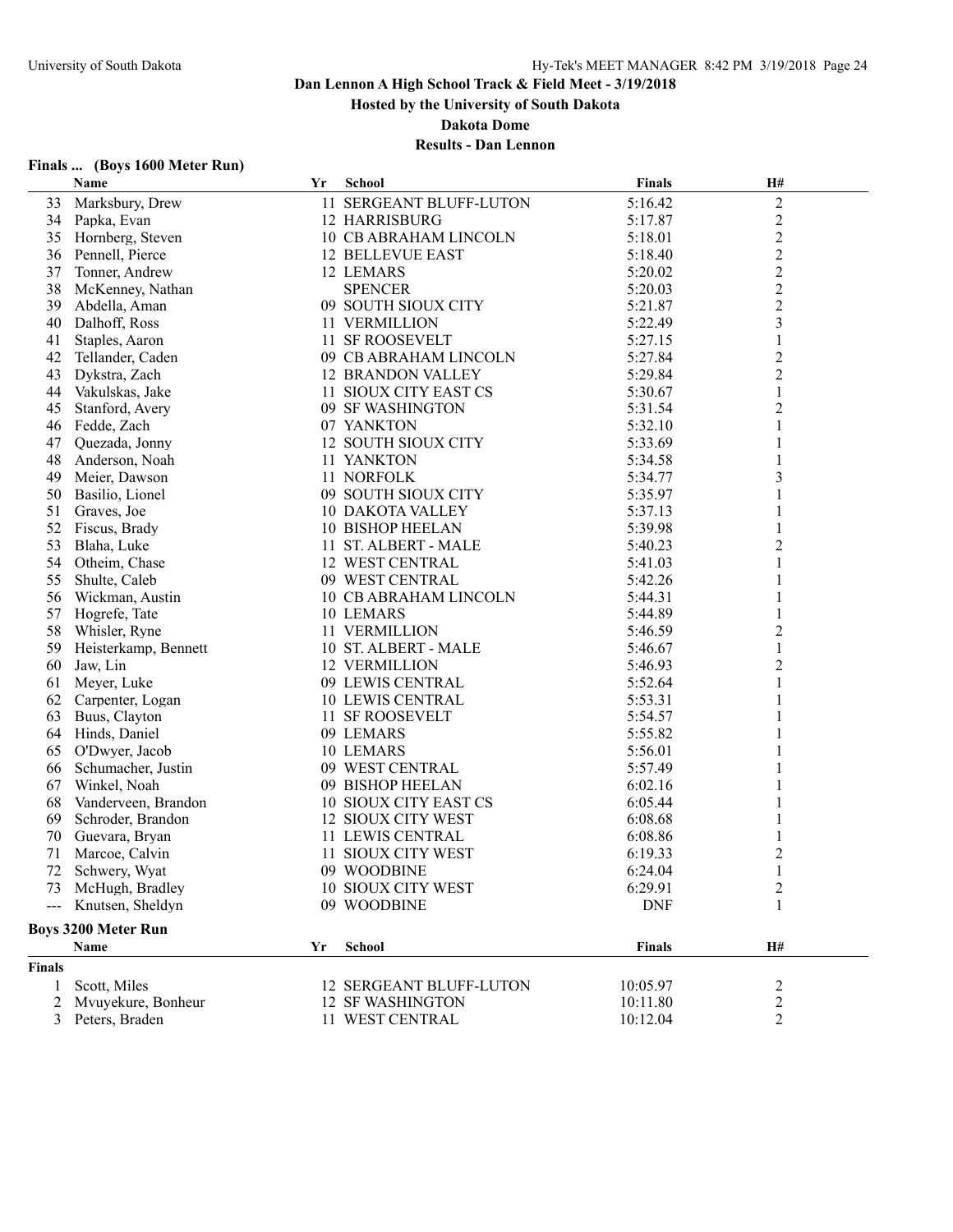**Hosted by the University of South Dakota**

**Dakota Dome**

## **Results - Dan Lennon**

## **Finals ... (Boys 3200 Meter Run)**

|    | Name                   | Yr | <b>School</b>            | <b>Finals</b> | H#             |  |
|----|------------------------|----|--------------------------|---------------|----------------|--|
| 4  | Mahamed, Shodo         |    | <b>12 SF WASHINGTON</b>  | 10:17.16      | $\overline{c}$ |  |
| 5  | Mendel, Zeb            |    | 09 SF LINCOLN SD         | 10:28.12      | $\overline{c}$ |  |
| 6  | Sorensen, Justin       |    | 11 VERMILLION            | 10:32.42      | $\overline{2}$ |  |
|    | Breidenbach, Alexander |    | 11 SF WASHINGTON         | 10:35.83      | $\overline{c}$ |  |
| 8  | Petersen, Jalen        |    | 11 ATLANTIC              | 10:41.37      | $\overline{2}$ |  |
| 9  | Schroeder, Jared       |    | 12 SF LINCOLN SD         | 10:47.17      | $\overline{c}$ |  |
| 10 | Pennell, Pierce        |    | <b>12 BELLEVUE EAST</b>  | 10:54.67      | $\overline{c}$ |  |
| 11 | Dennis, Bradley        |    | 10 ATLANTIC              | 10:55.11      | $\overline{c}$ |  |
|    | 12 Rausch, Cole        |    | 11 TEA AREA              | 11:00.90      | $\overline{c}$ |  |
| 13 | Dixon, Slater          |    | 10 SF LINCOLN SD         | 11:03.06      | $\overline{c}$ |  |
| 14 | Ptak, Ryan             |    | <b>10 HARRISBURG</b>     | 11:05.22      | $\overline{2}$ |  |
| 15 | Greer, John            |    | 10 BISHOP HEELAN         | 11:07.03      | $\overline{2}$ |  |
|    | 16 Greigg, Kevin       |    | 10 SIOUX CITY EAST CS    | 11:07.18      | $\overline{c}$ |  |
|    | 17 Hulinsky, Ethan     |    | 09 LEMARS                | 11:09.75      | 1              |  |
| 18 | Marksbury, Drew        |    | 11 SERGEANT BLUFF-LUTON  | 11:14.44      | $\overline{c}$ |  |
| 19 | Tonner, Andrew         |    | 12 LEMARS                | 11:21.72      | $\overline{c}$ |  |
| 20 | Truex, Austin          |    | 11 NORFOLK               | 11:22.77      | $\overline{2}$ |  |
| 21 | Schmidt, Ethan         |    | <b>SPENCER</b>           | 11:23.18      | $\mathbf{1}$   |  |
| 22 | Woolridge, Jacob       |    | <b>10 SF ROOSEVELT</b>   | 11:24.03      | 1              |  |
| 23 | Hornberg, Steven       |    | 10 CB ABRAHAM LINCOLN    | 11:24.72      | 1              |  |
| 24 | Okken, Pierce          |    | <b>10 HARRISBURG</b>     | 11:27.08      | 2              |  |
| 25 | Heisterkamp, Bennett   |    | 10 ST. ALBERT - MALE     | 11:28.73      | 1              |  |
| 26 | Reeser, Brysen         |    | <b>11 SF ROOSEVELT</b>   | 11:35.84      | 1              |  |
|    | 27 Mendez, Guillermo   |    | 11 NORFOLK               | 11:37.86      | $\mathbf{2}$   |  |
|    |                        |    | 09 NORFOLK               |               |                |  |
| 28 | Roemhildt, Caleb       |    |                          | 11:38.20      | $\overline{c}$ |  |
| 29 | Tellander, Caden       |    | 09 CB ABRAHAM LINCOLN    | 11:40.55      | 1              |  |
| 30 | Hentschel, Zach        |    | <b>10 BRANDON VALLEY</b> | 11:43.62      | 2              |  |
| 31 | Lancial, Connor        |    | <b>10 LEWIS CENTRAL</b>  | 11:45.37      | $\mathbf{1}$   |  |
| 32 | Garrigan, Leo          |    | 11 ST. ALBERT - MALE     | 11:45.45      | $\overline{2}$ |  |
| 33 | Blaha, Luke            |    | 11 ST. ALBERT - MALE     | 11:48.65      | $\overline{2}$ |  |
|    | 34 Hoak, Owen          |    | 09 SIOUX CITY EAST CS    | 11:53.88      | $\mathbf{1}$   |  |
|    | 35 Ruhaak, Riley       |    | 09 VERMILLION            | 11:55.64      | $\overline{2}$ |  |
| 36 | Hinds, Daniel          |    | 09 LEMARS                | 11:58.98      | 1              |  |
| 37 | McHugh, Bradley        |    | 10 SIOUX CITY WEST       | 12:01.99      | 1              |  |
| 38 | Cutler, Garret         |    | 09 YANKTON               | 12:04.15      | 1              |  |
| 39 | McKenney, Nathan       |    | <b>SPENCER</b>           | 12:13.72      |                |  |
| 40 | Reese, Carson          |    | 09 SF ROOSEVELT          | 12:14.93      |                |  |
| 41 | Groen, Dustin          |    | 09 BRANDON VALLEY        | 12:16.75      |                |  |
| 42 | Dobney, Jakob          |    | 09 VERMILLION            | 12:17.28      | $\overline{c}$ |  |
|    | 43 Welker, Mason       |    | 10 YANKTON               | 12:26.54      |                |  |
| 44 | Ruiz, Tyler            |    | 09 LEWIS CENTRAL         | 12:30.76      | 1              |  |
| 45 | Lincoln, Joe           |    | 12 SERGEANT BLUFF-LUTON  | 12:32.32      |                |  |
| 46 | Schwery, Wyat          |    | 09 WOODBINE              | 12:39.64      |                |  |
| 47 | Ruhaak, Alex           |    | 09 LEWIS CENTRAL         | 12:45.90      |                |  |
| 48 | Schroder, Brandon      |    | 12 SIOUX CITY WEST       | 12:54.60      |                |  |
| 49 | Hallman, Treycn        |    | 09 HARRISBURG            | 13:04.41      |                |  |
| 50 | House, Aaron           |    | 09 BRANDON VALLEY        | 13:05.21      |                |  |
| 51 | Schafer, Conrad        |    | 09 WOODBINE              | 13:15.39      | 1              |  |
|    | 52 Herbst, Kyle        |    | 10 LEMARS                | 13:15.85      | 1              |  |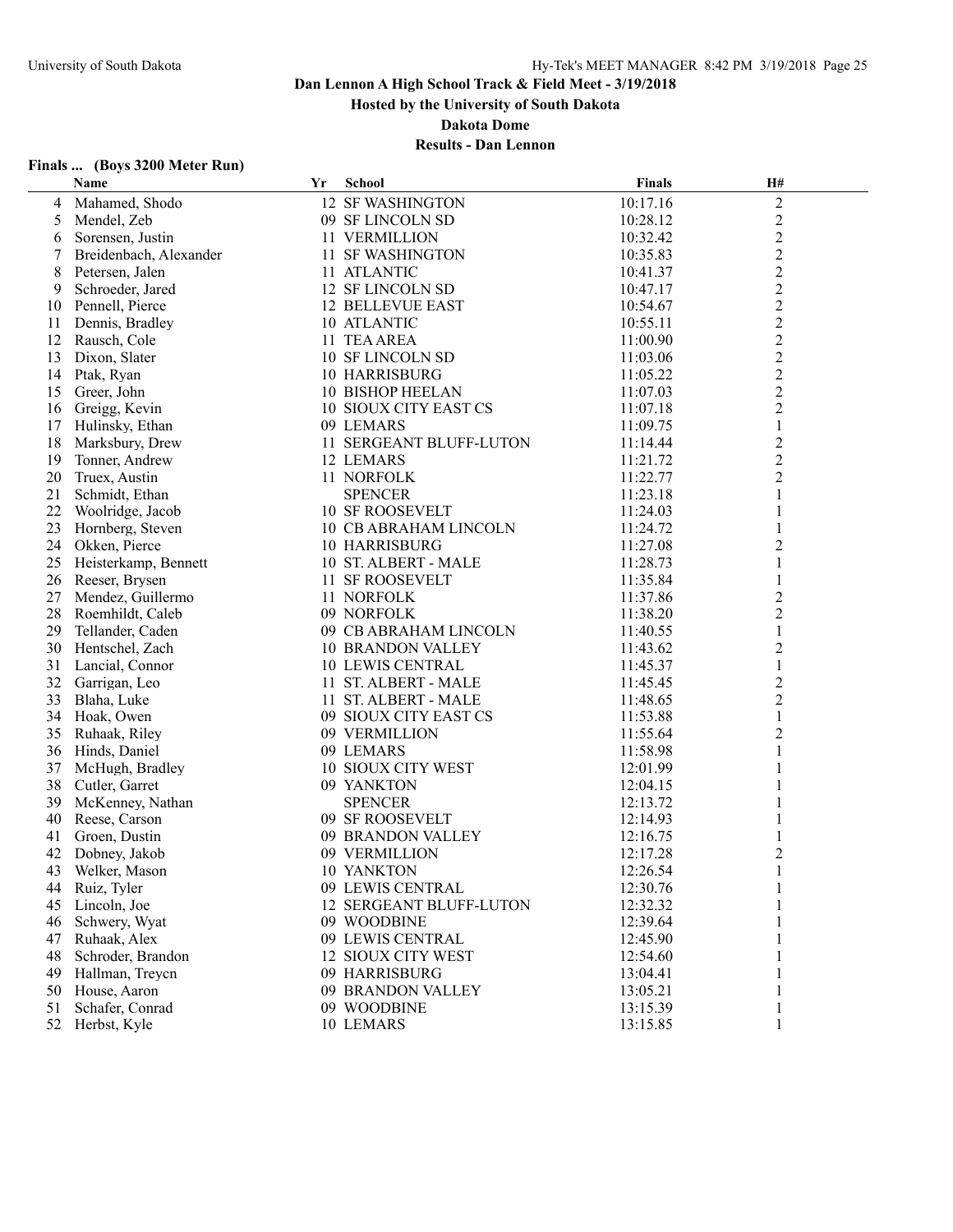**Hosted by the University of South Dakota**

**Dakota Dome**

|       | Finals  (Boys 3200 Meter Run) |    |                                |                |                |
|-------|-------------------------------|----|--------------------------------|----------------|----------------|
|       | Name                          | Yr | <b>School</b>                  | <b>Finals</b>  | H#             |
| 53    | Counterman, Matthew           |    | 09 SIOUX CITY WEST             | 13:21.64       | 1              |
|       | 54 Wakehouse, Caleb           |    | 09 WOODBINE                    | 13:36.71       | 1              |
|       | Hanson, Garrett               |    | 12 SIOUX CITY EAST CS          | <b>DNF</b>     | 2              |
|       | <b>Boys 60 Meter Hurdles</b>  |    |                                |                |                |
|       | Name                          | Yr | School                         | <b>Prelims</b> | H#             |
|       | <b>Preliminaries</b>          |    |                                |                |                |
|       | 1 Reed, Gratt                 |    | 12 ATLANTIC                    | $8.52\ q$      | 3              |
| 2     | Murphy, Max                   |    | 11 SERGEANT BLUFF-LUTON        | $8.69$ q       | 4              |
| 3     | St. Pierre, Stephon           |    | 11 SF LINCOLN SD               | $8.73$ q       | 4              |
| 4     | Douglas, Ray Ray              |    | 11 SIOUX CITY WEST             | $8.96\ q$      | $\overline{2}$ |
| 5     | Furula, Wilson                |    | 11 SF LINCOLN SD               | 8.99q          | 6              |
| 5     | Freiberg, Austin              |    | <b>10 SERGEANT BLUFF-LUTON</b> | 8.99 q         | 1              |
| 7     | Donahoe, Josh                 |    | <b>12 BRANDON VALLEY</b>       | 9.00 $q$       | 6              |
| 8     | Bernard, Ethan                |    | 11 ST. ALBERT - MALE           | 9.04 $q$       | 3              |
| 9     | Wermers, Ray                  |    | 12 YANKTON                     | 9.05 $q$       | $\overline{2}$ |
| 10    | Blaha, Tyler                  |    | 12 ST. ALBERT - MALE           | 9.09 $q$       | $\overline{4}$ |
| 11    | Olson, Drew                   |    | 11 BISHOP HEELAN               | 9.13 q         | 6              |
| 12    | Hall, Peerless                |    | 12 LINCOLN NORTH STAR          | 9.27 q         | 5              |
| 13    | Cox, Trevor                   |    | 11 TEA AREA                    | 9.28 $q$       | 1              |
| 14    | Vandentop, Wyatt              |    | 10 SF LINCOLN SD               | 9.30 $q$       | 5              |
| 15    | Kandolo, Junior               |    | <b>10 SF WASHINGTON</b>        | 9.33 q         | 5              |
| 16    |                               |    | 09 NORFOLK                     | 9.42 $q$       | 6              |
|       | Sellin, Tyler                 |    | 11 SERGEANT BLUFF-LUTON        | 9.45           |                |
| 17    | Hansen, Matthew               |    |                                |                | 3              |
| 18    | Spieler, Zach                 |    | 12 LEMARS                      | 9.45           | 4              |
| 19    | Luna, Baden                   |    | 10 NORFOLK                     | 9.49           | $\overline{c}$ |
| 20    | Van Hemert, Jesse             |    | <b>10 BRANDON VALLEY</b>       | 9.50           | 1              |
| 21    | Arens, Carter                 |    | 09 LEMARS                      | 9.52           | 5              |
| 22    | Winther, Maverick             |    | 12 WOODBINE                    | 9.59           | 1              |
| 23    | Timmer, Peyton                |    | <b>12 HARRISBURG</b>           | 9.65           |                |
| 24    | Pfeiffer, Levi                |    | 09 BRANDON VALLEY              | 9.84           | $\mathfrak{Z}$ |
| 25    | Price, Isaac                  |    | 11 TEA AREA                    | 9.85           | 5              |
| 26    | Long, Cole                    |    | 10 NORFOLK                     | 9.86           | $\overline{2}$ |
| 27    | McKenzie, Nolan               |    | 11 LEWIS CENTRAL               | 9.92           | 3              |
| 28    | Pauley, Daniel                |    | 11 ST. ALBERT - MALE           | 10.10          | 1              |
| 29    | Jenkins, Owen                 |    | 10 SF LINCOLN SD               | 10.15          | 5              |
| 30    | Szczech, Tyler                |    | 12 LEMARS                      | 10.18          | $\overline{c}$ |
| 31    | Price, Spencer                |    | 09 CB ABRAHAM LINCOLN          | 10.32          | $\overline{c}$ |
| 32    | Zweifel, Jacob                |    | 11 SF ROOSEVELT                | 10.40          | 5              |
| 33    | Eichacker, Nathan             |    | 12 YANKTON                     | 10.47          | 5              |
|       | 34 Pryor, Layne               |    | 09 WOODBINE                    | 10.56          | 3              |
| 35    | Nelson, Jack                  |    | 10 WOODBINE                    | 10.75          | 3              |
| 36    | Carda, William                |    | <b>10 SF WASHINGTON</b>        | 10.85          | $\overline{c}$ |
| 37    | Ohara, Tate                   |    | 12 YANKTON                     | 10.87          | 4              |
| 38    | Green, Wyatt                  |    | 11 CB ABRAHAM LINCOLN          | 10.91          |                |
| 39    | Mullenix, Collin              |    | 09 ATLANTIC                    | 10.91          | 6              |
| 40    | Sell, Josh                    |    | <b>10 LEWIS CENTRAL</b>        | 11.07          |                |
| 41    | Puente, Nick                  |    | 10 SIOUX CITY WEST             | 11.87          | 6              |
| $---$ | Howell, Ethan                 |    | <b>10 SF ROOSEVELT</b>         | FS             | 6              |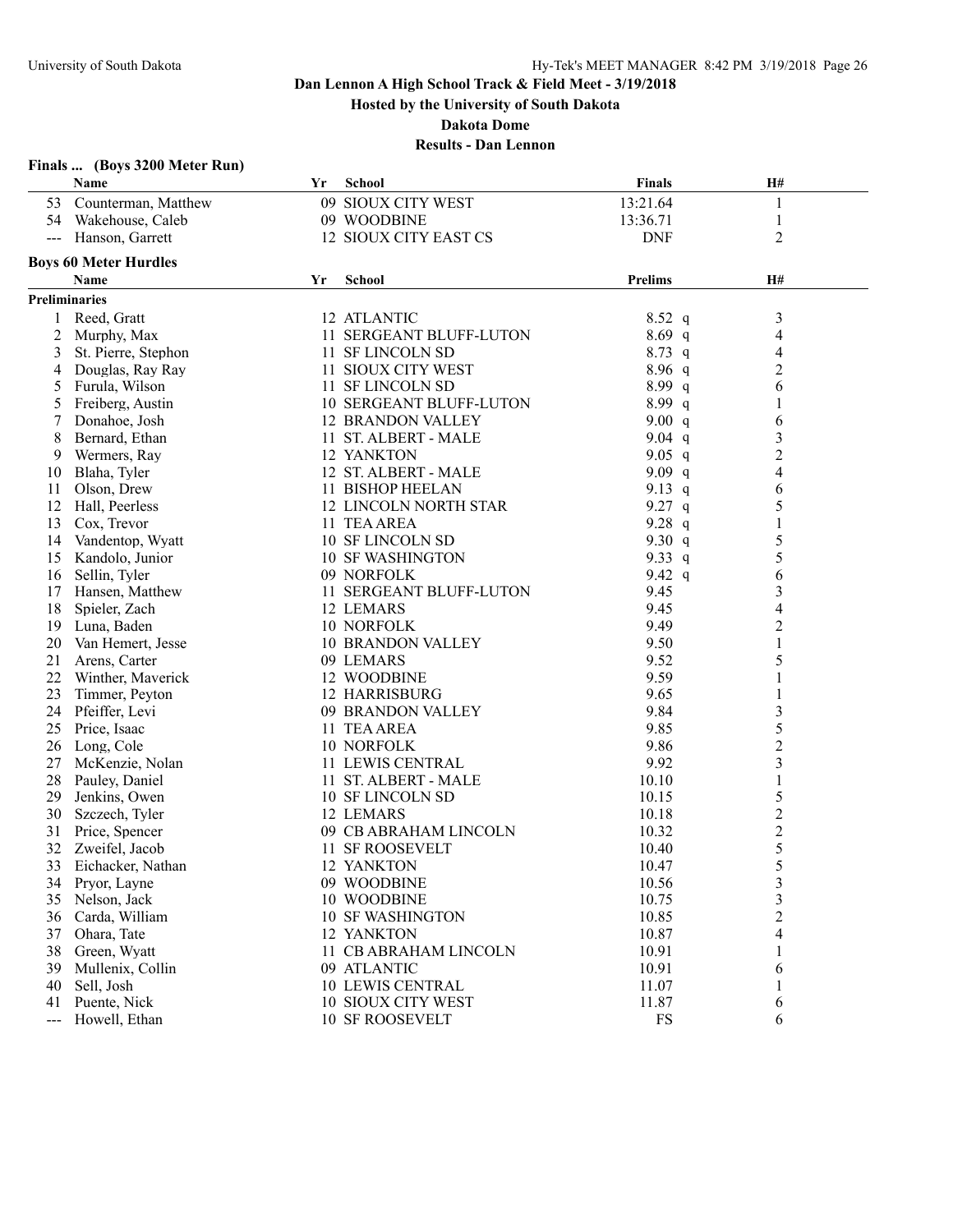**Hosted by the University of South Dakota**

**Dakota Dome**

## **Results - Dan Lennon**

#### **Boys 60 Meter Hurdles**

|                    | Name                          | Yr                   | <b>School</b>                |                                | <b>Semis</b>  | H#                      |
|--------------------|-------------------------------|----------------------|------------------------------|--------------------------------|---------------|-------------------------|
| <b>Semi-Finals</b> |                               |                      |                              |                                |               |                         |
| 1                  | Reed, Gratt                   |                      | 12 ATLANTIC                  |                                | 8.48 q        | $\overline{c}$          |
| $\overline{c}$     | Murphy, Max                   |                      |                              | 11 SERGEANT BLUFF-LUTON        | $8.54$ q      | 1                       |
| 3                  | St. Pierre, Stephon           |                      | 11 SF LINCOLN SD             |                                | 8.70q         | 1                       |
| 4                  | Bernard, Ethan                |                      | 11 ST. ALBERT - MALE         |                                | 8.80 q        | $\overline{c}$          |
| 5                  | Donahoe, Josh                 |                      | <b>12 BRANDON VALLEY</b>     |                                | $8.84$ q      | 1                       |
| 6                  | Freiberg, Austin              |                      |                              | 10 SERGEANT BLUFF-LUTON        | $8.87$ q      | 1                       |
| 7                  | Blaha, Tyler                  |                      | 12 ST. ALBERT - MALE         |                                | 8.90 q        | 1                       |
| 8                  | Vandentop, Wyatt              |                      | 10 SF LINCOLN SD             |                                | $8.91\ q$     |                         |
| 9                  | Furula, Wilson                |                      | 11 SF LINCOLN SD             |                                | 9.01          | $\overline{c}$          |
| 10                 | Olson, Drew                   |                      | 11 BISHOP HEELAN             |                                | 9.03          | $\mathbf{1}$            |
| 11                 | Wermers, Ray                  |                      | 12 YANKTON                   |                                | 9.04          | $\overline{c}$          |
| 12                 | Cox, Trevor                   |                      | 11 TEA AREA                  |                                | 9.23          | $\overline{c}$          |
| 13                 | Hall, Peerless                |                      | <b>12 LINCOLN NORTH STAR</b> |                                | 9.29          | $\overline{2}$          |
| 14                 | Kandolo, Junior               |                      | <b>10 SF WASHINGTON</b>      |                                | 9.42          | 1                       |
| 15                 | Douglas, Ray Ray              |                      | 11 SIOUX CITY WEST           |                                | 9.78          | $\overline{c}$          |
| 16                 | Sellin, Tyler                 |                      | 09 NORFOLK                   |                                | 9.85          | 2                       |
|                    |                               |                      |                              |                                |               |                         |
|                    | <b>Boys 60 Meter Hurdles</b>  |                      |                              |                                |               |                         |
|                    | Name                          | Yr                   | <b>School</b>                |                                | <b>Finals</b> |                         |
| <b>Finals</b>      |                               |                      |                              |                                |               |                         |
| 1                  | Reed, Gratt                   |                      | 12 ATLANTIC                  |                                | 8.46          |                         |
| 2                  | Murphy, Max                   |                      |                              | 11 SERGEANT BLUFF-LUTON        | 8.58          |                         |
| 3                  | Bernard, Ethan                |                      | 11 ST. ALBERT - MALE         |                                | 8.76          |                         |
| 4                  | St. Pierre, Stephon           |                      | 11 SF LINCOLN SD             |                                | 8.78          |                         |
| 5                  | Freiberg, Austin              |                      |                              | <b>10 SERGEANT BLUFF-LUTON</b> | 8.86          |                         |
| 6                  | Blaha, Tyler                  |                      | 12 ST. ALBERT - MALE         |                                | 8.94          |                         |
|                    | Donahoe, Josh                 |                      | <b>12 BRANDON VALLEY</b>     |                                | 9.02          |                         |
| 8                  | Vandentop, Wyatt              |                      | 10 SF LINCOLN SD             |                                | 9.21          |                         |
|                    | <b>Boys 4x200 Meter Relay</b> |                      |                              |                                |               |                         |
|                    | <b>Team</b>                   |                      | Relay                        |                                | <b>Finals</b> | H#                      |
| <b>Finals</b>      |                               |                      |                              |                                |               |                         |
| 1                  | <b>SF LINCOLN SD</b>          |                      |                              |                                | 1:33.69       | 6                       |
|                    | 1) Brison, Collin 12          |                      | 2) Schuller, Colin 12        | 3) Christians, Tyson 11        |               | 4) Redd, Malik 12       |
|                    | <b>SIOUX CITY EAST CS</b>     |                      |                              |                                | 1:36.28       | 5                       |
|                    | 1) Inlay, Ardell 11           | 2) Taylor, Cole 12   |                              | 3) Hoch, Dain 12               |               | 4) Wagner, Gabe 10      |
| 3                  | <b>ATLANTIC</b>               |                      |                              |                                | 1:36.39       | 6                       |
|                    | 1) Reed, Gratt 12             | 2) Niklasen, Zade 11 |                              | 3) Barnwell, Jayden 12         |               | 4) Sonntag, Dillon 12   |
|                    | 4 ST. ALBERT - MALE           |                      |                              |                                | 1:36.45       | 6                       |
|                    | 1) Rallis, Blake 12           | 2) Blaha, Tyler 12   |                              | 3) Bernard, Ethan 11           |               | 4) Hanafan, Andrew 12   |
|                    | <b>OMAHA BENSON</b>           |                      |                              |                                |               | 4                       |
| 5                  | 1) Charles, Malicah 10        |                      | 2) Tabron, Delano 10         | 3) Block, Mesiah 10            | 1:37.36       | 4) McFadden, J'Ylan 12  |
|                    |                               |                      |                              |                                |               |                         |
| 6                  | <b>SF WASHINGTON</b>          |                      |                              |                                | 1:37.68       | 5                       |
|                    | 1) Ladu, Zaki 11              | 2) Thomas, Jamie 10  |                              | 3) Kandolo, Junior 10          |               | 4) Freese, Nathaniel 11 |
| 7                  | <b>SF LINCOLN SD</b>          |                      | B                            |                                | 1:38.09       | 6                       |
|                    | 1) Furula, Wilson 11          | 2) Meyers, Jack 12   |                              | 3) Becker, Jacob 12            |               | 4) Bizimana, David 12   |
| 8                  | LINCOLN NORTH STAR            |                      |                              |                                | 1:38.43       | 6                       |
|                    | 1) Francis, Denis 11          | 2) Reimer, Luke 11   |                              | 3) Goode, Tariq 11             |               | 4) Stutzman, Justice 12 |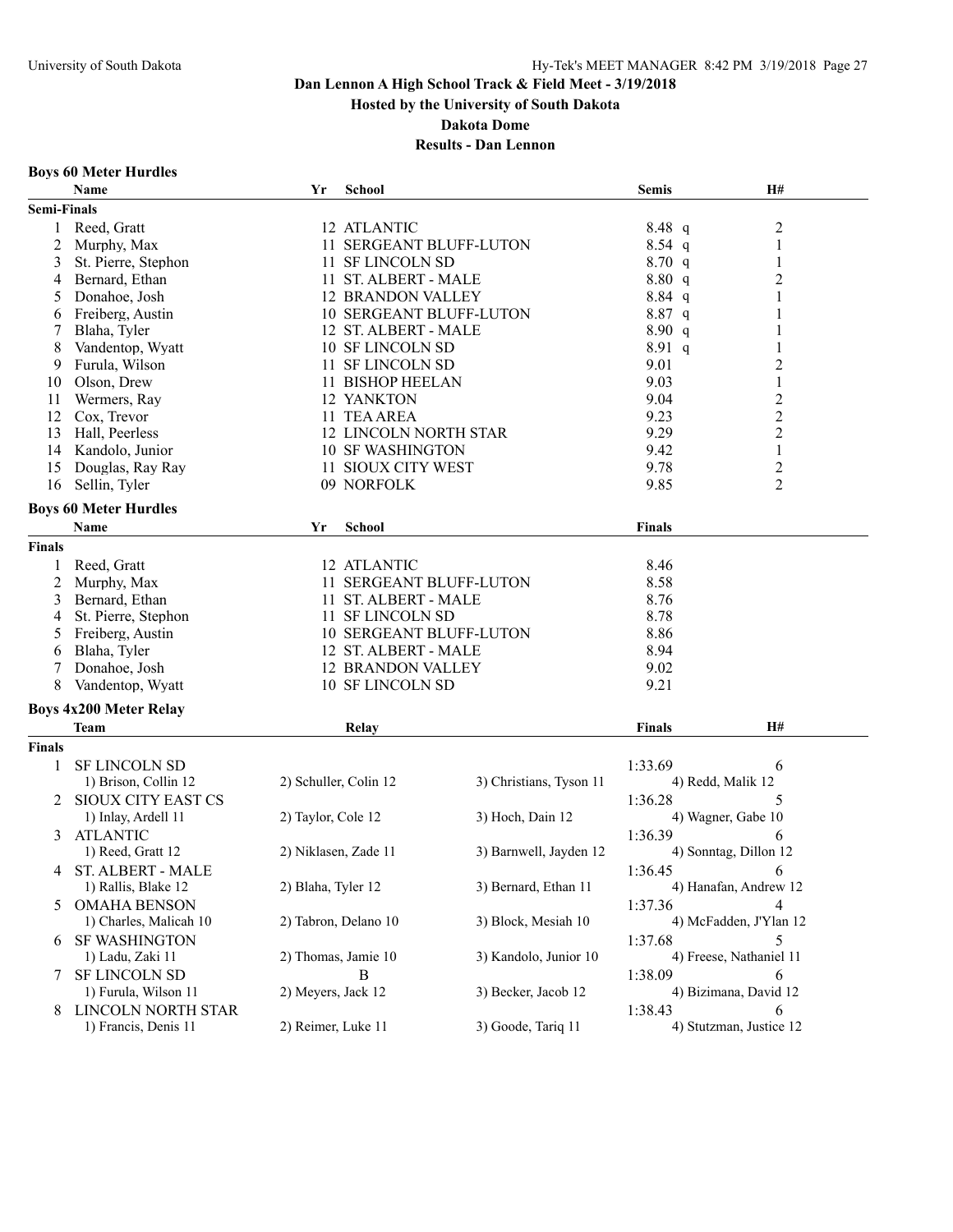**Hosted by the University of South Dakota**

**Dakota Dome**

#### **Results - Dan Lennon**

## **Finals ... (Boys 4x200 Meter Relay)**

|      | <b>Team</b>                          | <b>Relay</b>              |                           | <b>Finals</b> | H#                      |
|------|--------------------------------------|---------------------------|---------------------------|---------------|-------------------------|
| 9    | <b>SIOUX CITY WEST</b>               |                           |                           | 1:38.43       | $\overline{2}$          |
|      | 1) Saia, Dustin 12                   | 2) Tameklo, Emmanuel 11   | 3) Belt, Aiden 11         |               | 4) Mosey, Robert 11     |
| 10   | <b>BRANDON VALLEY</b>                |                           |                           | 1:38.70       | 6                       |
|      | 1) Donahoe, Josh 12                  | 2) Reindl, Trey 11        | 3) Nemec, Joey 09         |               | 4) Petersen, Braiden 12 |
| 11   | <b>LEWIS CENTRAL</b>                 |                           |                           | 1:38.87       | 5                       |
|      | 1) Rew, Collin 11                    | 2) Hatcher, Hayden 12     | 3) Nettles, Drake 11      |               | 4) Duggan, Max 11       |
| 12   | <b>SERGEANT BLUFF-LUTON</b>          |                           |                           | 1:38.89       | 5                       |
|      | 1) Shultz, Zach 11                   | 2) Stangel, Josh 10       | 3) DeMoss, Sam 11         |               | 4) Mathison, Drew 11    |
| 13   | <b>BISHOP HEELAN</b>                 |                           |                           | 1:39.00       | 5                       |
|      | 1) Hope, Hunter 12                   | 2) Rizk, Michael 10       | 3) Yaneff, Joe 11         |               | 4) Olson, Drew 11       |
|      | 14 LEMARS                            |                           |                           | 1:39.39       | 6                       |
|      | 1) Waskow, Andrew 12                 | 2) Engebretson, Josiah 12 | 3) Jensen, Jordan 12      |               | 4) Grasz, Eric 12       |
| 15   | DAKOTA VALLEY                        |                           |                           | 1:40.14       | 3                       |
|      | 1) Green, Tadd 10                    | 2) Chesterman, Sam 11     | 3) Ohl, Travis 12         |               | 4) Schultz, Cole 11     |
| 16   | <b>TEA AREA</b>                      |                           |                           | 1:40.51       |                         |
|      | 1) Slykhuis, Carter 11               | 2) Thompson, Brayden 10   | 3) Cox, Trevor 11         |               | 4) Quamen, Joshua 12    |
|      | <b>CB ABRAHAM LINCOLN</b>            |                           |                           | 1:40.86       | 6                       |
| 17   | 1) Fichter, Ben 10                   | 2) Fant, Herb 11          | 3) Herzog, Lanny 12       |               | 4) Ellis, Connor 11     |
|      |                                      |                           |                           |               | 4                       |
| 18   | WOODBINE<br>1) McHugh, Joseph 12     | 2) Winther, Maverick 12   | 3) Pryor, Layne 09        | 1:40.89       | 4) Pryor, Wyatt 10      |
|      |                                      |                           |                           |               |                         |
| 19   | <b>SPENCER</b><br>1) Spencer, Isaiah |                           |                           | 1:40.94       | 4                       |
|      |                                      | 2) Pingle, Isaac          | 3) Hopkins, Cade          |               | 4) Coldren, Walker      |
|      | 20 HARRISBURG                        |                           |                           | 1:41.34       | 4                       |
|      | 1) Martens, Nick 10                  | 2) Roewart, Jhei 10       | 3) Hamilton, Breken 10    |               | 4) Anderson, Jack 12    |
| 21   | <b>NORFOLK</b>                       |                           |                           | 1:41.50       | 5                       |
|      | 1) Blitch, Hayden 10                 | 2) Schlender, Payton 10   | 3) Splater, Brayden 10    |               | 4) Thompson, Tanner 10  |
| 22.  | <b>SERGEANT BLUFF-LUTON</b>          | B                         |                           | 1:41.52       | 3                       |
|      | 1) Freiberg, Alex 12                 | 2) Hofer, Payden 11       | 3) Holder, Justin 09      |               | 4) Warren, Lavarius 12  |
| 23   | <b>VERMILLION</b>                    |                           |                           | 1:41.96       | 2                       |
|      | 1) Bierle, Matt 12                   | 2) Davoux, Camerin 10     | 3) Dougherty, Mitchell 11 |               | 4) Lewis, Ray 12        |
| 24.  | LEWIS CENTRAL                        | B                         |                           | 1:42.14       |                         |
|      | 1) Pomrenke, Jonah 09                | 2) Miller, Brady 10       | 3) Rohe, Ryan 09          |               | 4) Fidone, Thomas 09    |
| 25.  | <b>SF ROOSEVELT</b>                  | <sub>B</sub>              |                           | 1:42.56       |                         |
|      | 1) Lyongola, Melki 10                | 2) Amanuel, Fanuel 11     | 3) Hughes, Joey 09        |               | 4) Fleming, Paxon 09    |
| 26   | <b>BRANDON VALLEY</b>                | B                         |                           | 1:43.09       | 5                       |
|      | 1) McCann, Ty 10                     | 2) Rolfson, Mason 09      | 3) Mutschelknaus, Mark 09 |               | 4) Steffel, Jesse 10    |
| 27 - | ST. ALBERT - MALE                    | B                         |                           | 1:43.43       | 5                       |
|      | 1) Carley, Jake 12                   | 2) Gronstal, Luke 12      | 3) Dunning, Jackson 12    |               | 4) Geier, Jack 11       |
| 28   | <b>SF ROOSEVELT</b>                  |                           |                           | 1:43.84       | 4                       |
|      | 1) Hagler, Richard 12                | 2) Hester, Demareio 12    | 3) Yuoh, Wesfort 09       |               | 4) Hamilton, Keyvon 12  |
| 29.  | <b>SF WASHINGTON</b>                 | B                         |                           | 1:44.12       |                         |
|      | 1) Kpai, Randolph 09                 | 2) Ruesch, Matthew 11     | 3) Feterl, Jayden 09      |               | 4) Stahl, Matthew 09    |
| 30   | <b>SIOUX CITY WEST</b>               | B                         |                           | 1:44.36       | 1.                      |
|      | 1) Belt, Riliegh 10                  | 2) Harker, Able 10        | 3) Turner, Ezekiel 10     |               | 4) Quintana, Estevan 10 |
|      | 31 LEMARS                            | B                         |                           | 1:44.56       | 3                       |
|      | 1) Spieler, Eric 10                  | 2) Koons, Jake 10         | 3) Parmelee, Conlen 10    |               | 4) Gomez, Diego 12      |
|      | 32 SOUTH SIOUX CITY                  |                           |                           | 1:44.66       | 4                       |
|      | 1) Parker, Zaphon 10                 | 2) DeLuna, Edgar 11       | 3) Durant, Adam 11        |               | 4) Rose, Isaiah 12      |
| 33   | <b>WEST CENTRAL</b>                  |                           |                           | 1:45.07       | 2                       |
|      | 1) Konateh, Wilfred 12               | 2) Scott, Justin 12       | 3) Eidsness, Derek 09     |               | 4) Loger, Jacob 09      |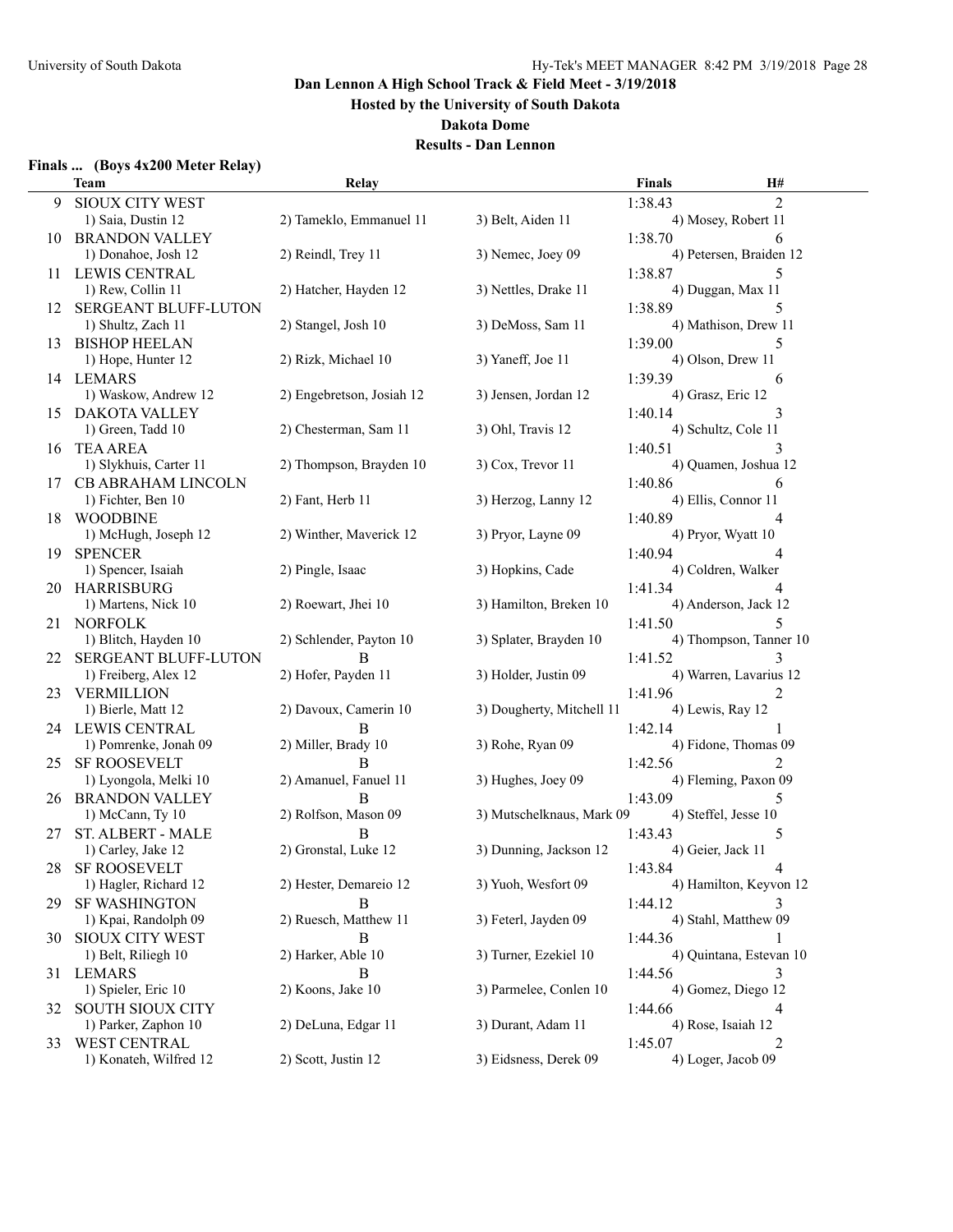**Hosted by the University of South Dakota**

**Dakota Dome**

| Finals  (Boys 4x200 Meter Relay) |  |
|----------------------------------|--|
|----------------------------------|--|

|               | <b>Team</b>                               | Relay                     |                           | Finals                     | H#                       |  |
|---------------|-------------------------------------------|---------------------------|---------------------------|----------------------------|--------------------------|--|
|               | 34 ATLANTIC                               | $\overline{B}$            |                           | 1:45.45                    | 3                        |  |
|               | 1) Granner, Sam 11                        | 2) Mullenix, Collin 09    | 3) Ray, Spencer 10        |                            | 4) Pellett, Connor 11    |  |
| 35            | <b>SPENCER</b>                            | B                         |                           | 1:45.57                    | 3                        |  |
|               | 1) Ellis, Brendan                         | 2) Nissen, Jon            | 3) Huisenga, Garrett      |                            | 4) Christofferson, Drew  |  |
|               | 36 YANKTON                                |                           |                           | 1:45.58                    | 4                        |  |
|               | 1) Wermers, Ray 12                        | 2) Ohara, Tate 12         | 3) Palmer, Oakley 12      |                            | 4) Antrobus, Hunter 11   |  |
| 37            | <b>SOUTH SIOUX CITY</b>                   | B                         |                           | 1:47.88                    | 2                        |  |
|               | 1) Wilson, Weston 11                      | 2) Limon, Enrique 10      | 3) Cruz, Edgardo 10       |                            | 4) Klemmensen, John 11   |  |
| 38            | <b>SIOUX CITY EAST CS</b>                 | B                         |                           | 1:47.99                    | 3                        |  |
|               | 1) Knudsen, Kage 09                       | 2) Siebersman, Carter 09  | 3) Hilson, Mekhi 09       |                            | 4) Breyfogle, Ethan 09   |  |
|               |                                           | B                         |                           |                            |                          |  |
| 39            | YANKTON                                   | 2) Peterson, Brodey 09    |                           | 1:48.00                    | 4                        |  |
|               | 1) Sohler, Corbin 09                      |                           | 3) Fitzgerald, Trevor 09  |                            | 4) Warren, Owen 08       |  |
| 40            | <b>WOODBINE</b>                           | B                         |                           | 1:48.06                    | 2                        |  |
|               | 1) Andersen, Colby 11                     | 2) Leaders, Brock 10      | 3) Gruver, Seth 11        |                            | 4) Nelson, Jack 10       |  |
|               | 41 LEMARS                                 | D                         |                           | 1:48.37                    |                          |  |
|               | 1) DeLuccia, Felipe 11                    | 2) Pollema, Briley 09     | 3) Williams, Josh 11      |                            | 4) Morehead, Karson 11   |  |
|               | 42 LEMARS                                 | C                         |                           | 1:49.18                    | 2                        |  |
|               | 1) Boehmer, Collin 09                     | 2) Benton, Luke 09        | 3) Jungers, Caleb 10      |                            | 4) Sauer, Matt 11        |  |
|               | 43 CB ABRAHAM LINCOLN                     | B                         |                           | 1:54.88                    |                          |  |
|               | 1) Podraza, Johnny 10                     | 2) Fisher, Jayce 10       | 3) Dogan, Jeremiah 09     |                            | 4) Eledge, Austin 10     |  |
|               | 44 NORFOLK                                | B                         |                           | 1:54.94                    | 2                        |  |
|               | 1) Strong, Cale 11                        | 2) McDonald, Alex 10      | 3) Lundstrom, Elijiah 11  |                            | 4) Sellin, Tyler 09      |  |
|               | <b>Boys 4x400 Meter Relay</b>             |                           |                           |                            |                          |  |
|               |                                           |                           |                           | <b>Finals</b>              | H#                       |  |
|               | Team                                      | Relay                     |                           |                            |                          |  |
| <b>Finals</b> |                                           |                           |                           |                            |                          |  |
| 1             | <b>SERGEANT BLUFF-LUTON</b>               |                           |                           | 3:33.38                    | 6                        |  |
|               | 1) Shultz, Zach 11                        | 2) Schwedler, Jorma 10    | 3) Delperdang, Britton 11 |                            | 4) Boekelman, Ty 12      |  |
| 2             | <b>ST. ALBERT - MALE</b>                  |                           |                           | 3:34.05                    | 6                        |  |
|               | 1) Rallis, Blake 12                       | 2) Barnes, Kyle 12        | 3) Blaha, Tyler 12        |                            | 4) Hanafan, Andrew 12    |  |
| 3             | <b>ATLANTIC</b>                           |                           |                           | 3:34.87                    | 6                        |  |
|               | 1) Niklasen, Zade 11                      | 2) Sonntag, Dillon 12     | 3) Whetstone, Zeke 12     |                            | 4) Reed, Gratt 12        |  |
| 4             | <b>SF LINCOLN SD</b>                      |                           |                           | 3:39.49                    | 6                        |  |
|               | 1) Hassan, Ayanleh 12                     | 2) Vandentop, Wyatt 10    | 3) Becker, Jacob 12       |                            | 4) Brison, Collin 12     |  |
| 5             | LEMARS                                    |                           |                           | 3:41.03                    | 5                        |  |
|               | 1) Waskow, Andrew 12                      | 2) Engebretson, Josiah 12 | 3) Parmelee, Landen 11    |                            | 4) Grasz, Eric 12        |  |
| 6             | <b>BRANDON VALLEY</b>                     |                           |                           | 3:43.15                    | 6                        |  |
|               | 1) Donahoe, Josh 12                       | 2) Wilde, Max 12          | 3) Vigants, Austin 09     |                            | 4) Petersen, Braiden 12  |  |
|               | <b>ST. ALBERT - MALE</b>                  | B                         |                           | 3:44.14                    | 6                        |  |
|               | 1) Rallis, Sam 09                         | 2) Bernard, Ethan 11      | 3) Carley, Jake 12        |                            | 4) Hughes, Ryan 10       |  |
| 8             | <b>SOUTH SIOUX CITY</b>                   |                           |                           | 3:45.67                    | 4                        |  |
|               | 1) McGuire, Dylan 11                      | 2) Balderas, Juan 09      | 3) DeLuna, Edgar 11       |                            | 4) Strom, Elijah 11      |  |
| 9             | <b>LEWIS CENTRAL</b>                      |                           |                           | 3:46.01                    | 6                        |  |
|               | 1) Mortensen, Adam 10                     | 2) Simmons, Josh 11       | 3) Nettles, Drake 11      |                            | 4) Duggan, Max 11        |  |
| 10            | <b>WOODBINE</b>                           |                           |                           | 3:46.15                    | 4                        |  |
|               | 1) Wolf, Joey 12                          | 2) Winther, Maverick 12   | 3) Pryor, Layne 09        |                            | 4) Pryor, Wyatt 10       |  |
|               | <b>SF LINCOLN SD</b>                      | B                         |                           | 3:48.00                    |                          |  |
| 11            | 1) Hassan, Ayanleh 12                     | 2) Vandentop, Wyatt 10    | 3) Sarbacker, Isaac 10    |                            | 5<br>4) Fisher, Gavin 09 |  |
|               |                                           |                           |                           |                            |                          |  |
| 12            |                                           |                           |                           |                            |                          |  |
|               | CB ABRAHAM LINCOLN<br>1) Ellis, Connor 11 | 2) Fant, Herb 11          | 3) Herzog, Lanny 12       | 3:48.77<br>4) Hayes, TJ 09 | 5                        |  |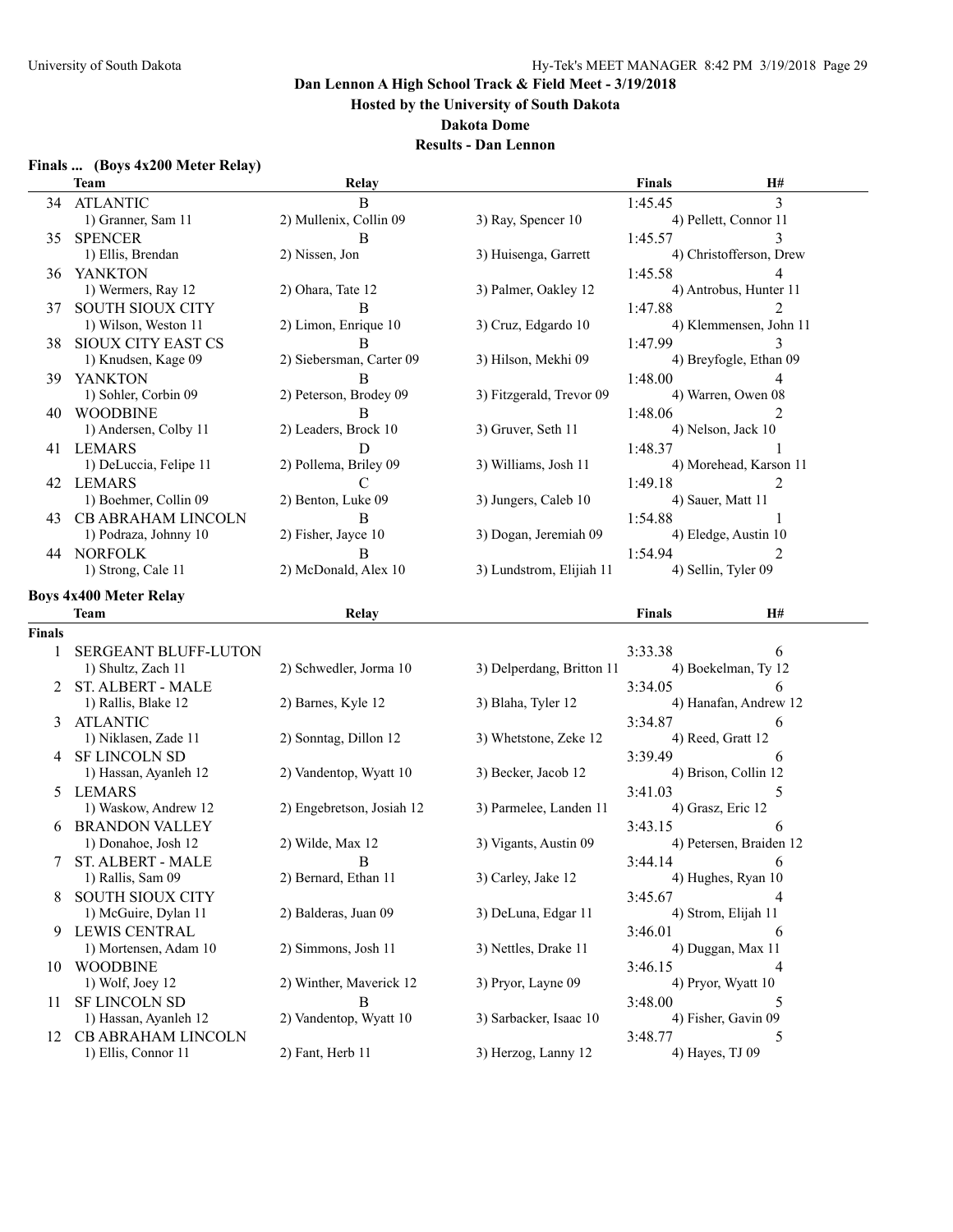**Hosted by the University of South Dakota**

**Dakota Dome**

| Finals  (Boys 4x400 Meter Relay) |  |  |  |  |  |
|----------------------------------|--|--|--|--|--|
|----------------------------------|--|--|--|--|--|

|    | <b>Team</b>               | Relay                      |                         | <b>Finals</b> | H#                       |
|----|---------------------------|----------------------------|-------------------------|---------------|--------------------------|
|    | 13 SF ROOSEVELT           |                            |                         | 3:48.80       | 5                        |
|    | 1) Slaba, Jayden 12       | 2) Jaimes, Diego 11        | 3) Roggenbuck, Caleb 10 |               | 4) Fredinburg, Connor 09 |
|    | 14 LEMARS                 | B                          |                         | 3:49.24       | 4                        |
|    | 1) Spieler, Zach 12       | 2) Spieler, Eric 10        | 3) Olson, Brandon 11    |               | 4) Rieken, Alec 12       |
| 15 | <b>NORFOLK</b>            |                            |                         | 3:49.49       | 5                        |
|    | 1) Thompson, Tanner 10    | 2) Henery, Garrett 10      | 3) Clayton, Connor 11   |               | 4) Long, Cole 10         |
|    | 16 SERGEANT BLUFF-LUTON   | B                          |                         | 3:49.53       | 5                        |
|    | 1) Muller, Nick 09        | 2) Freiberg, Alex 12       | 3) Ritz, Easton 11      |               | 4) Stangel, Josh 10      |
|    | 17 WEST CENTRAL           |                            |                         | 3:49.78       | 4                        |
|    | 1) Lorang, Gabe 12        | 2) Underwood, Branzon 12   | 3) Hoffman, Silas 11    |               | 4) Peters, Braden 11     |
| 18 | <b>BISHOP HEELAN</b>      |                            |                         | 3:50.40       | 3                        |
|    | 1) Rizk, Michael 10       | 2) Yaneff, Joe 11          | 3) Olson, Drew 11       |               | 4) Breen, RJ 10          |
| 19 | <b>SIOUX CITY WEST</b>    |                            |                         | 3:51.12       | 3                        |
|    | 1) Saia, Dustin 12        | 2) Streeter, Austin 09     | 3) McCray, Cliff 11     |               | 4) Mosey, Robert 11      |
|    | 20 VERMILLION             |                            |                         | 3:53.89       | 4                        |
|    | 1) Nikkel, Tommy 09       | 2) Smith, Landon 11        | 3) Plituweit, AJ 12     |               | 4) Bierle, Matt 12       |
|    | <b>SPENCER</b>            |                            |                         |               |                          |
| 21 | 1) Coldren, Walker        |                            | 3) Pingle, Isaac        | 3:54.14       | 3                        |
|    |                           | 2) Hopkins, Cade           |                         |               | 4) Morony, Kyle          |
| 22 | <b>LEWIS CENTRAL</b>      | В                          |                         | 3:54.78       | 2                        |
|    | 1) Sell, Nathan 09        | 2) Sell, Josh 10           | 3) Fidone, Thomas 09    |               | 4) Rohe, Ryan 09         |
| 23 | <b>ATLANTIC</b>           | B<br>2) Pellett, Connor 11 |                         | 3:54.94       | 3                        |
|    | 1) Eden, Jaxson 12        |                            | 3) Granner, Sam 11      |               | 4) Mullenix, Collin 09   |
|    | 24 SF WASHINGTON          |                            |                         | 3:55.20       | 4                        |
|    | 1) Huitt, Bryce 10        | 2) Richard, Noah 12        | 3) Maalim, Aweys 11     |               | 4) Kearney, Hunter 12    |
|    | 25 BRANDON VALLEY         | B                          |                         | 3:56.97       | 5                        |
|    | 1) Reindl, Trey 11        | 2) Blok, Jordan 11         | 3) Van Hemert, Jesse 10 |               | 4) Pfeiffer, Levi 09     |
|    | 26 NORFOLK                | B                          |                         | 3:57.50       | 3                        |
|    | 1) Kittelson, Jonathon 11 | 2) Meier, Dawson 11        | 3) Luna, Baden 10       |               | 4) Schlender, Payton 10  |
| 27 | <b>SF ROOSEVELT</b>       | B                          |                         | 3:57.92       | 2                        |
|    | 1) Zweifel, Jacob 11      | 2) Fleming, Paxon 09       | 3) Lee, Isaiah 12       |               | 4) Stanton, Zach 11      |
|    | 28 HARRISBURG             |                            |                         | 4:01.21       |                          |
|    | 1) Krull, Josh 11         | 2) Wipf, Nick 11           | 3) Barnhart, Avery 09   |               | 4) Fitzgerals, Parker 08 |
| 29 | SIOUX CITY EAST CS        |                            |                         | 4:01.39       |                          |
|    | 1) Shaputis, Ben 09       | 2) Breyfogle, Ethan 09     | 3) East, Colby 10       |               | 4) Crawford, Ryan 09     |
|    | 30 LEMARS                 | D                          |                         | 4:02.38       | 2                        |
|    | 1) Lamoreux, Anthony 10   | 2) Parmelee, Conlen 10     | 3) Benton, Luke 09      |               | 4) Boehmer, Collin 09    |
| 31 | <b>YANKTON</b>            |                            |                         | 4:03.29       | 3                        |
|    | 1) Eichacker, Ryan 10     | 2) Frick, Austin 09        | 3) Rafferty, Trevor 12  |               | 4) Rauscher, Robert 10   |
|    | 32 YANKTON                | -B                         |                         | 4:04.43       |                          |
|    | 1) Fitzgerald, Trevor 09  | 2) Smith, Brady 09         | 3) Rumsey, Cole 10      |               | 4) Cutler, Jared 09      |
|    | 33 WEST CENTRAL           | B                          |                         | 4:04.53       |                          |
|    | 1) Scott, Justin 12       | 2) Edberg, Mitchel 11      | 3) Johnson, Aaron 11    |               | 4) Eidsness, Derek 09    |
|    | 34 SOUTH SIOUX CITY       | B                          |                         | 4:04.78       | 3                        |
|    | 1) Rose, Isaiah 12        | 2) Parker, Zaphon 10       | 3) Abdella, Aman 09     |               | 4) Mohamed, Firomsa 12   |
| 35 | <b>SF WASHINGTON</b>      | B                          |                         | 4:04.79       | 1                        |
|    | 1) Strom, Carson 09       | 2) Feterl, Jayden 09       | 3) Kpai, Randolph 09    |               | 4) Stahl, Matthew 09     |
|    | 36 SPENCER                | В                          |                         | 4:08.93       | 2                        |
|    | 1) Christofferson, Drew   | 2) Huisenga, Garrett       | 3) Schoelerman, Ty      |               | 4) Schmidt, Ethan        |
|    | 37 SIOUX CITY WEST        | B                          |                         | 4:10.11       | 1                        |
|    | 1) Duax, Micheal 09       | 2) Leon, Alexis 12         | 3) Turner, Ezekiel 10   |               | 4) Foy, Devon 09         |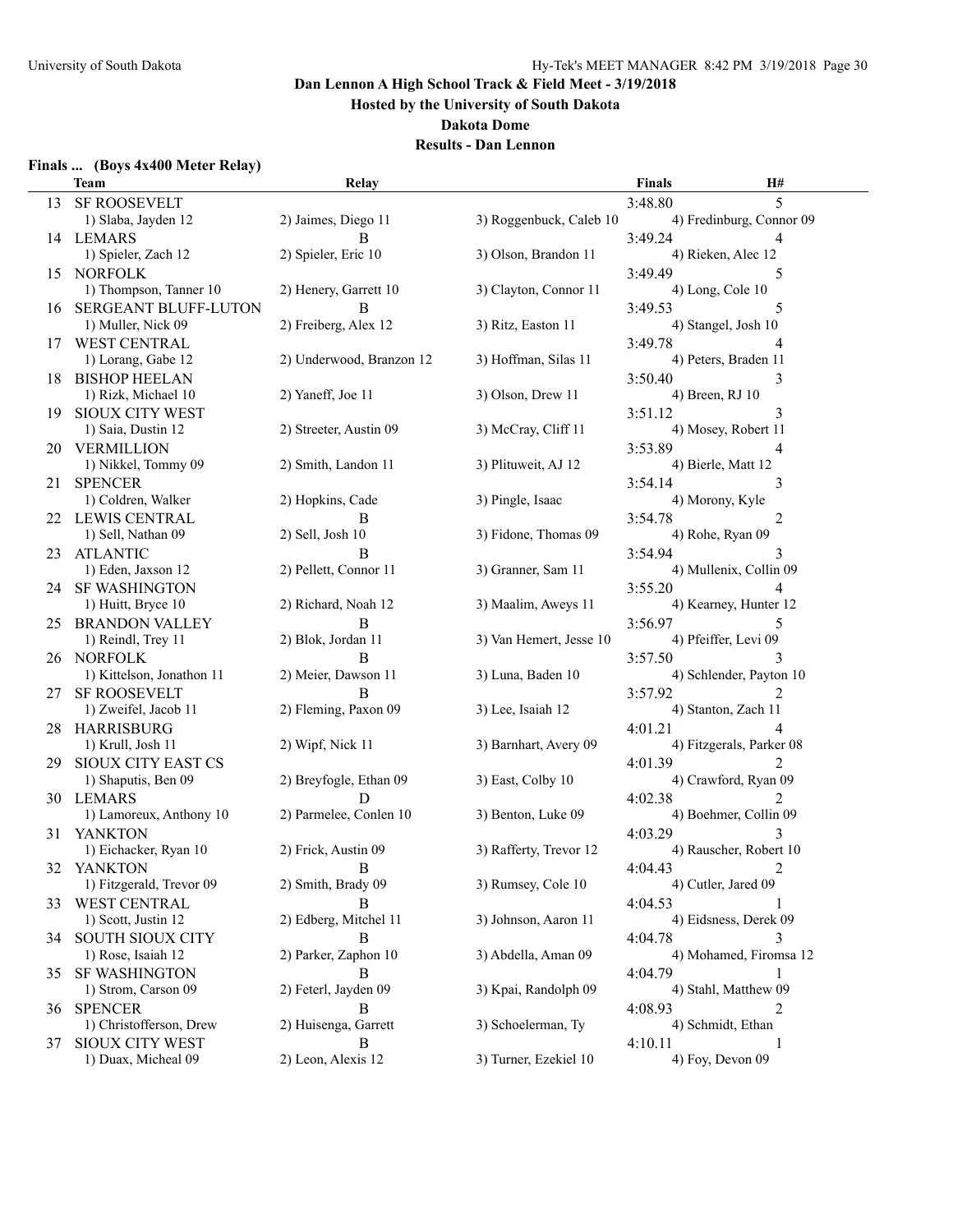**Hosted by the University of South Dakota**

**Dakota Dome**

| Finals  (Boys 4x400 Meter Relay) |  |  |  |  |
|----------------------------------|--|--|--|--|
|----------------------------------|--|--|--|--|

|               | <b>Team</b>                                | Relay                                 |                         | <b>Finals</b>                 | <b>H#</b>                |  |
|---------------|--------------------------------------------|---------------------------------------|-------------------------|-------------------------------|--------------------------|--|
| 38            | <b>WOODBINE</b>                            | $\, {\bf B}$                          |                         | 4:10.58                       | $\overline{2}$           |  |
|               | 1) Gruver, Seth 11                         | 2) Nelson, Jack 10                    | 3) Leaders, Brock 10    |                               | 4) Wakehouse, Caleb 09   |  |
|               | 39 CB ABRAHAM LINCOLN                      | B                                     |                         | 4:14.21                       |                          |  |
|               | 1) Green, Wyatt 11                         | 2) Garner, Nick 10                    | 3) Spanjer, Luke 09     |                               | 4) Karels, Tyrome 11     |  |
|               | 40 LEMARS                                  | C                                     |                         | 4:15.83                       | 3                        |  |
|               | 1) Gomez, Diego 12                         | 2) Heeren, Tucker 10                  | 3) Sauer, Matt 11       |                               | 4) DeLuccia, Felipe 11   |  |
|               | 41 LEMARS                                  | F                                     |                         | 4:17.21                       |                          |  |
|               | 1) Pollema, Briley 09                      | 2) Albrecht, Ote 12                   | 3) Slattery, Caleb 10   |                               | 4) O'Dwyer, Jacob 10     |  |
|               |                                            |                                       |                         |                               |                          |  |
|               | 42 LEMARS<br>1) Jungers, Caleb 10          | $\mathbf E$<br>2) Sudtelgte, Jason 09 |                         | 4:19.98                       | 2                        |  |
|               |                                            |                                       | 3) Skov, Luke 10        |                               | 4) Sudtelgte, Jackson 09 |  |
|               | <b>Boys 1600 Sprint Medley</b>             |                                       |                         |                               |                          |  |
|               | Team                                       | <b>Relay</b>                          |                         | <b>Finals</b>                 | Н#                       |  |
| <b>Finals</b> |                                            |                                       |                         |                               |                          |  |
| 1             | <b>ATLANTIC</b>                            |                                       |                         | 3:45.26                       | 7                        |  |
|               | 1) Niklasen, Zade 11                       | 2) Sonntag, Dillon 12                 | 3) Whetstone, Zeke 12   |                               | 4) Mullenix, Chase 11    |  |
|               | 2 SF LINCOLN SD                            |                                       |                         | 3:48.07                       | 7                        |  |
|               | 1) Schuller, Colin 12                      | 2) Becker, Jacob 12                   | 3) Christians, Tyson 11 | 4) Elliott, Sam 11            |                          |  |
|               | 3 LINCOLN NORTH STAR                       |                                       |                         | 3:48.38                       | 7                        |  |
|               | 1) Hall, Peerless 12                       | 2) Reimer, Luke 11                    | 3) Hudson, Noah 11      | 4) Chot, Liam 09              |                          |  |
|               |                                            |                                       |                         |                               | 7                        |  |
|               | 4 ST. ALBERT - MALE<br>1) Rallis, Blake 12 | 2) Hanafan, Andrew 12                 | 3) Blaha, Tyler 12      | 3:49.79<br>4) Barnes, Kyle 12 |                          |  |
|               |                                            |                                       |                         |                               |                          |  |
|               | <b>SIOUX CITY EAST CS</b>                  |                                       |                         | 3:49.94                       |                          |  |
|               | 1) Inlay, Ardell 11                        | 2) Wagner, Gabe 10                    | 3) DeWeerd, Will 12     | 4) Taylor, Cole 12            |                          |  |
|               | 6 SF ROOSEVELT                             |                                       |                         | 3:50.68                       | 6                        |  |
|               | 1) Hester, Demareio 12                     | 2) Hagler, Richard 12                 | 3) Slaba, Jayden 12     | 4) Lee, Isaiah 12             |                          |  |
|               | SERGEANT BLUFF-LUTON                       |                                       |                         | 3:51.08                       | 6                        |  |
|               | 1) Shultz, Zach 11                         | 2) Delperdang, Britton 11             | 3) Boekelman, Ty 12     | 4) Ritz, Easton 11            |                          |  |
|               | 8 BRANDON VALLEY                           |                                       |                         | 3:51.38                       | 7                        |  |
|               | 1) Donahoe, Josh 12                        | 2) Reindl, Trey 11                    | 3) Petersen, Braiden 12 |                               | 4) Vigants, Austin 09    |  |
|               | 9 ST. ALBERT - MALE                        | В                                     |                         | 3:51.79                       | 6                        |  |
|               | 1) Rallis, Sam 09                          | 2) Bernard, Ethan 11                  | 3) Gronstal, Luke 12    | 4) Liston, Joe 12             |                          |  |
|               | 10 ATLANTIC                                | B                                     |                         | 3:53.52                       | 5                        |  |
|               | 1) Barnwell, Jayden 12                     | 2) Granner, Sam 11                    | 3) Eden, Jaxson 12      | 4) Becker, Craig 09           |                          |  |
|               | 11 VERMILLION                              |                                       |                         | 3:54.20                       | 5                        |  |
|               | 1) Lewis, Ray 12                           | 2) Bierle, Matt 12                    | 3) Nikkel, Tommy 09     | 4) Plituweit, AJ 12           |                          |  |
|               | 12 LEMARS                                  |                                       |                         | 3:55.40                       | 6                        |  |
|               | 1) Lancaster, Logan 12                     | 2) Grasz, Eric 12                     | 3) Waskow, Andrew 12    | 4) Rieken, Alec 12            |                          |  |
|               | 13 HARRISBURG                              |                                       |                         | 3:58.15                       | 4                        |  |
|               | 1) Martens, Nick 10                        | 2) Cheer, Hunter 11                   | 3) Krull, Josh 11       | 4) Wipf, Nick 11              |                          |  |
|               | 14 LEMARS                                  | B                                     |                         | 3:58.34                       | 4                        |  |
|               | 1) Lamoreux, Anthony 10                    | 2) Toki, Aisea 10                     | 3) Olson, Brandon 11    |                               | 4) Parmelee, Landen 11   |  |
|               | 15 SF WASHINGTON                           |                                       |                         | 3:58.69                       | 5                        |  |
|               | 1) Tran, Anthony 11                        | 2) Dougherty, Robert 11               | 3) Richard, Noah 12     | 4) Bita, Merci 10             |                          |  |
| 16            | <b>SERGEANT BLUFF-LUTON</b>                | B                                     |                         | 3:58.75                       | 5                        |  |
|               | 1) Freiberg, Alex 12                       | 2) Stangel, Josh 10                   | 3) DeMoss, Sam 11       | 4) Muller, Nick 09            |                          |  |
|               | 17 WEST CENTRAL                            |                                       |                         | 4:00.00                       | 3                        |  |
|               | 1) Reynolds, Michael 12                    | 2) Hoffman, Silas 11                  | 3) Lorang, Gabe 12      | 4) Ideker, Caden 11           |                          |  |
| 18            | <b>SF ROOSEVELT</b>                        | B                                     |                         | 4:02.12                       | 5                        |  |
|               | 1) Hughes, Joey 09                         | 2) Amanuel, Fanuel 11                 | 3) Roggenbuck, Caleb 10 | 4) Jaimes, Diego 11           |                          |  |
|               |                                            |                                       |                         |                               |                          |  |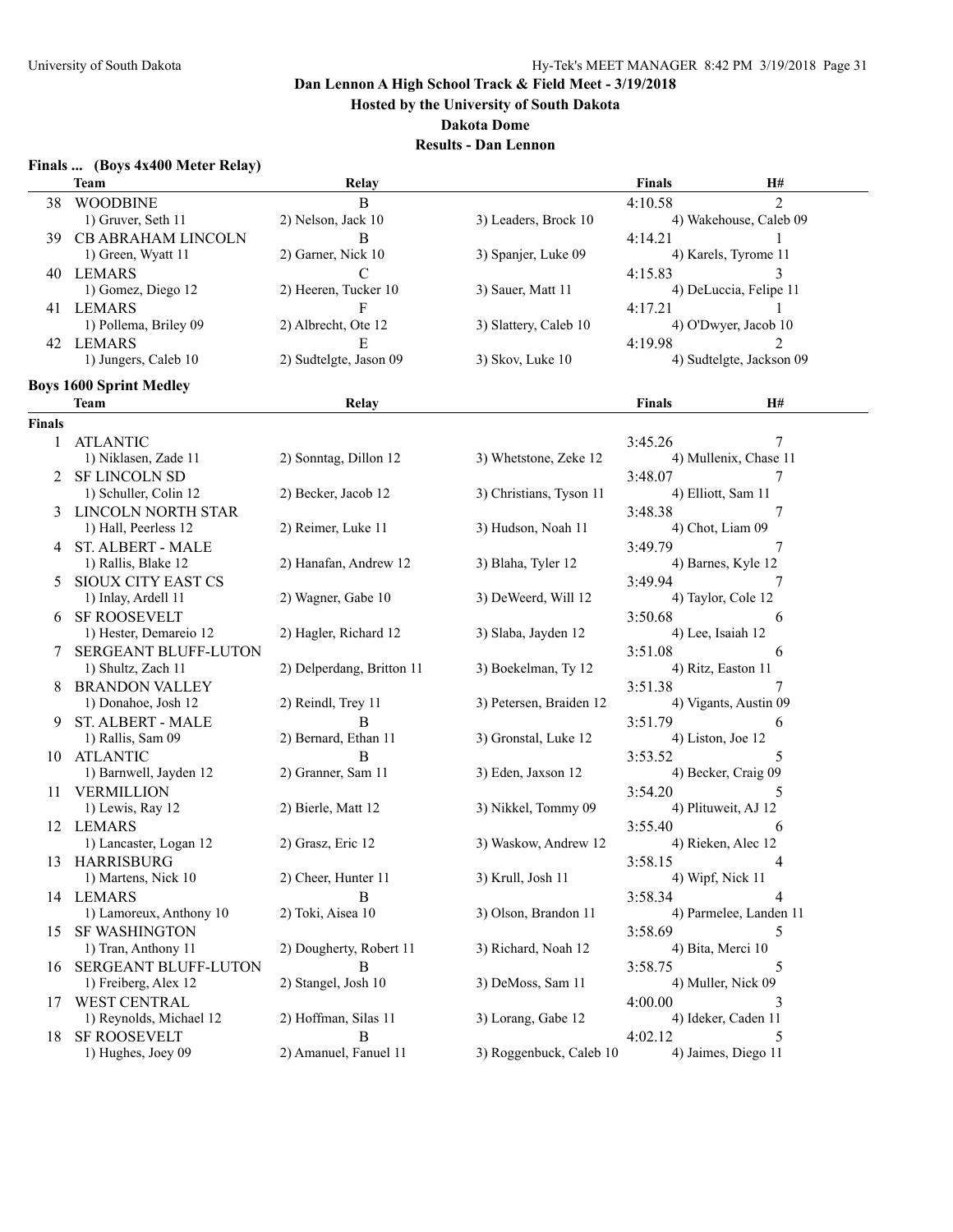**Hosted by the University of South Dakota**

#### **Dakota Dome**

## **Results - Dan Lennon**

#### **Finals ... (Boys 1600 Sprint Medley)**

|     | <b>Team</b>                               | Relay                  |                        | <b>Finals</b> | H#                        |
|-----|-------------------------------------------|------------------------|------------------------|---------------|---------------------------|
| 19  | DAKOTA VALLEY                             |                        |                        | 4:02.15       | 3                         |
|     | 1) Green, Tadd 10                         | 2) Schultz, Cole 11    | 3) Ohl, Travis 12      |               | 4) Midland, Josh 12       |
| 20. | <b>SPENCER</b>                            |                        |                        | 4:02.41       | 4                         |
|     | 1) Hopkins, Cade                          | 2) Coldren, Walker     | 3) Kacmarynski, Brody  |               | 4) Morony, Kyle           |
| 21  | <b>BELLEVUE EAST</b>                      |                        |                        | 4:02.57       | 4                         |
|     | 1) Robert, Anthony 12                     | 2) Rikli, David 12     | 3) Boerner, Ethan 12   |               | 4) Wood, Brody 10         |
|     | 22 SPENCER                                | B                      |                        | 4:04.98       | 4                         |
|     | 1) Nissen, Jon                            | 2) Ellis, Brendan      | 3) Spencer, Isaiah     |               | 4) Wempe, Clay            |
|     | 23 OMAHA BENSON                           |                        |                        | 4:05.12       | 2                         |
|     | 1) Charles, Malicah 10                    | 2) McFadden, J'Ylan 12 | 3) Lewis, Dariyan 11   |               | 4) Mena Cabrera, Brian 12 |
|     |                                           | B                      |                        | 4:06.26       |                           |
|     | 24 LEWIS CENTRAL<br>1) Pomrenke, Jonah 09 | 2) Simmons, Josh 11    | 3) Sell, Josh 10       |               | 4) Sell, Nathan 09        |
|     |                                           |                        |                        |               |                           |
| 25. | <b>SF LINCOLN SD</b>                      | B                      |                        | 4:06.48       | 6                         |
|     | 1) Vandentop, Wyatt 10                    | 2) Salava, Tiegan 12   | 3) Sarbacker, Isaac 10 |               | 4) Radichev, Evgeni 12    |
| 26. | <b>BISHOP HEELAN</b>                      | В                      |                        | 4:07.51       |                           |
|     | 1) Breen, RJ 10                           | 2) Sealey, Henry 10    | 3) Dougherty, Ryan 10  |               | 4) Huls, Marshall 11      |
|     | 27 LEWIS CENTRAL                          |                        |                        | 4:08.25       |                           |
|     | 1) Rew, Collin 11                         | 2) Hatcher, Hayden 12  | 3) Mortensen, Adam 10  |               | 4) Chain, Isaac 12        |
| 28. | <b>SIOUX CITY WEST</b>                    |                        |                        | 4:08.51       | 2                         |
|     | 1) Streeter, Austin 09                    | 2) Belt, Aiden 11      | 3) Harker, Able 10     |               | 4) Burge, Ethan 09        |
| 29  | <b>LEMARS</b>                             | D                      |                        | 4:09.87       |                           |
|     | 1) Spieler, Zach 12                       | 2) Szczech, Tyler 12   | 3) Wurth, Austin 11    |               | 4) Sudtelgte, Jackson 09  |
|     | 30 BISHOP HEELAN                          |                        |                        | 4:09.96       | 6                         |
|     | 1) Hope, Hunter 12                        | 2) Heaton, Major 10    | 3) Yaneff, Joe 11      |               | 4) Beaulieu, Jake 11      |
|     | 31 DAKOTA VALLEY                          | В                      |                        | 4:10.36       | 3                         |
|     | 1) Chesterman, Sam 11                     | 2) Gaiiani, Eli 11     | 3) Bergmann, Cole 12   |               | 4) Callaghan, Sean 11     |
|     | 32 WOODBINE                               | B                      |                        | 4:12.44       | 2                         |
|     | 1) Leaders, Brock 10                      | 2) Sherer, Adam 10     | 3) Sullivan, Connor 11 |               | 4) Gruver, Seth 11        |
| 33. | <b>SF WASHINGTON</b>                      | B                      |                        | 4:14.61       | 2                         |
|     | 1) FrancoMarroquin, Keven 09              | 2) Ruesch, Matthew 11  | 3) Huitt, Bryce 10     |               | 4) Maalim, Aweys 11       |
| 34  | <b>WOODBINE</b>                           |                        |                        | 4:14.97       | 4                         |
|     | $1)$ Wolf, Joey 12                        | 2) Pryor, Layne 09     | 3) McHugh, Joseph 12   |               | 4) Pryor, Wyatt 10        |
| 35. | <b>SIOUX CITY WEST</b>                    | В                      |                        | 4:15.36       |                           |
|     | 1) Duax, Micheal 09                       | 2) Harrell, Tyreek 11  | 3) Leon, Alexis 12     |               | 4) Surber, Auston 09      |
| 36  | <b>SOUTH SIOUX CITY</b>                   |                        |                        | 4:17.16       |                           |
|     | 1) McGuire, Dylan 11                      | 2) Durant, Adam 11     | 3) Balderas, Juan 09   |               | 4) Mohamed, Firomsa 12    |
| 37  | <b>SOUTH SIOUX CITY</b>                   | B                      |                        | 4:17.77       |                           |
|     | 1) Limon, Enrique 10                      | 2) Cruz, Edgardo 10    | 3) Heineman, Broc 12   |               | 4) Garcia-Uribe, Jesus 11 |
|     | 38 SIOUX CITY EAST CS                     | - B                    |                        | 4:20.84       | $\mathcal{E}$             |
|     | 1) Hoch, Dain 12                          | 2) Knudsen, Kage 09    | 3) Shaputis, Ben 09    |               | 4) Crawford, Ryan 09      |
|     | 39 YANKTON                                | B                      |                        | 4:21.59       |                           |
|     | 1) LaFave, Thomas 10                      | 2) Dutrow, Reid 10     | 3) Smith, Brady 09     |               | 4) Rumsey, Cole 10        |
|     | <b>40 BRANDON VALLEY</b>                  | B                      |                        | 4:24.02       | 5                         |
|     | 1) Mutschelknaus, Mark 09                 | 2) Hilton, Jackson 09  | 3) Lambertz, Lawson 09 |               | 4) Elkin, Colter 10       |
| 41  | YANKTON                                   |                        |                        | 4:25.35       | 3                         |
|     | 1) Peterson, Brodey 09                    | 2) Rauscher, Robert 10 | 3) Frick, Austin 09    |               | 4) Eichacker, Ryan 10     |
|     | 42 CB ABRAHAM LINCOLN                     |                        |                        | 4:41.00       |                           |
|     | 1) Fichter, Ben 10                        | 2) Hayes, TJ 09        | 3) Green, Wyatt 11     |               | 4) Arellano, Martin 11    |
|     | 43 LEMARS                                 | $\mathcal{C}$          |                        | 4:43.98       |                           |
|     | 1) Morehead, Karson 11                    | 2) Utesch, Peyton 10   | 3) Ferguson, Scott 12  |               | 4) Slattery, Caleb 10     |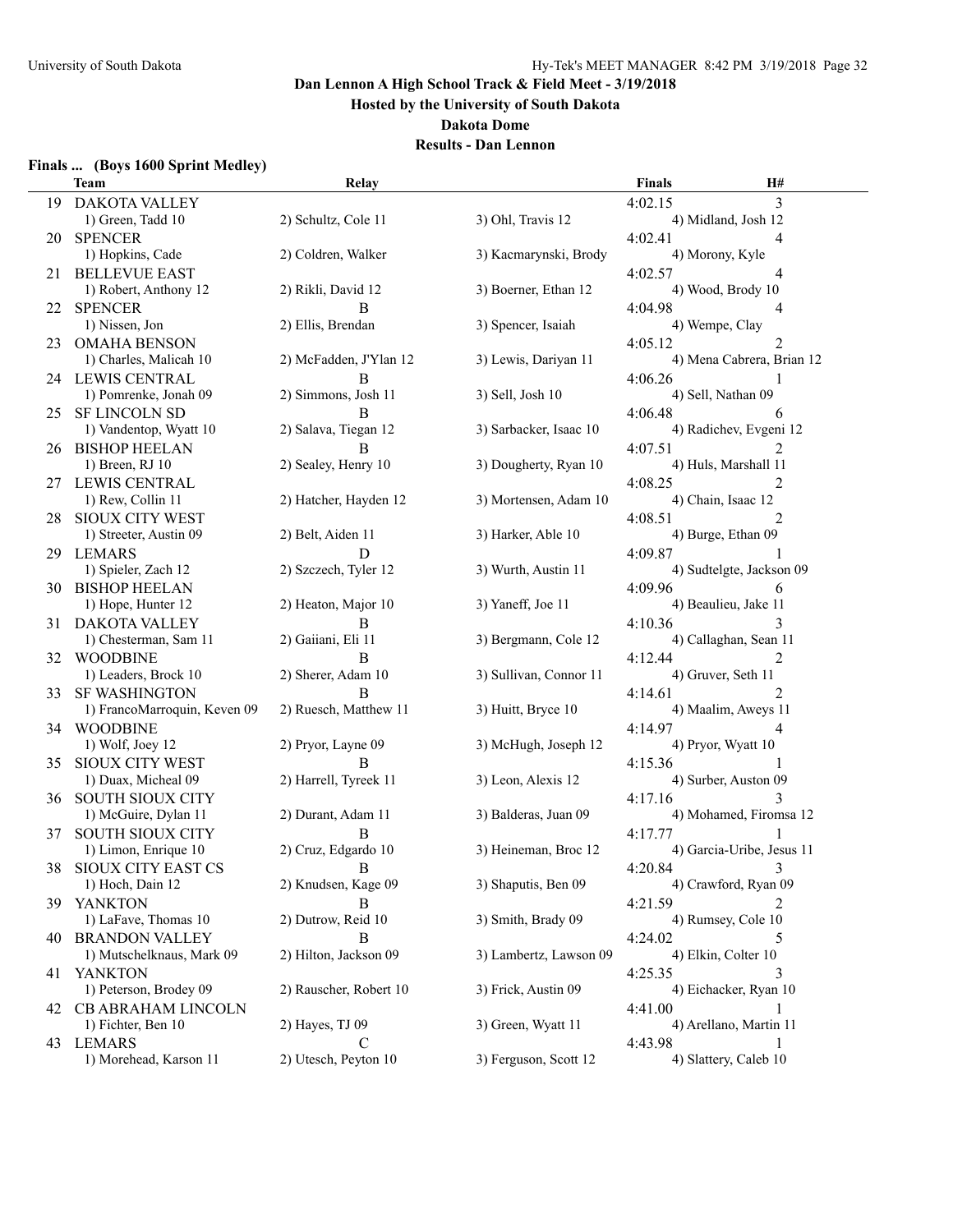**Hosted by the University of South Dakota**

**Dakota Dome**

**Results - Dan Lennon**

## **Boys High Jump**

|                     | Name               |      | Yr School                      | <b>Finals</b> |       |
|---------------------|--------------------|------|--------------------------------|---------------|-------|
| <b>Finals</b>       |                    |      |                                |               |       |
| 1                   | Tealer, Marteko    |      | 11 OMAHA BENSON                | 6-06.00       | 1.98m |
| $\overline{c}$      | Flanagan, Shiloh   |      | 12 SF WASHINGTON               | 6-04.00       | 1.93m |
| 3                   | Weldon, Damarcus   |      | 10 SF LINCOLN SD               | 6-04.00       | 1.93m |
| 4                   | Popkes, Nathan     | 11   | <b>SF LINCOLN SD</b>           | 6-04.00       | 1.93m |
| 5                   | Schmidt, Mason     |      | <b>12 DELL RAPIDS</b>          | 6-04.00       | 1.93m |
| 6                   | Bergmann, Cole     |      | 12 DAKOTA VALLEY               | $6 - 02.00$   | 1.87m |
| 7                   | Wuor, Noah         |      | 12 SF ROOSEVELT                | $6 - 02.00$   | 1.87m |
| 8                   | Rarrat-Kass, Dylan |      | 12 LEMARS                      | $6 - 00.00$   | 1.82m |
| 9                   | Pedde, Ryker       |      | 10 DELL RAPIDS                 | $6 - 00.00$   | 1.82m |
| 10                  | Johannsen, Jayden  | 11   | <b>SF WASHINGTON</b>           | $6 - 00.00$   | 1.82m |
| 11                  | Redd, Sharif       |      | 10 SF LINCOLN SD               | $5 - 10.00$   | 1.77m |
| 11                  | Fidone, Thomas     |      | 09 LEWIS CENTRAL               | $5 - 10.00$   | 1.77m |
| 13                  | Eidsness, Derek    |      | 09 WEST CENTRAL                | 5-08.00       | 1.72m |
| 13                  | Freiberg, Austin   |      | <b>10 SERGEANT BLUFF-LUTON</b> | 5-08.00       | 1.72m |
| 13                  | Douglas, Ray Ray   | 11.  | <b>SIOUX CITY WEST</b>         | 5-08.00       | 1.72m |
| 16                  | McCann, Ty         |      | <b>10 BRANDON VALLEY</b>       | $5 - 06.00$   | 1.67m |
| 16                  | Fleming, Paxon     | 09.  | <b>SF ROOSEVELT</b>            | $5 - 06.00$   | 1.67m |
| 16                  | Dillavou, Danny    | 12   | <b>SERGEANT BLUFF-LUTON</b>    | 5-06.00       | 1.67m |
| 16                  | VanHulzen, Landon  |      | <b>10 BRANDON VALLEY</b>       | $5 - 06.00$   | 1.67m |
| 16                  | Haas, Andrew       | 12   | <b>WEST CENTRAL</b>            | 5-06.00       | 1.67m |
| 16                  | Ray, Spencer       |      | 10 ATLANTIC                    | $5 - 06.00$   | 1.67m |
| 16                  | Oltoff, Carter     | 11 - | <b>BRANDON VALLEY</b>          | $5 - 06.00$   | 1.67m |
| 16                  | Rose, Isaiah       |      | 12 SOUTH SIOUX CITY            | $5 - 06.00$   | 1.67m |
| 16                  | Garner, Nick       |      | 10 CB ABRAHAM LINCOLN          | $5 - 06.00$   | 1.67m |
| 16                  | Chesterman, Sam    |      | 11 DAKOTA VALLEY               | 5-06.00       | 1.67m |
| 26                  | Szczech, Tyler     |      | 12 LEMARS                      | 5-04.00       | 1.62m |
| 26                  | Koons, Jake        |      | 10 LEMARS                      | $5-04.00$     | 1.62m |
| 26                  | Morony, Kyle       |      | <b>SPENCER</b>                 | $5-04.00$     | 1.62m |
| $---$               | Williams, Josh     |      | 11 LEMARS                      | NH            |       |
| ---                 | Payer, Justin      |      | 10 YANKTON                     | NH            |       |
|                     | Pollema, Briley    |      | 09 LEMARS                      | $NH$          |       |
|                     | McCray, Cliff      | 11   | <b>SIOUX CITY WEST</b>         | $\rm NH$      |       |
|                     | Peterson, Cayden   |      | 10 YANKTON                     | NH            |       |
| $---$               | Siebersman, Carter |      | 09 SIOUX CITY EAST CS          | NH            |       |
| $\qquad \qquad -$   | Spanjer, Luke      |      | 09 CB ABRAHAM LINCOLN          | NH            |       |
| $\qquad \qquad -$   | McKenzie, Nolan    | 11   | <b>LEWIS CENTRAL</b>           | NH            |       |
| $\qquad \qquad - -$ | Miles, Shon        |      | 09 WEST CENTRAL                | NH            |       |
|                     | Fant, Herb         |      | 11 CB ABRAHAM LINCOLN          | NH            |       |
|                     | Mosey, Robert      | 11.  | <b>SIOUX CITY WEST</b>         | <b>DNF</b>    |       |
|                     | Parker, Zaphon     |      | 10 SOUTH SIOUX CITY            | <b>DNF</b>    |       |
| ---                 | Lancaster, Logan   |      | 12 LEMARS                      | <b>DNF</b>    |       |
|                     | DeMoss, Sam        | 11   | SERGEANT BLUFF-LUTON           | <b>DNF</b>    |       |
|                     | Alexander, Austin  |      | 12 ATLANTIC                    | <b>DNF</b>    |       |
|                     | Geier, Jack        | 11   | <b>ST. ALBERT - MALE</b>       | <b>DNF</b>    |       |
| $---$               | Hamilton, Keyvon   |      | 12 SF ROOSEVELT                | <b>DNF</b>    |       |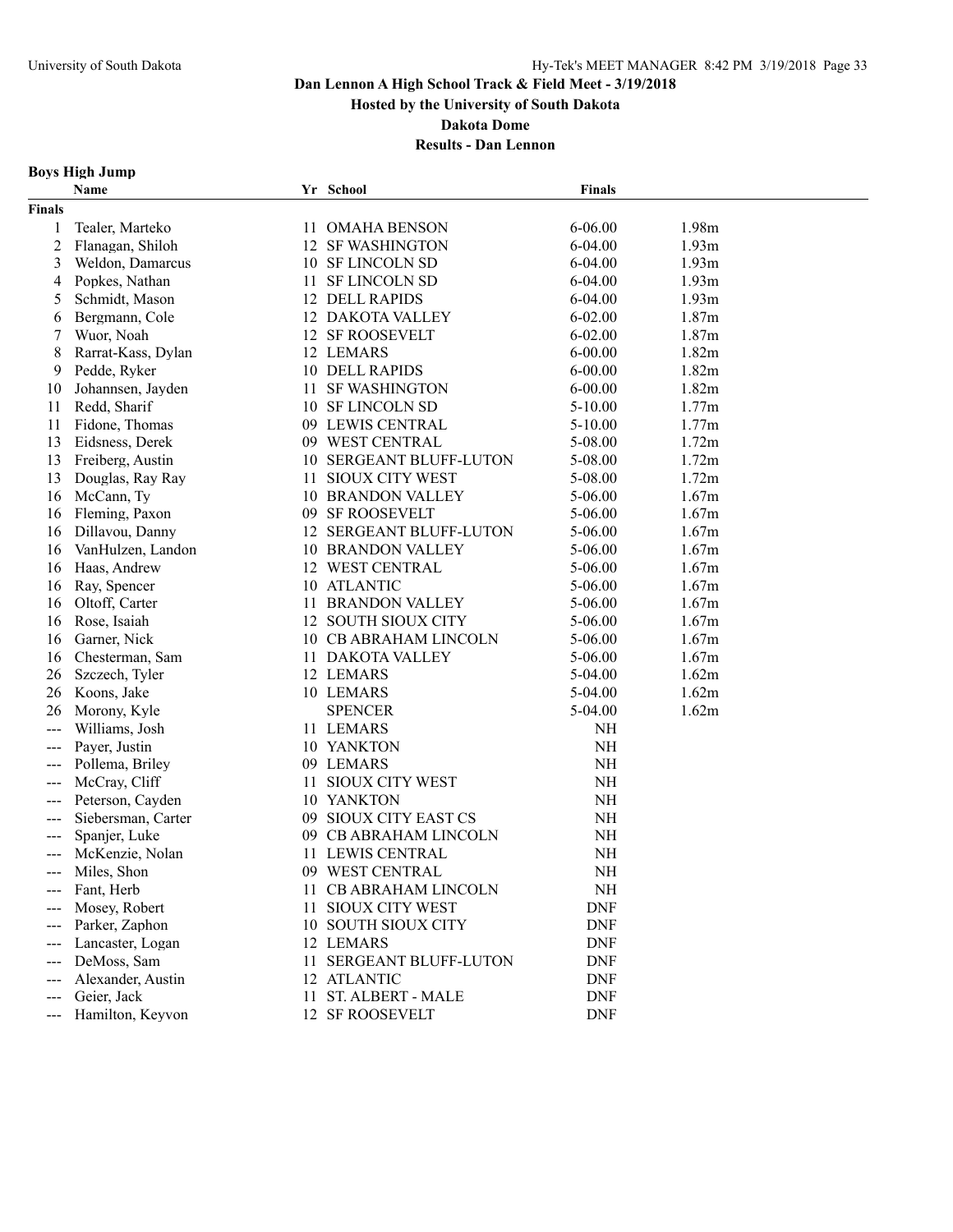**Hosted by the University of South Dakota**

**Dakota Dome**

**Results - Dan Lennon**

# **Boys Pole Vault**

|                | Name                  |    | Yr School                | <b>Finals</b> |          |                          |
|----------------|-----------------------|----|--------------------------|---------------|----------|--------------------------|
| <b>Finals</b>  |                       |    |                          |               |          |                          |
| 1              | Hoback, Nolan         |    | <b>12 HARRISBURG</b>     | 14-06.00      | 4.41m    |                          |
| $\overline{c}$ | Groertzen, Jake       |    | 12 LINCOLN NORTH STAR    | 13-06.00      | 4.11m    |                          |
| 3              | Kleinsasser, Travis   |    | 12 HURON                 | 13-00.00      | 3.96m    |                          |
| 4              | Schirado, Nick        |    | 12 HARRISBURG            | 13-00.00      | 3.96m    |                          |
| 5              | Robert, Anthony       |    | <b>12 BELLEVUE EAST</b>  | 13-00.00      | 3.96m    |                          |
| 6              | Katz, Matt            |    | 11 HURON                 | 12-06.00      | 3.81m    |                          |
| 8              | Skow, Austin          |    | <b>12 BRANDON VALLEY</b> | 12-00.00      | 3.65m    |                          |
| 9              | Hines, Frank          |    | 11 HURON                 | 12-00.00      | 3.65m    |                          |
| 9              | Tellinghuisen, Ethan  |    | 11 BRANDON VALLEY        | 11-06.00      | 3.50m    |                          |
| 9              | Moon, Nathan          |    | 10 SF ROOSEVELT          | 11-06.00      | 3.50m    |                          |
| 11             | Peters, Jaden         |    | 09 WAGNER                | $11-00.00$    | 3.35m    |                          |
| 12             | Palmer, Oakley        |    | 12 YANKTON               | 10-06.00      | 3.20m    |                          |
| 12             | Erickson, Austin      |    | <b>12 BRANDON VALLEY</b> | 10-06.00      | 3.20m    |                          |
| 14             | Beavers, Beau         | 09 | <b>SF LINCOLN SD</b>     | 10-00.00      | 3.04m    |                          |
| 14             | Lundstrom, Elijiah    |    | 11 NORFOLK               | 10-00.00      | 3.04m    |                          |
| 16             | Dorris, Mason         | 10 | <b>SF ROOSEVELT</b>      | $9 - 06.00$   | 2.89m    |                          |
| 17             | Clark, Bryce          |    | <b>10 SF ROOSEVELT</b>   | $9 - 00.00$   | 2.74m    |                          |
| 17             | Pokorney, Gannon      |    | 09 NORFOLK               | $9 - 00.00$   | 2.74m    |                          |
| 17             | McDonald, Alex        |    | 10 NORFOLK               | $9 - 00.00$   | 2.74m    |                          |
| 17             | Sorensen, Austin      | 11 | <b>SF LINCOLN SD</b>     | $9 - 00.00$   | 2.74m    |                          |
| $---$          | Erickson, Jaxon       |    | 12 YANKTON               | NH            |          |                          |
| $---$          | GalvinHofer, Josh     |    | 12 YANKTON               | $\rm NH$      |          |                          |
| $---$          | Voss, Peyton          |    | 12 HARRISBURG            | $\rm NH$      |          |                          |
|                | Turuk, Guguk          | 11 | <b>SF WASHINGTON</b>     | $\rm NH$      |          |                          |
|                | Kramer, Brandon       | 11 | <b>SF LINCOLN SD</b>     | $\rm NH$      |          |                          |
| $---$          | DeLuna, Edgar         | 11 | <b>SOUTH SIOUX CITY</b>  | $\rm NH$      |          |                          |
|                |                       |    |                          |               |          |                          |
|                | <b>Boys Long Jump</b> |    |                          |               |          |                          |
|                | Name                  |    | Yr School                | <b>Finals</b> |          |                          |
| <b>Finals</b>  |                       |    |                          |               |          |                          |
| 1              | Merkley, Hunter       |    | 10 SF LINCOLN SD         | 6.46m         | 21-02.50 | 4                        |
| $\overline{2}$ | Bizimana, David       |    | 12 SF LINCOLN SD         | 6.44m         | 21-01.50 | 4                        |
| 3              | Weldon, Damarcus      |    | 10 SF LINCOLN SD         | 6.43m         | 21-01.25 | 1                        |
| 4              | Redd, Malik           |    | 12 SF LINCOLN SD         | 6.28m         | 20-07.25 | 4                        |
| 5              | Engebretson, Josiah   |    | 12 LEMARS                | 6.19m         | 20-03.75 | 4                        |
| 6              | Boerner, Ethan        |    | <b>12 BELLEVUE EAST</b>  | 6.13m         | 20-01.50 | 4                        |
| 7              | Wilson, Tyler         |    | 10 NORFOLK               | 6.12m         | 20-01.00 | 4                        |
| 8              | Kandolo, Junior       |    | 10 SF WASHINGTON         | 6.09m         | 19-11.75 | 3                        |
| 9              | Belt, Aiden           |    | 11 SIOUX CITY WEST       | 6.01m         | 19-08.75 | $\overline{\mathbf{3}}$  |
| 10             | Reed, Gratt           |    | 12 ATLANTIC              | 5.97m         | 19-07.00 | $\overline{\mathcal{L}}$ |
| 10             | Tabron, Delano        |    | 10 OMAHA BENSON          | 5.97m         | 19-07.00 | $\mathfrak{Z}$           |
| 12             | Coldren, Walker       |    | <b>SPENCER</b>           | 5.91m         | 19-04.75 | $\overline{4}$           |
| 13             | Cheer, Hunter         |    | 11 HARRISBURG            | 5.87m         | 19-03.25 | $\overline{4}$           |
| 13             | Freese, Nathaniel     | 11 | <b>SF WASHINGTON</b>     | 5.87m         | 19-03.25 | $\mathfrak{Z}$           |
| 15             | Anderson, Jack        |    | 12 HARRISBURG            | 5.83m         | 19-01.50 | $\overline{\mathcal{A}}$ |
| 16             | Clark, Keyontre       |    | 09 BISHOP HEELAN         | 5.79m         | 19-00.00 | $\overline{c}$           |
| 17             | Nissen, Jon           |    | <b>SPENCER</b>           | 5.78m         | 18-11.75 | $\overline{2}$           |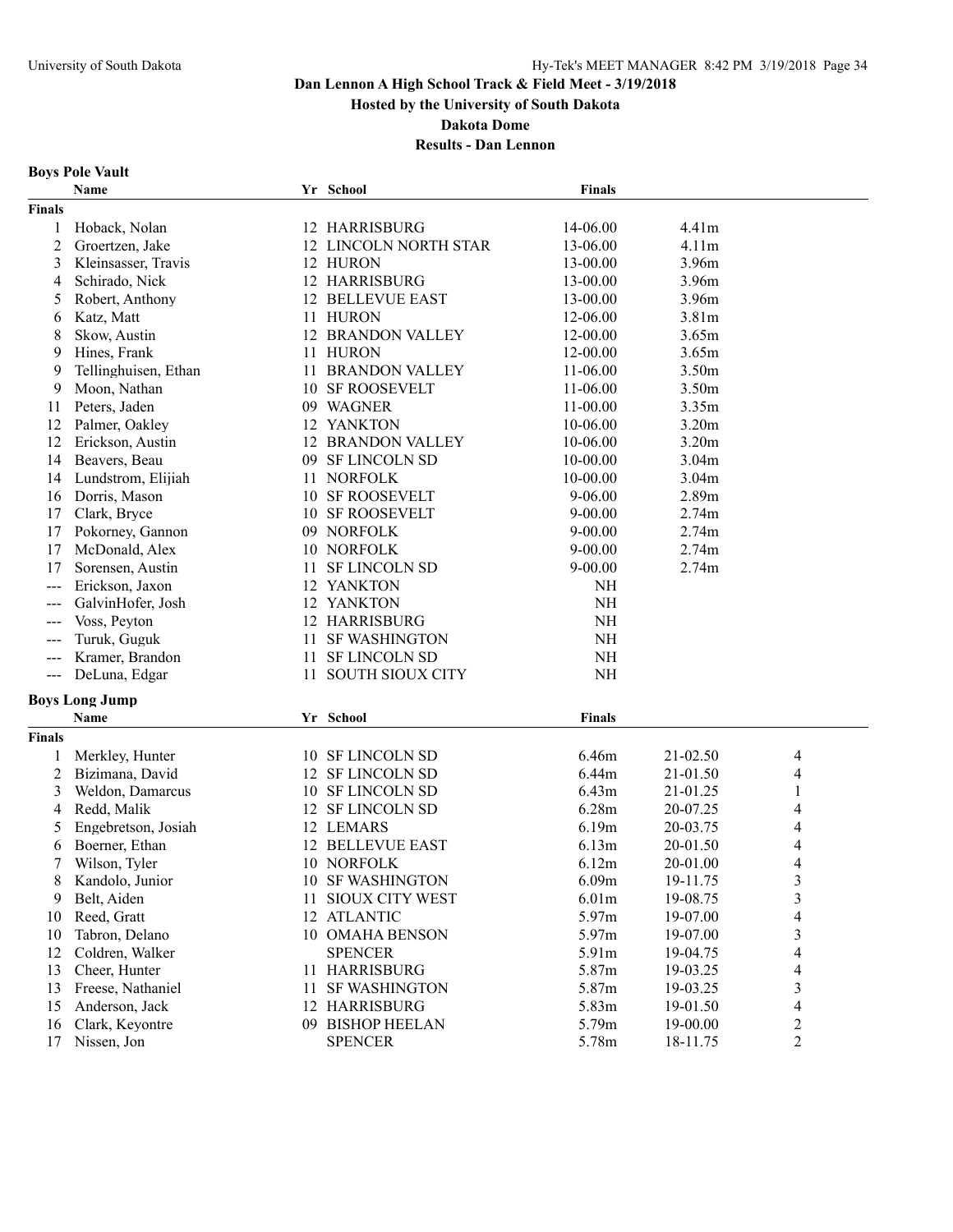**Hosted by the University of South Dakota**

**Dakota Dome**

## **Results - Dan Lennon**

## **Finals ... (Boys Long Jump)**

|                | Name                    |    | Yr School                | <b>Finals</b> |          |                         |
|----------------|-------------------------|----|--------------------------|---------------|----------|-------------------------|
|                | 18 Henery, Garrett      |    | 10 NORFOLK               | 5.77m         | 18-11.25 | 4                       |
| 19             | Blok, Jordan            |    | 11 BRANDON VALLEY        | 5.74m         | 18-10.00 | $\overline{\mathbf{3}}$ |
| 20             | Thompson, Brayden       |    | 10 TEA AREA              | 5.73m         | 18-09.75 | $\overline{c}$          |
| 21             | Rohe, Ryan              |    | 09 LEWIS CENTRAL         | 5.71m         | 18-09.00 | 1                       |
| 22             | Saia, Dustin            |    | 12 SIOUX CITY WEST       | 5.67m         | 18-07.25 | 3                       |
| 23             | Roewart, Jhei           |    | 10 HARRISBURG            | 5.58m         | 18-03.75 | 3                       |
| 23             | Antisdal, Aiden         |    | 10 ST. ALBERT - MALE     | 5.58m         | 18-03.75 | $\overline{c}$          |
| 25             | Fleming, Paxon          |    | 09 SF ROOSEVELT          | 5.52m         | 18-01.50 | $\mathbf{1}$            |
| 26             | GalvinHofer, Josh       |    | 12 YANKTON               | 5.49m         | 18-00.25 | $\overline{c}$          |
| 27             | Niyonshuti, Patrick     | 11 | <b>SF ROOSEVELT</b>      | 5.48m         | 17-11.75 | $\overline{c}$          |
| 28             | Walker, Deonte          |    | 11 BISHOP HEELAN         | 5.45m         | 17-10.75 | 3                       |
| 29             | Fant, Herb              |    | 11 CB ABRAHAM LINCOLN    | 5.38m         | 17-08.00 | $\overline{\mathbf{3}}$ |
| 30             | Tameklo, Emmanuel       |    | 11 SIOUX CITY WEST       | 5.37m         | 17-07.50 | 1                       |
| 31             | Lamoreux, Anthony       |    | 10 LEMARS                | 5.32m         | 17-05.50 | 3                       |
| 32             | Toki, Aisea             |    | 10 LEMARS                | 5.29m         | 17-04.25 | $\overline{c}$          |
| 33             | Fichter, Ben            |    | 10 CB ABRAHAM LINCOLN    | 5.26m         | 17-03.25 | 1                       |
| 34             | Sohler, Corbin          |    | 09 YANKTON               | 5.16m         | 16-11.25 | $\overline{c}$          |
| 35             | Steffel, Jesse          |    | <b>10 BRANDON VALLEY</b> | 5.15m         | 16-10.75 | 3                       |
| 36             | Hilton, Jackson         | 09 | <b>BRANDON VALLEY</b>    | 5.08m         | 16-08.00 | 1                       |
| 37             | Johnson, Aaron          | 11 | <b>WEST CENTRAL</b>      | 5.02m         | 16-05.75 | $\overline{c}$          |
| 38             | Peterson, Cayden        |    | 10 YANKTON               | 5.01m         | 16-05.25 | $\overline{c}$          |
| 39             | Herzog, Lanny           |    | 12 CB ABRAHAM LINCOLN    | 4.93m         | 16-02.25 |                         |
| 39             | Mathison, Drew          |    | 11 SERGEANT BLUFF-LUTON  | 4.93m         | 16-02.25 |                         |
| 41             | Colon, Isaiah           |    | 09 WEST CENTRAL          | 4.88m         | 16-00.25 |                         |
| 42             | DeLuccia, Felipe        |    | 11 LEMARS                | 4.79m         | 15-08.75 | 1                       |
| 42             | Pellett, Connor         |    | 11 ATLANTIC              | 4.79m         | 15-08.75 |                         |
| 44             | Ray, Spencer            |    | 10 ATLANTIC              | 4.74m         | 15-06.75 | $\overline{c}$          |
| 45             | Dougherty, Robert       |    | 11 SF WASHINGTON         | 4.72m         | 15-06.00 | $\overline{c}$          |
| 46             | Parker, Zaphon          |    | 10 SOUTH SIOUX CITY      | 4.68m         | 15-04.25 | $\overline{\mathbf{c}}$ |
| 47             | Gray, Bryan             |    | 10 WEST CENTRAL          | 4.42m         | 14-06.00 | $\mathbf{1}$            |
| $---$          | Johnson, Presley        |    | 09 SF ROOSEVELT          | <b>FOUL</b>   |          | $\overline{c}$          |
| $---$          | Strom, Elijah           | 11 | <b>SOUTH SIOUX CITY</b>  | <b>FOUL</b>   |          | $\overline{\mathbf{3}}$ |
| $---$          | Blitch, Hayden          |    | 10 NORFOLK               | <b>FOUL</b>   |          | $\overline{3}$          |
|                |                         |    |                          |               |          |                         |
|                | <b>Boys Triple Jump</b> |    |                          |               |          |                         |
|                | Name                    |    | Yr School                | <b>Finals</b> |          |                         |
| <b>Finals</b>  |                         |    |                          |               |          |                         |
| 1              | Redd, Malik             |    | 12 SF LINCOLN SD         | 13.54m        | 44-05.25 |                         |
| $\overline{c}$ | Bizimana, David         |    | 12 SF LINCOLN SD         | 13.15m        | 43-01.75 |                         |
| 3              | Clayton, Connor         |    | 11 NORFOLK               | 13.15m        | 43-01.75 |                         |
| 4              | Kayee, Leo              |    | 10 SF LINCOLN SD         | 12.91m        | 42-04.25 |                         |
| 5              | Strong, Cale            |    | 11 NORFOLK               | 12.51m        | 41-00.50 |                         |
| 6              | Heinemann, Josh         |    | 12 DELL RAPIDS           | 11.91m        | 39-01.00 |                         |
|                | Johnson, Aaron          |    | 11 WEST CENTRAL          | 11.80m        | 38-08.75 |                         |
| 8              | Steffel, Jesse          |    | <b>10 BRANDON VALLEY</b> | 11.64m        | 38-02.25 |                         |
| 9              | Blok, Jordan            |    | 11 BRANDON VALLEY        | 11.58m        | 38-00.00 |                         |
| 10             | Hill, Ryan              |    | 11 HARRISBURG            | 11.55m        | 37-10.75 |                         |
| 11             | Strom, Elijah           |    | 11 SOUTH SIOUX CITY      | 11.55m        | 37-10.75 |                         |
|                | 12 Rose, Isaiah         |    | 12 SOUTH SIOUX CITY      | 11.39m        | 37-04.50 |                         |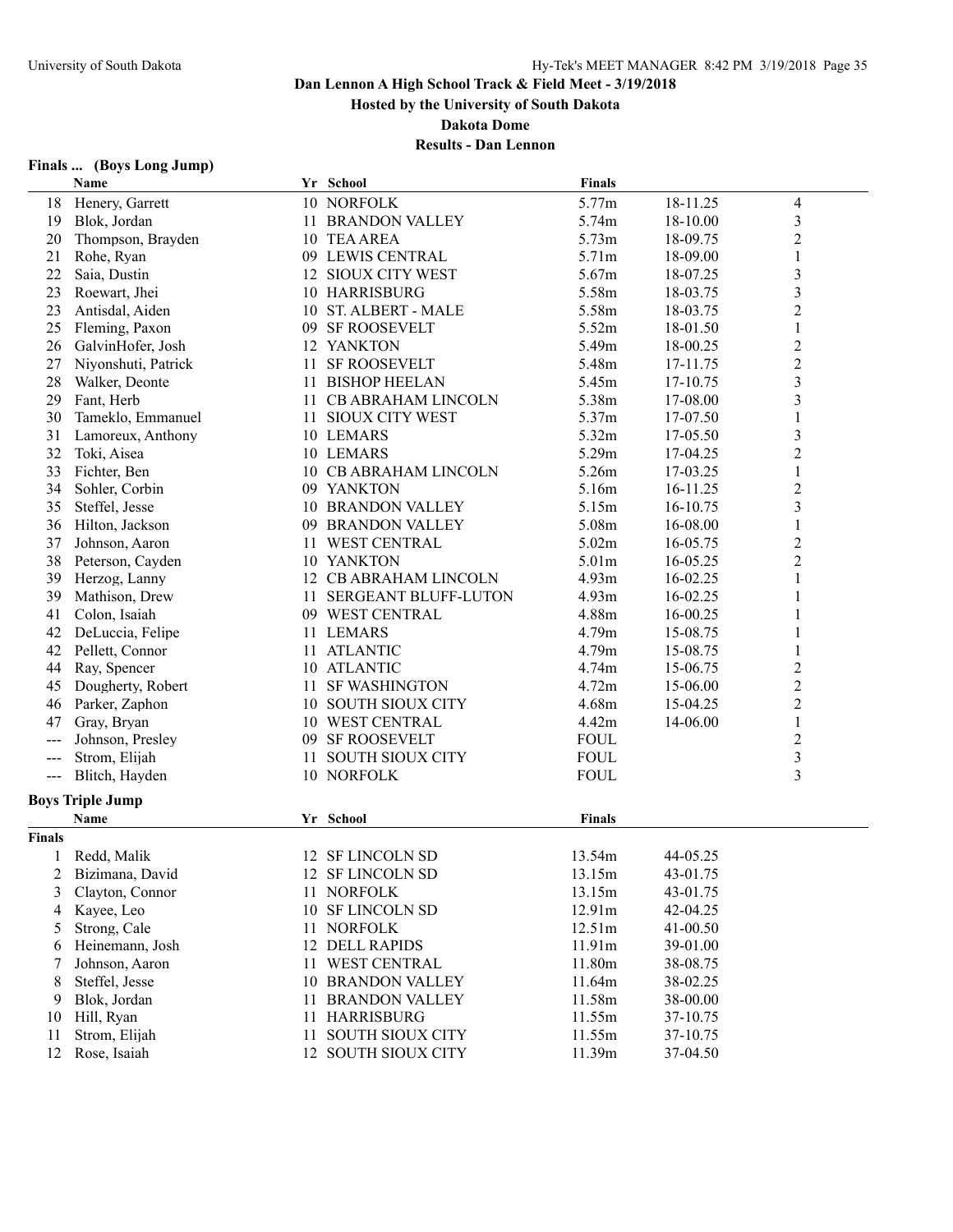**Hosted by the University of South Dakota**

**Dakota Dome**

| <b>Finals …</b> |  |  | (Boys Triple Jump) |
|-----------------|--|--|--------------------|
|-----------------|--|--|--------------------|

|                | Name                 |    | Yr School                   | <b>Finals</b> |              |                          |
|----------------|----------------------|----|-----------------------------|---------------|--------------|--------------------------|
| 13             | Small, Mason         |    | 12 HURON                    | 11.34m        | 37-02.50     |                          |
| 14             | Weinberger, Cordyn   |    | 11 NORFOLK                  | 10.85m        | 35-07.25     |                          |
| 15             | Gray, Bryan          |    | 10 WEST CENTRAL             | 9.45m         | 31-00.00     |                          |
| $---$          | VanHulzen, Landon    |    | <b>10 BRANDON VALLEY</b>    | <b>FOUL</b>   |              |                          |
|                |                      |    |                             |               |              |                          |
|                | <b>Boys Shot Put</b> |    |                             | <b>Finals</b> |              |                          |
|                | Name                 |    | Yr School                   |               |              |                          |
| <b>Finals</b>  |                      |    |                             |               |              |                          |
| 1              | Theobald, Dane       |    | 12 LEWIS CENTRAL            | 16.06m        | 52-08.25     | 5                        |
| $\overline{2}$ | Jones, Logan         |    | <b>10 LEWIS CENTRAL</b>     | 15.53m        | 50-11.50     | 5                        |
| 3              | Drezelo, Jackson     |    | <b>12 BELLEVUE EAST</b>     | 14.74m        | 48-04.50     | $\overline{\mathcal{L}}$ |
| 4              | Stottlemyer, Jasper  |    | 12 CB ABRAHAM LINCOLN       | 14.68m        | 48-02.00     | $\overline{\mathcal{L}}$ |
| 5              | Hiatt, Tyler         |    | 10 SF LINCOLN SD            | 14.66m        | 48-01.25     | 5                        |
| 6              | McCormick, Mason     |    | 12 SF ROOSEVELT             | 14.57m        | 47-09.75     | 5                        |
| 6              | Clayborne, Kobe      |    | 10 BISHOP HEELAN            | 14.57m        | 47-09.75     | 5                        |
| 8              | Mollet, Eli          |    | 12 BISHOP HEELAN            | 14.10m        | 46-03.25     | 5                        |
| 9              | Grover, Travis       |    | <b>SPENCER</b>              | 13.97m        | 45-10.00     | 5                        |
| 10             | Fagan, Matt          |    | 12 ST. ALBERT - MALE        | 13.94m        | 45-09.00     | 5                        |
| 11             | Brown, Noah          |    | 11 SF LINCOLN SD            | 13.62m        | 44-08.25     | 5                        |
| 12             | Larson, Blake        |    | <b>12 BRANDON VALLEY</b>    | 13.55m        | 44-05.50     | $\overline{4}$           |
| 13             | Trieber, Grant       | 11 | <b>SF LINCOLN SD</b>        | 13.53m        | 44-04.75     | 5                        |
| 14             | Hildahl, Sam         | 12 | SIOUX CITY EAST CS          | 13.40m        | 43-11.75     | 5                        |
| 15             | Wilson, Jackson      |    | 12 SF WASHINGTON            | 13.25m        | 43-05.75     | 4                        |
| 16             | Wiederhold, Blake    |    | 10 SIOUX CITY EAST CS       | 12.93m        | 42-05.25     | $\overline{\mathbf{c}}$  |
| 17             | Schlaeger, Brady     |    | <b>SPENCER</b>              | 12.80m        | 42-00.00     | 4                        |
| 18             | Woodruff, Kory       |    | 12 SIOUX CITY WEST          | 12.74m        | 41-09.75     | 4                        |
| 19             | Franck, Cody         |    | 12 LEMARS                   | 12.47m        | 40-11.00     | $\overline{\mathcal{A}}$ |
| 20             | Hauser, Lucas        |    | 10 LEMARS                   | 12.46m        | 40-10.50     | 3                        |
| 21             | Fitzgerald, Tanner   |    | 12 YANKTON                  | 12.42m        | 40-09.00     | $\overline{4}$           |
| 22             | Gaul, Carson         |    | 10 SERGEANT BLUFF-LUTON     | 12.25m        | $40 - 02.25$ | 3                        |
| 23             | Kohls, Ben           |    | <b>10 SF ROOSEVELT</b>      | 12.07m        | 39-07.25     | $\overline{c}$           |
| 24             | Dickens, Brandon     |    | <b>10 SF WASHINGTON</b>     | 12.05m        | 39-06.50     | $\overline{c}$           |
| 25             | Heiter, Ethan        |    | <b>SPENCER</b>              | 12.02m        | 39-05.25     | $\overline{4}$           |
| 26             | Amato, Mason         |    | 11 SF ROOSEVELT             | 11.89m        | 39-00.25     | $\overline{4}$           |
| 27             | Lansink, Drew        | 11 | <b>SERGEANT BLUFF-LUTON</b> | 11.79m        | 38-08.25     | $\mathbf{1}$             |
| 28             | Gutierrez, Elijah    |    | 11 SIOUX CITY WEST          | 11.68m        | 38-04.00     | 1                        |
| 29             | Haak, Lance          |    | 12 YANKTON                  | 11.66m        | 38-03.25     | $\overline{\mathcal{L}}$ |
| 30             | Grode, Quinn         |    | 11 BRANDON VALLEY           | 11.59m        | 38-00.25     | $\overline{2}$           |
| 31             | Wilebski, Hunter     |    | 12 WEST CENTRAL             | 11.53m        | 37-10.00     | $\overline{\mathbf{c}}$  |
| 32             | Ernster, Dylan       |    | 11 TEA AREA                 | 11.48m        | 37-08.00     | $\mathfrak{Z}$           |
| 33             | Van Soelen, Ben      |    | 12 ST. ALBERT - MALE        | 11.47m        | 37-07.75     | 5                        |
| 33             | Howard, Max          |    | 12 BRANDON VALLEY           | 11.47m        | 37-07.75     | $\overline{\mathbf{c}}$  |
| 35             | Sporrer, Tanner      |    | 12 HURON                    | 11.44m        | 37-06.50     | 3                        |
| 36             | Kuhlman, Clay        | 11 | <b>WOODBINE</b>             | 11.39m        | 37-04.50     | 3                        |
| 37             | Duncan, Chris        |    | 12 TEA AREA                 | 11.32m        | 37-01.75     | 3                        |
| 38             | Livermore, Josh      |    | 09 WEST CENTRAL             | 11.30m        | 37-01.00     | $\overline{c}$           |
| 39             | Walker, Brock        | 12 | <b>SF WASHINGTON</b>        | 11.21m        | 36-09.50     | 1                        |
| 40             | Mohr, Bryson         |    | 11 NORFOLK                  | 11.17m        | 36-07.75     | $\overline{c}$           |
| 41             | Dangler, Bryce       |    | 11 YANKTON                  | 11.02m        | 36-02.00     | $\overline{2}$           |